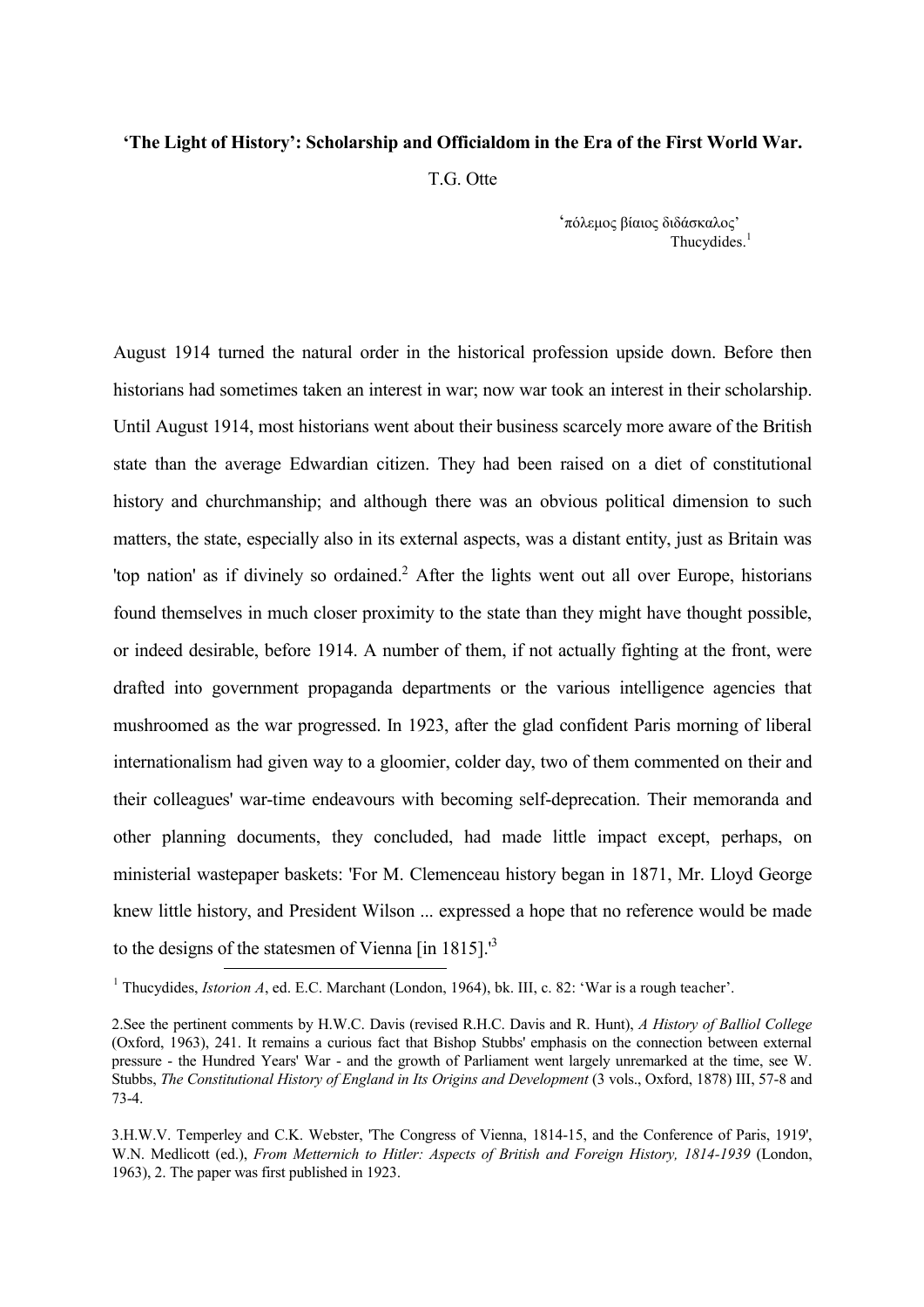That they were too modest about their achievements to be strictly accurate has been shown by recent scholarship. Whilst the role of historians prior to and during the Paris Peace Conference of 1919 and the degree to which they succeeded - or failed - to shape decisionmaking have been examined in considerable depth and detail, the reverse of the coin has been given but the most cursory of glances. And yet the effect of the war on historical scholarship was profound. Not the least, it stimulated the final emergence of diplomatic history as a distinct field of academic research, led by scholars who had served in wartime intelligence. This interplay between academia and officialdom, the complex and reciprocal relationship between dons working for government and the effect of that experience on their scholarly pursuit after the war is the subject of what follows. Given the nature of this collection of essays, the focus will be largely on international historians and scholars of the nascent international relations discipline.<sup>4</sup>

## \*\*\*

Britain went to war unprepared for what lay ahead. For British academia, especially scholars in the humanities, the war was a profound shock. For a generation or two, Germany – the Germany of Jena and Göttingen, of Heidelberg and Tübingen rather than the Potsdam parade ground – had been a beacon of excellence for the liberal intelligentsia. Many of them had made the obligatory pilgrimage to seats of learning in Germany, had taken a deep draught of Wagner's heady brew, and followed German scholarship ever after.<sup>5</sup> Now notions of Prussian militarism and German war-guilt seeped into historical and political consciousness. Historians, too, rallied to the flag. Drilled in close textual exegesis in *Select Charters* and *Letters and Papers, Foreign and Domestic*, and committed to 'scientific' methods and the idea of strict impartiality, they might not have been predestined for such a role. Few of them had any real

<sup>4.</sup>For a discussion of classicists, see C. Stray, 'From *odium* to *bellum*: Classical Scholars at War in Europe and America, 1800-1924', *Classical Receptions Journal* X, 4 (2018), 356-75.

<sup>5.</sup>Illustrative the reflections of Sir J. Marriott, *Memories of Four Score Years* (London, 1946), 143-45.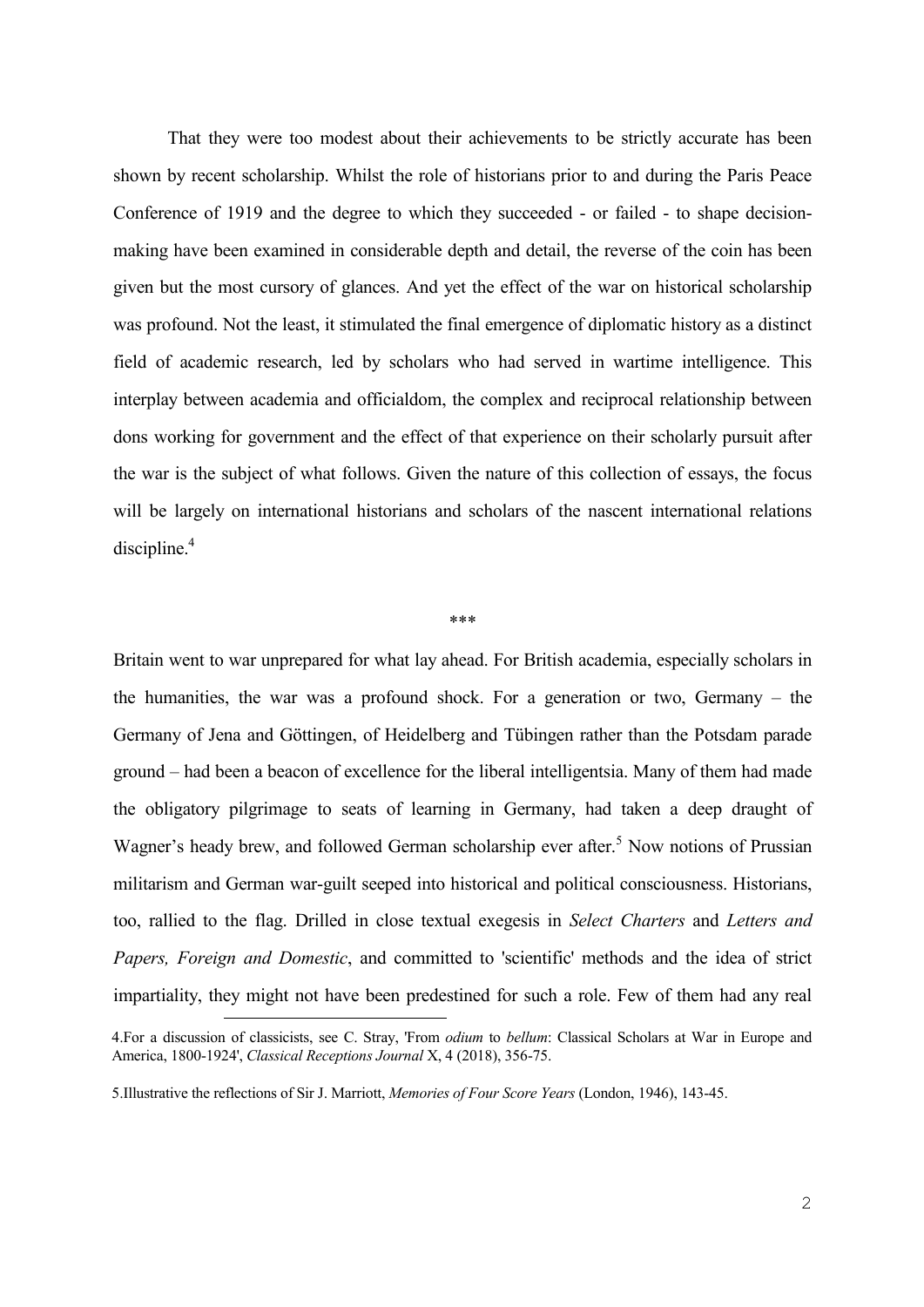grasp of recent, let alone contemporary, history. It was, the President of the Royal Historical Society had noted ten years earlier, 'as if we regarded the year 1815 as bringing a great historical epoch to a close, but not as being the commencement of a new and equally important period.<sup>'6</sup>

The summer of 1914 shattered any such illusions of the nirvana of a never-ending present. Whatever their scholarly scruples or their remoteness from current affairs, historians took to writing about the conflict now unfolding on the continent. Indeed, the war reinforced a conviction that history somehow mattered, that insights derived from its study had vital practical significance. A.F. Pollard, Professor of Constitutional History at University College London and editor of *History*, articulated this rediscovered sense of mission in the inaugural issue of that journal. It was to bring 'the light of history to bear on the study of politics', and to help to judge 'modern experiment by historical experience.<sup>'7</sup>

Between 1914 and 1919 that light was shone through 'war histories', mostly in the shape of propaganda pamphlets, and through employment in Whitehall. These two branches of activity were entwined, and some historians contributed to both. As for propaganda, one prolific pamphleteer, F.J.C. Hearnshaw of King's College London, reflected after the war with a degree of contrition that it had been misguided and largely unsuccessful, and that '[t]o treat of it would be a painful and almost indecent task.<sup>8</sup> More recent generations of historians, unencumbered by such delicacy and gifted with a higher toleration of pain, have found in these literary productions a rich seam of material that helps to elucidate the shifting attitudes towards the

<sup>6.</sup>G.W. Prothero, 'Presidential Address', *Transactions of the Royal Historical Society* XVIII (1904), 12. Prothero had taken the trouble to discover whether recent history was taught in continental universities. It was!, see replies by Pflugk-Hartung, 27 Jan., Boutmy, 29 Jan., and Fournier, 5 Feb. 1904, Prothero MSS, Royal Historical Society, PP2/III/4.

<sup>7.[</sup>A.F. Pollard], 'Editorial', *History* I, 1 (1916), 3. His *Thomas Cranmer and the English Reformation, 1489-1556* (London, 1905) and *The Evolution of Parliament* (London, 1920) reflected the Whiggish constitutional and ecclesiastical predilections of the day.

<sup>8.</sup>F.J.C. Hearnshaw, 'History as a Means of Propaganda', *Fortnightly Review*, n.s. CXIV (1 Aug. 1923), 330. His *Service to the State: Six Essays on Matters concerning Britain's Safety and Good Government* (London, 1916) gives a flavour of his writing. He later overcame the reservations expressed in the 1920s and returned to the charge with *Germany: Aggressor through the Ages* (Edinburgh, 1940).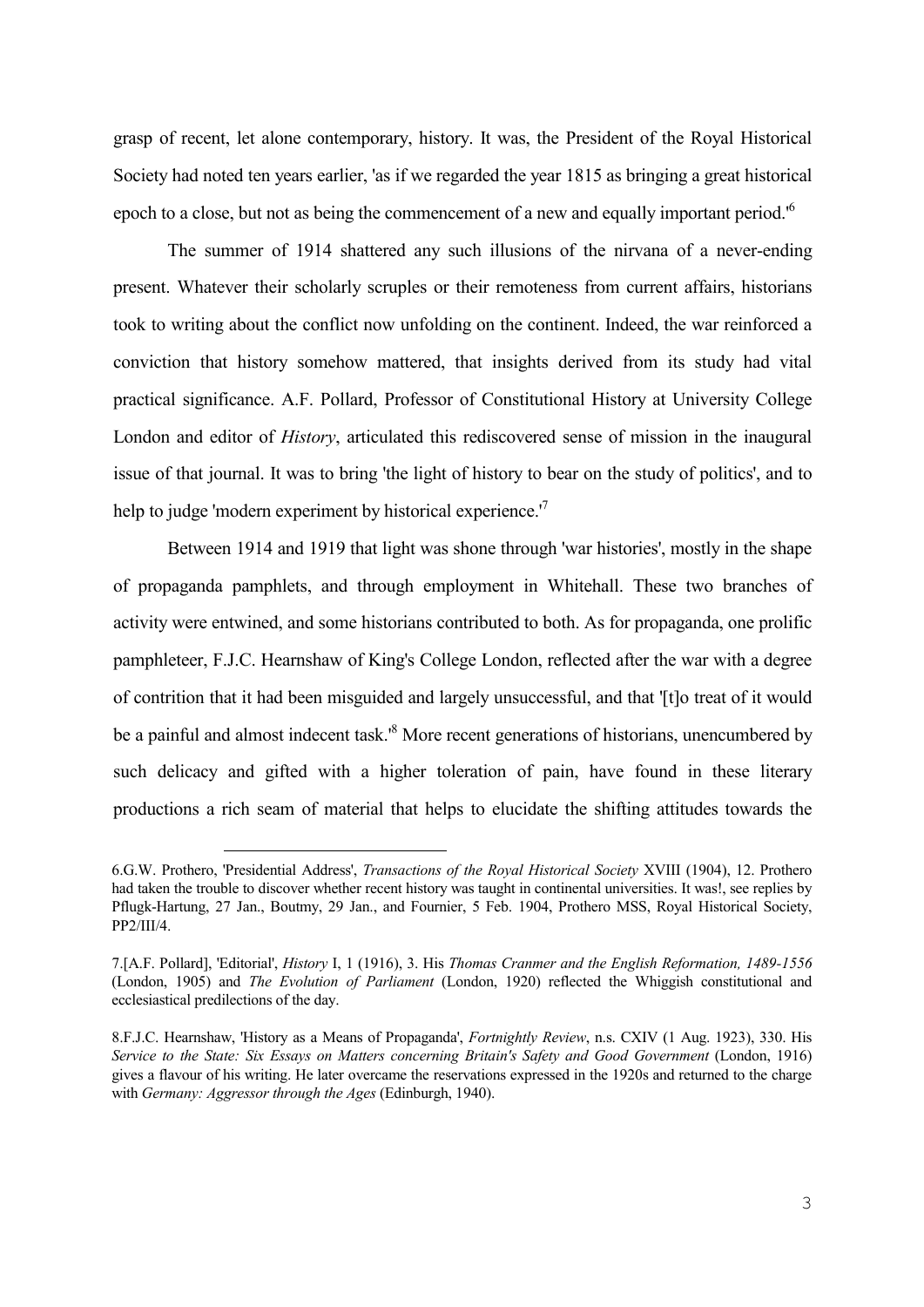enemy powers and Britain's role in Europe. The most effective general statement of Britain's case, the case of liberal Edwardian England, against Germany and the Central Powers was made in *Why We Are at War*. Written by half-a-dozen Oxford historians and rushed into print by Clarendon Press in mid-September 1914, it went through seven imprints and two revisions before the middle of the following month and received wider dissemination still following its translation into several foreign languages. Some 120 pages long but with an even longer appendix, consisting of official documents published by the belligerent powers, the book inaugurated a series of further *Oxford Pamphlets*, and it set the tone of this type of literature.<sup>9</sup> It was the intention of the Oxford Six 'to set forth the causes of the present war, and the principles which we believe to be at stake.' For this task they had 'some experience in the handling of historic [*sic*] evidence, and we have endeavoured to treat the subject historically.' Indeed, weaned on the set texts of the *literae humaniores* or reared on Stubb's *Charters* if they were history graduates, the work was remarkable for its heavy reliance on the so-called 'colour books', collections of official documents published by the belligerent governments to justify their positions. Britain's commitment to France was accepted as axiomatic. In taking up arms to defend Belgium, meanwhile, 'we fight for the law of nations; that is, ultimately, for the peace of all nations and for the right of the weaker to exist.' More difficult to treat was the role of Russia, the war-time alliance with whom sat uneasily with pre-war sensibilities. Since 1890, the six Oxford historians averred, Russia had acted 'in close accord with the desires of national [Balkan] Slav sentiment.' They thus insinuated the essentially progressive character of Russian policy, a circumstance further underlined by the Tsar's apparent promise to re-establish an autonomous Poland after the war. Indeed, the post-1905 'new constitutional Russia of the Duma is Anglophil' and 'the beginnings of Russian constitutionalism not only coincided ... with the

<sup>9.</sup>E. Barker, L.G. Wickham Legge, H.W.C. Davis, C.R.L. Fletcher, A. Hassall and F. Morgan, *Why We Are at War: Great Britain's Case* (Oxford, 3rd ed. 1914). Translations were brought out at the same time, see e.g. *Warum Wir Krieg Führen: Grossbritanniens Rechtsstandpunkt* (Oxford, 1914) [note the emphasis on law in the title] and *Grundene til Englands Deltagelse i Krigen* (Oxford, 1914). Admirably unrestrained is the analysis offered by S. Wallace, *War and the Image of Germany: British Academia, 1914-1918* (Edinburgh, 1988), 58-73 *et passim*.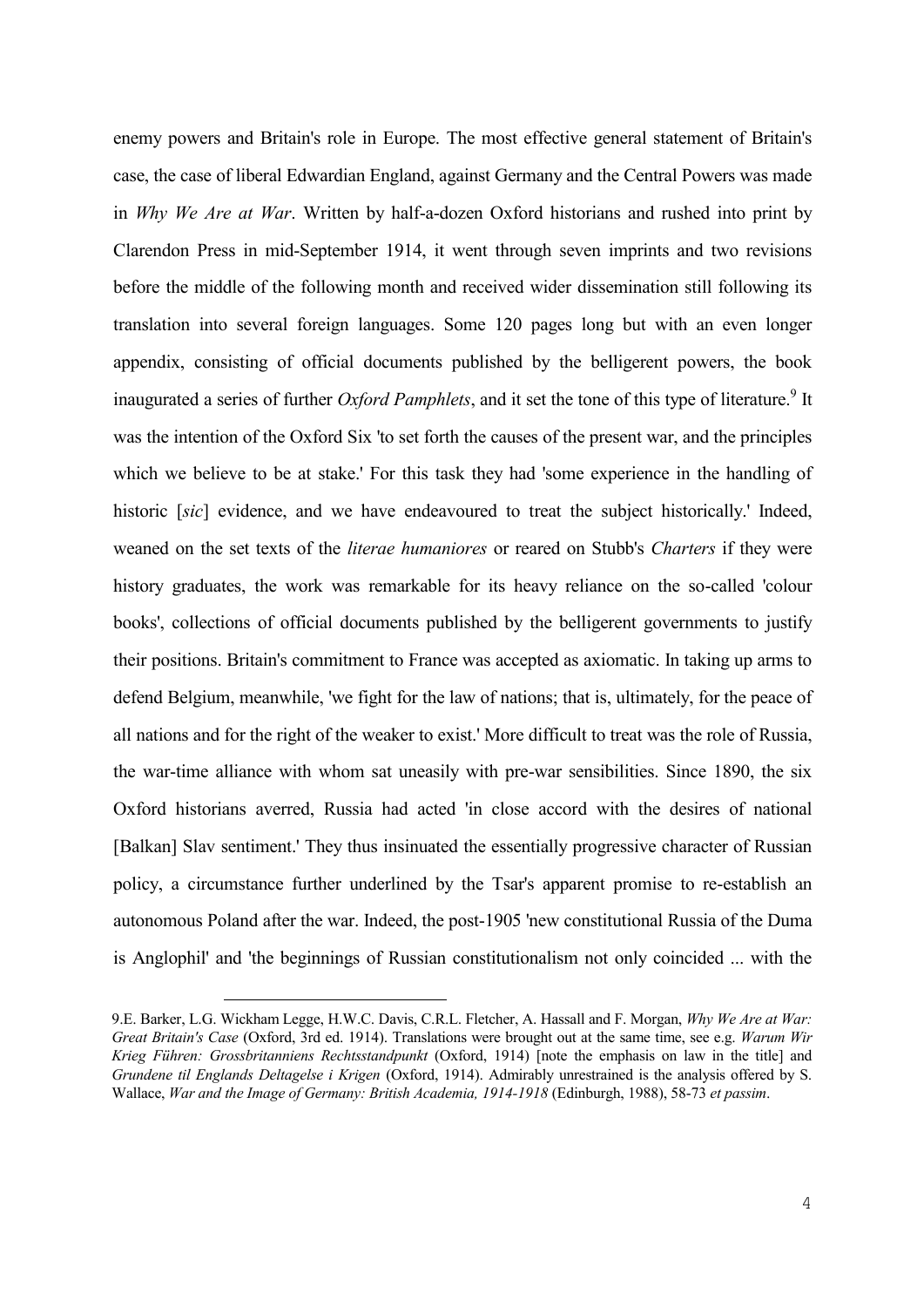Anglo-Russian agreement of 1907, but owed much to the inspiration of England.' And although Russia was the first great power to mobilise in 1914, 'she took the step in consequence of German threats.<sup>'10</sup>

There was considerable variation amongst the 'war histories' that followed where *Why We Are at War* had led. Not all of them strove to strike the same judicious tone. The book nevertheless established the broad parameters of public discourse on the war. Britain had to defend France and the smaller nations of Europe, whose rights had to be safeguarded. Russia was acknowledged, albeit often warily, as a civilised, quasi-Western power, whereas Germany had sloughed off the veneer of civilisation, and her innate militarism was identified as one of the root causes of the war. German belligerence, indeed, was treated as the outward manifestation of German philosophy. To that extent, observed one of its authors, H.W.C. Davis<sup>11</sup>, 'German political theory [was] a deeper cause of the European war.<sup>12</sup> The notion had taken hold of 'Harry' Davis, one of the foremost mediaevalists of the day. He interrupted his work editing Anglo-Norman charters and by the end of 1914 had produced a study on the political views of Heinrich von Treitschke, the principal exponent of ultra-nationalism amongst the German historical profession. Before the war, Treitschke, who had died in 1896, was respected for his scholarship. But his British colleagues had viewed his writings on political matters with the bemused aloofness of an amateur botanist observing the antics of some exotic beetle. '[A]n historian, however great, is not always a safe guide in politics', one of them had concluded in 1904.<sup>13</sup> The war changed that; and, together with Friedrich Nietzsche and

<u>—</u>

13.Prothero, 'Presidential Address', 8.

<sup>10.</sup> *Why We Are at War*, 5, 14-5, 52, 56, and 79.

<sup>11.</sup>Henry William Carless Davis (1879-1928), ed. Weymouth, Balliol College; Fellow, All Souls, 1897-1902; Fellow, Balliol, 1902-21; vice-chairman War Trade Intelligence Department, 1915-19; acting Director, Department of Overseas Trade, 1919; Professor of History, Manchester, 1921-4; Regius Professor, Oxford, 1924-8; Fellow, Oriel, 1924-8.

<sup>12.</sup>Davis to Tout, 27 Sept. [1914], as quoted in M. Bentley, *Modernizing England's Past: English Historiography in the Age of Modernism, 1870-1970* (Cambridge, 2006), 83.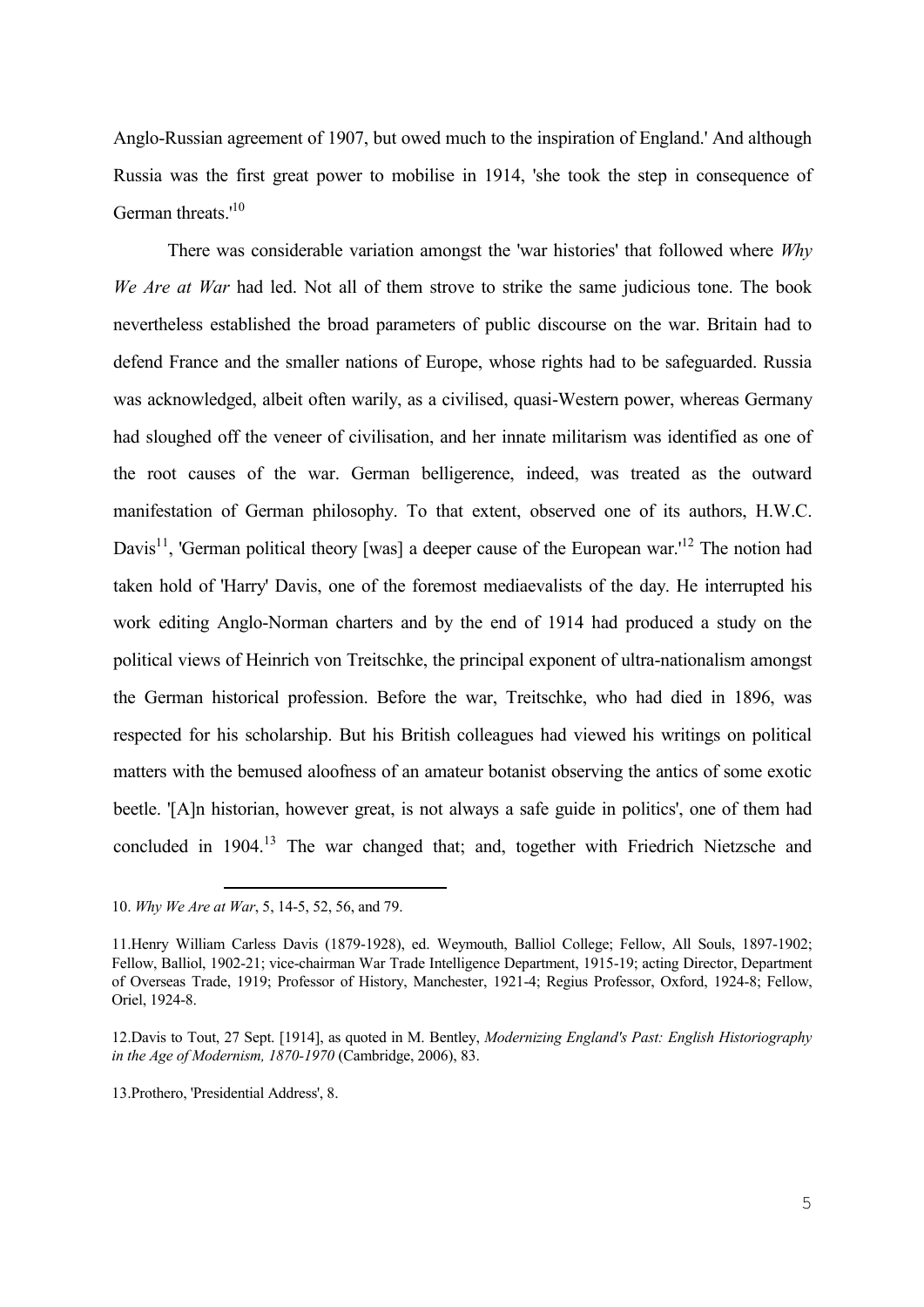Friedrich von Bernhardi, Treitschke became part of an unholy trinity, much referenced by British war-time pamphlets. The 'political philosophy which is now in vogue in Germany', wrote Davis, had been fertilised by his ideas. His study of Treitschke's *Politik* was an exercise in careful textual exegesis, and it was remarkable for eschewing any polemical asides against this super-Prussian from Saxony. In almost Rankean tones Davis explained that he had sought not to criticise but merely 'to explain how the thought of Treitschke was influenced by events of his own life time', and how and why his polemics 'referred directly or indirectly to current questions of German politics.<sup>'14</sup>

While Davis had refrained from polemics, younger scholars were less inhibited. One of them was his fellow-Balliol historian Arnold J. Toynbee<sup>15</sup>, whose *Nationality and the War* was avowedly political. A trained classicist, already as an undergraduate Toynbee had developed an interest in international politics, and more especially the affairs of the Near East and the Balkans.<sup>16</sup> To his mind the war was the outcome of 'national questions'. Indeed, 'the riddle of Nationality [had] become an affair of life and death.' The book showed traces of Toynbee's later penchant for the epigrammatic: '[t]he living generation of Germans is suffering for a thousand years of history.' But in content and diction it was very much the product of Liberal, upper-class Edwardian England, combining concern for the principle of nationality, albeit not unadulterated, with a sublime confidence in the beneficent, for enlightened, force of the British Empire. Its five hundred-odd pages were an early indication of Toynbee's ability rapidly to

<sup>14.</sup>H.W.C. Davis, *The Political Thought of Heinrich von Treitschke* (London, 1914), iii. Among Davis pre-war works are *Charlemagne* (London, 1900), *England under the Normans and Angevins, 1066-1272* (London, 1905) and (ed., with R.J. Whitwell), *Regesta Regum Anglo-Normannorum, 1066-1154*, I, *Regesta Willelmi Conquestoris et Willelmi Rufi* (Oxford, 1913).

<sup>15.</sup>Arnold Joseph Toynbee (1889-1975), ed. Balliol, 1907-11; Fellow of Balliol, 1912-15; Propaganda Bureau, 1915-18; Political Intelligence Department, 1918-9; Koraes Professor of Modern Greek and Byzantine history, King's College, London, 1919-24; Literary Director, Chatham House, and Stevenson Research Professor, London School of Economics, 1924-54.

<sup>16.</sup>W.J. McNeill, *Arnold J. Toynbee: A Life* (New York and Oxford, 1989), 41-8; and also Toynbee's own recollections, id., *Acquaintances* (London, 1967), 50. His scholarly output was still limited at that stage, 'The Growth of Sparta', *Journal of Hellenic Studies* xxxiii, 2 (1913), 246-75.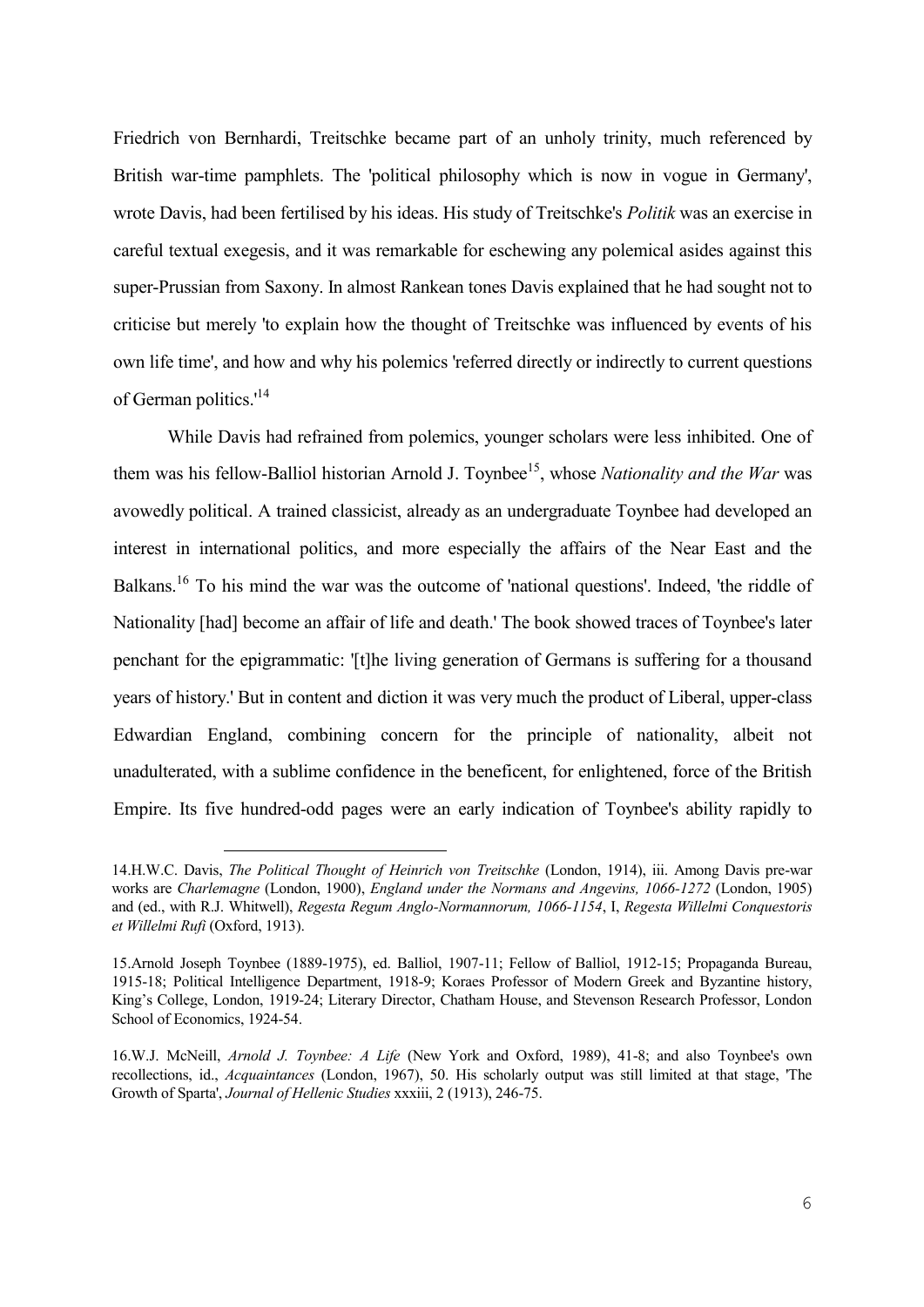absorb vast amounts of material to produce a substantive piece of analysis. Three central strands of Toynbee's argument are worth noting. Berlin's decision to plunge Europe into war had been 'an immense mistake', but the 'only way to convince Germany [that peace was preferable] is to beat her badly and then to treat her well.' This meant allowing her 'to retain all openings for peaceable ... expansion afforded her by her [pre-war] oversea dominions.' The future of Alsace-Lorraine and Schleswig-Holstein had to be settled on basis of nationality and by means of plebiscites, while Germany herself ought to be reconstituted as 'a truly federal Empire' to break Prussia's hegemony over the country: 'Spare Germany by all means, but humiliate Prussia without restraint.<sup>17</sup>

As for Germany's ally, Toynbee stressed the 'extraordinary vitality' of the Habsburg Empire in defiance of nationality, but it could no longer be preserved. Territory would have to be ceded to Italy and Romania in deference to the nationality principle. But it was the 'secession of the Southern Slavs [that would] dislocate the structure of the Danubian Monarchy.' To achieve longer-term stability in the region Toynbee suggested a 'Balkan Zollverein', including Albania, Bulgaria, Greece, Hungary, Romania and the Southern Slavs. The Balkans had been 'a no-man's land', a power vacuum that had tempted the great powers 'to tear each other to pieces for the proprietorship of a wilderness.' In such a wilderness no peace could be made. An economic federation, however, ' will almost automatically develop into a defensive alliance.<sup>18</sup>

The corollary to the dissolution of Austria-Hungary was some form of *Anschluss* with a reconstituted, federal Germany. 1866 and 1814 would be wiped out. It also meant that the German population of Bohemia and Moravia 'cannot be abandoned to Tchech [*sic*] nationalism, enjoying power for the first time, and schooled, as a victim, in Austrian methods of using it.' Toynbee's analysis of the Czech problem was driven by the twin-insight that '[o]n the old political scale, Geography decreed that the Tchechs should be a nation; on the new economic <u>—</u>

<sup>17.</sup>A.J. Toynbee, *Nationality and the War* (London, 1915), v, 21, 29, 36, 40-7, and 81. Toynbee expressly thanked H.W.C. Davis for his support in compiling the book, ibid., x.

<sup>18.</sup>Ibid., 102, 137, 216, 242, 243-4. Toynbee also discussed at length the dismantling of Turkey, ibid., 379-448.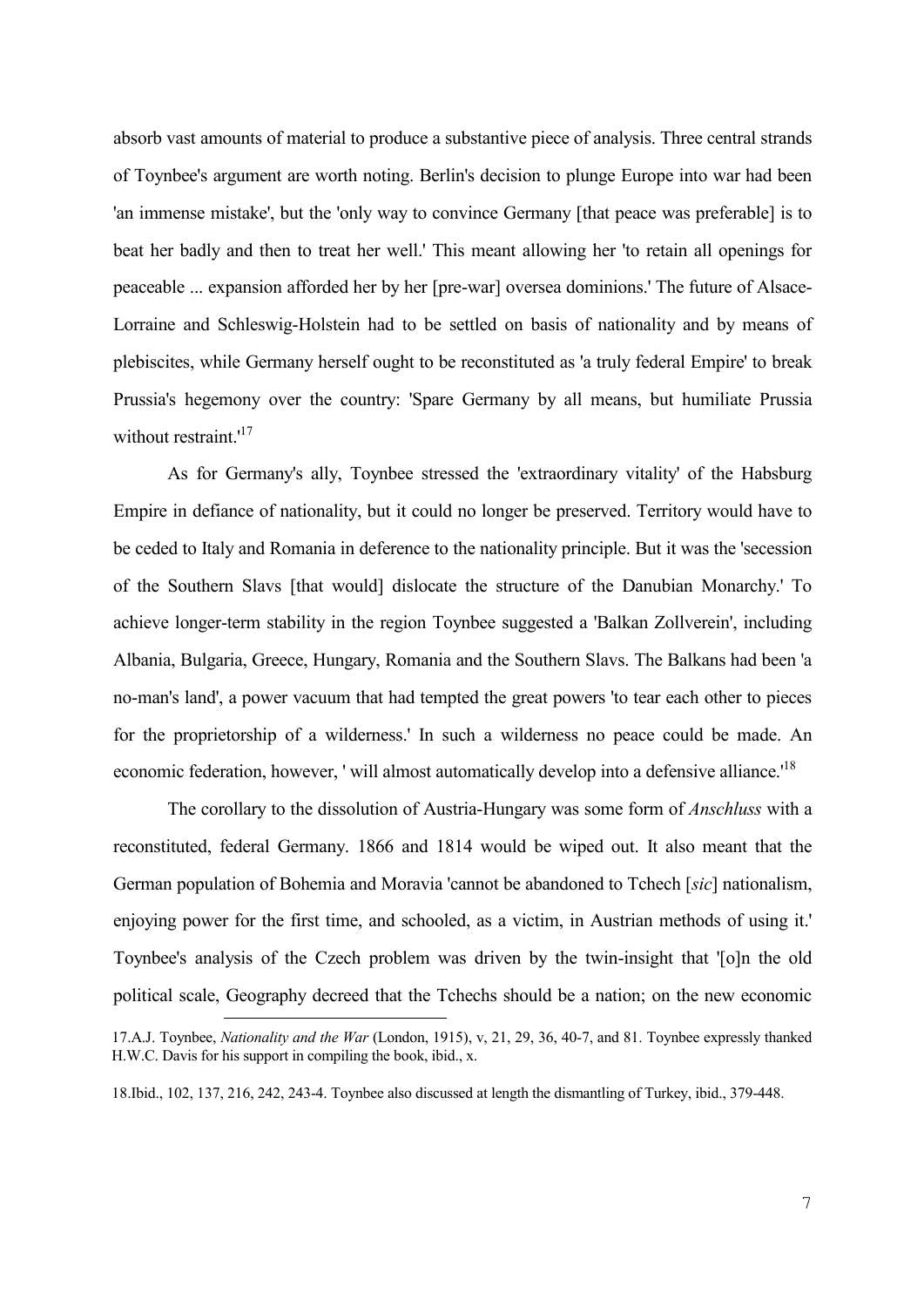scale it has brigaded them inexorably with the German group.' The answer, then, was for all of rump-Austria to join Germany 'as a single unit, on condition that she grants Home Rule within this district [Bohemia and Moravia] to the whole Tchech nationality.' A new Germany, reconstituted along federal lines, and with the nationality principle used fairly as much to her advantage as to her detriment, was an indispensable part of any lasting post-war settlement. It was this that a future peace conference had to attempt, rather 'like the Vienna Congress a century ago.'<sup>19</sup>

Toynbee's suggestions regarding an eventual peace settlement were by no means free from contradictions. While he wished for Germany to join the Allies in 'organising some international authority', he was vague on the nature of such a body. He stressed that 'we cannot simply deposit our document in some international "Ark of Covenant" and go our ways'; and that treaties were 'lifeless', unless administered by 'a living organ with executive power, ... with sovereign authority.' And yet he did not envisage this international body to have such powers; it had 'scrupulously [to] confine itself to the adjustment of the equilibrium between individual units, and to the apportionment among them of untenanted areas.<sup> $20$ </sup> Toynbee's idea of a postwar international organisation thus hovered somewhat uneasily between the old Concert of Europe and some League of Nations-type body. He was adamant, however, that Europe was at a crossroads. If the nations now at war succeeded in using the current crisis 'to liberate their energies for higher ends', then Europe might yet thrive. If they failed, 'the Sovereign Nations of Europe are doomed to the same destruction as the Sovereign Cities of Greece.<sup>'21</sup> Like so often in contemporary commentary, Toynbee's war-time opus was a mixture of prophecy and fallacy. At the distance of over a hundred years his prognosis of China's rise is remarkable: 'The fundamental factor of world-politics will be the competition between China and the new

<sup>19.</sup>Ibid., 247, 263, 264-5, 266-7 and 271-2.

<sup>20.</sup>Ibid., 38, 489 and 494.

<sup>21.</sup>Ibid., 500.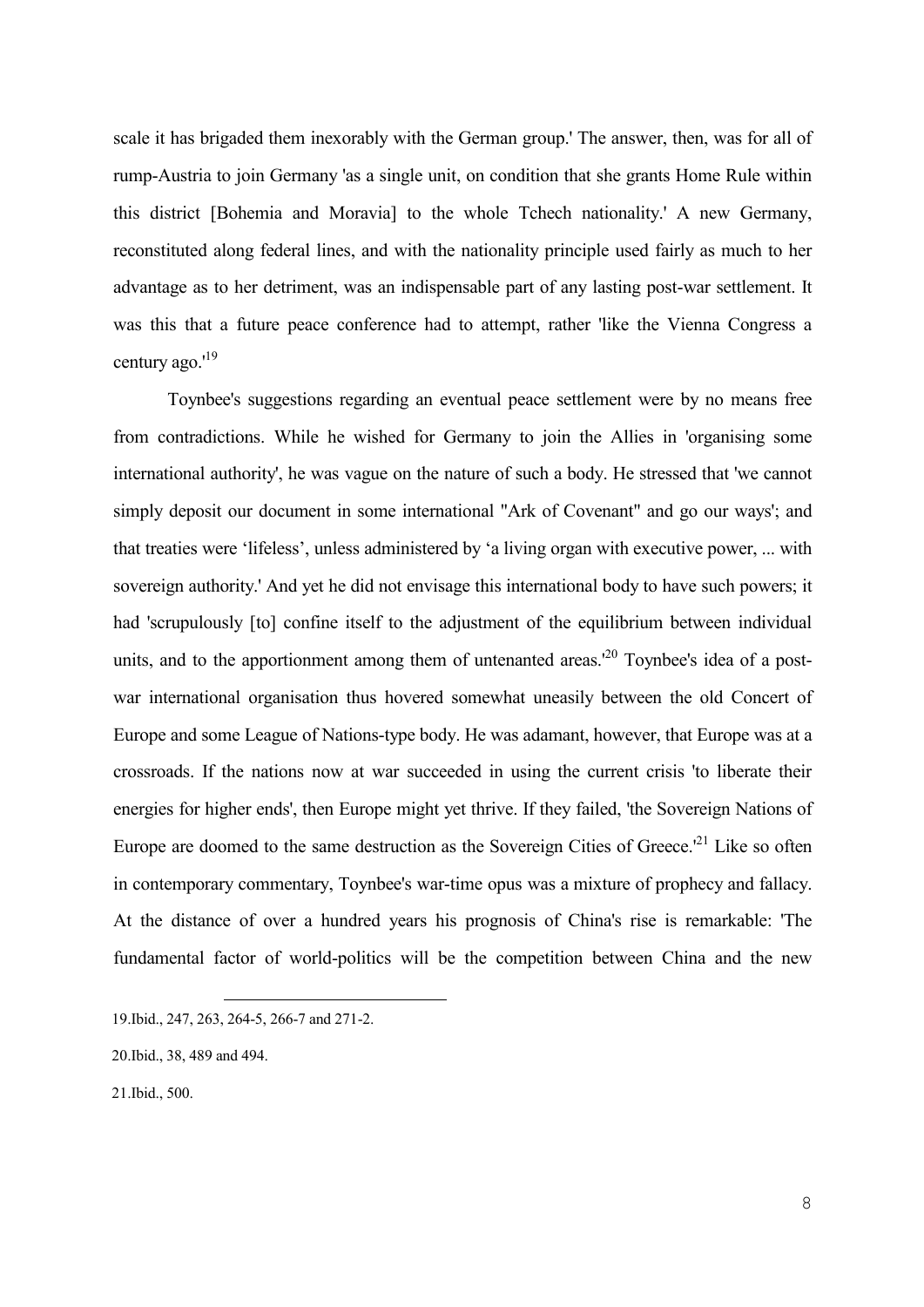commonwealths' that would emerge 'to preserve the Pacific from Chinese domination.' The suggestion that Russia would be 'the chief promoter' of this combination, by contrast, seems less surefooted. $22$ 

Toynbee's concluding reference to ancient Greece is instructive, for as an historian of antiquity and as a student of current affairs Toynbee was influenced by the classicist A.E. Zimmern.<sup>23</sup> A tutor at New College, then the fountain-head of Greek studies, Zimmern had taught the undergraduate Toynbee, who found his lectures 'immensely stimulating; and I had a warm affection and regard for him as a friend.<sup>24</sup> Zimmern was a Hellenist, who believed in the benefits of a historical education. Those trained in the discipline were not 'ready with quick remedies for present difficulties: for history supplies no rules for the solution of her problems. But she has in store ... a more precious gift - eyes to see and understand and unshaken courage to face and master them.<sup>125</sup> What made Zimmern's lectures remarkable was his ability to connect the Graeco-Roman world with the present, without resorting to crude over-simplifications.<sup>26</sup> The work for which he is best known, *The Greek Commonwealth*, was 'an attempt to make clear to myself what fifth-century Athens was really like.<sup> $27$ </sup> Indeed, it was infused with contemporary <u>—</u>

22.Ibid. 333-4.

24.A.J. Toynbee, *Experiences* (London, 1969), 69; see also E.L. Woodward, *Short Journey* (London, s.a. [1942]), 45-6.

25.A.E. Zimmern, 'History as an Art', id., *Solon and Croesus: And Other Greek Essays* (London, 1928), 52-3. Most of the essays in this collection originated in Zimmern's Oxford lectures between 1905 and 1909, see 'Thucydides the Imperialist' (MS), lecture, Zimmern MSS, Bodleian Library, Oxford, MS. Zimmern 5.

26.'The Study of Greek History', *Solon and Croesus*, 75: 'Greek civilization differs fundamentally from our own, both in its material environment and in its thoughts and feelings'.

27.Id., *The Greek Commonwealth: Politics and Economics in Fifth-Century Athens* (Oxford, 1911), 5. Note the Rankean echo.

<sup>23.</sup>Alfred Eckhart Zimmern (1879-1957); ed. Winchester, New College, Oxford, Berlin; lecturer in ancient history, New College, 1903-4; fellow, New College, 1904-9; inspector with Board of Education, 1911-15; Political Intelligence Department, 1918-19; Woodrow Wilson Professor of International Relations, Aberystwyth University, 1919-21; Acting Professor of Political Science, Cornell University, 1922-1923; Director, Geneva School of International Studies, 1925-1939; Deputy Director, League of Nations Institute for Intellectual Co-operation, Paris, 1926-1930; Montague Burton Professor of International Relations, Oxford, 1930-1944; Deputy Director, Foreign Office Research Department, 1943-1945; Adviser, Information and External Affairs, Ministry of Education, 1945; Secretary-General, Constituent Conference, UNESCO, 1945.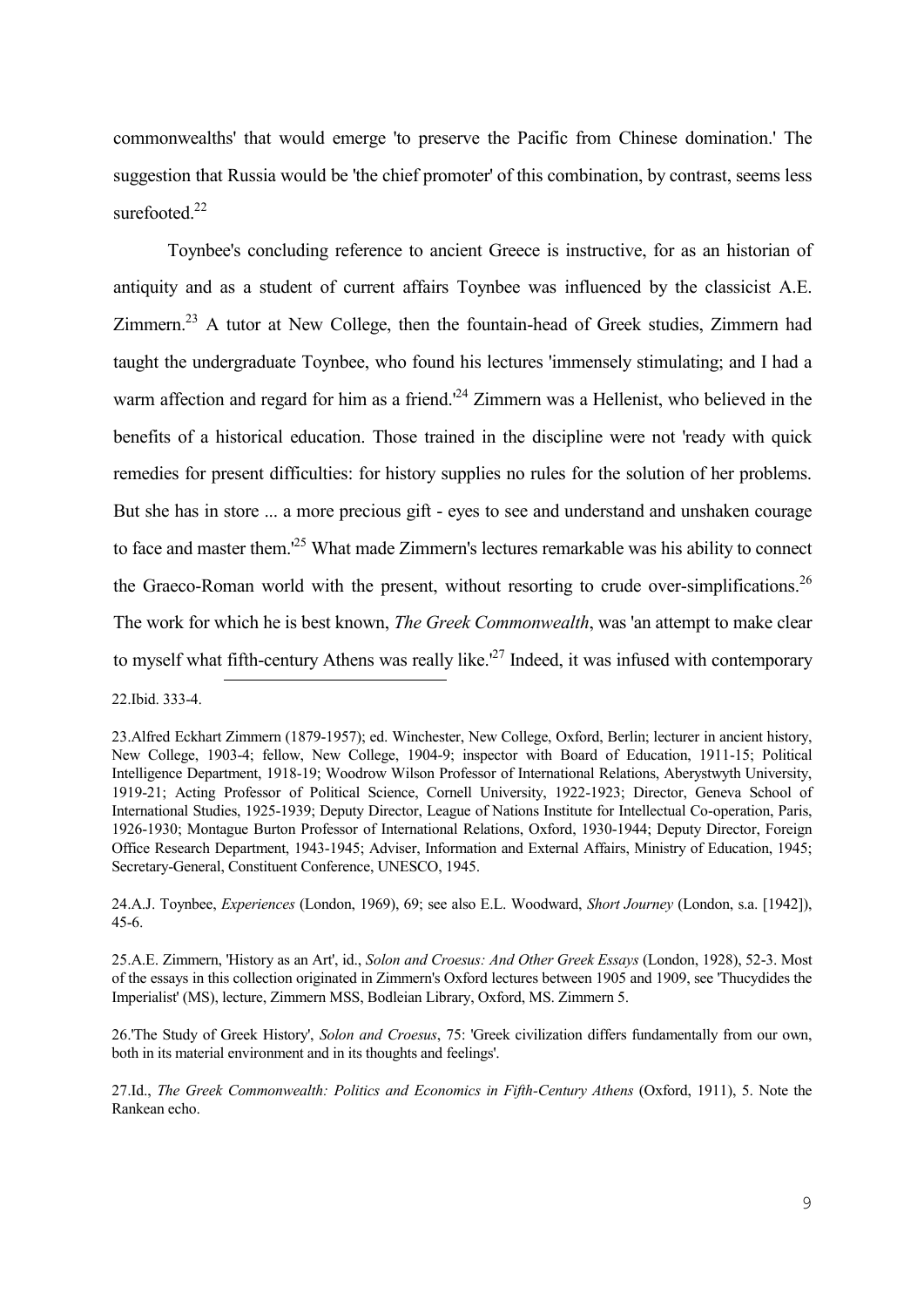liberal assumptions, clad in Hellenic garb. The *polis* of Periclean, pre-plague Athens was the ideal political community, ' the most successful example of social organisation known to history.' A liberal empire before it became the 'Robber Empire' of Cleon and Alcibiades the parallels with the British empire were obvious. Hellas enjoyed an 'era of material prosperity and spiritual advance, promoted by the armed peace of the Athenian Empire', whose central mission rested on two indispensable prerequisites: 'absolute security and adequate wealth.' For a 'wonderful half-century', Zimmern enthused, 'the richest and happiest period in the recorded history of any single community ..., the perfect citizen in the perfect state.<sup>128</sup> This was the genius of the *polis*: 'it drew forth a deep patriotism from its citizens while at the same time ensuring that individuals continued to use their reason independently.'<sup>29</sup>

Although born and educated in Britain, Zimmern was doubly cosmopolitan. His family background was Anglo-continental - German-Jewish and Huguenot. A gifted linguist, he spoke several European languages fluently, and already during his time at New College he was deeply immersed in the affairs of South Eastern Europe. Zimmern 'could ... draw subtle distinctions, for he was sensitive and perceptive to an unusual degree.'<sup>30</sup> The planned sequel on the *Modern Commonwealth* never materialised. Two world wars and his tendency to dissipate his energies conspired against it. An inspector with the Board of Education since 1912, he was involved in the workers' education movement and briefly taught at the London School of Economics. On the outbreak of the war, Zimmern joined with R.W. Seton-Watson<sup>31</sup> and two others to produce

<u>—</u>

30.Toynbee, *Acquaintances*, 52. In 1909, Zimmern lent Toynbee R.W. Seton-Watson's *Racial Problems of Hungary* (London, 1908), which turned Toynbee's interests towards international politics, ibid., 50.

<sup>28.</sup>Ibid., 362, 362 n.1 and 426. Classicists were wont to draw parallels between the Peleponnesian War and that of 194, e.g. G. Murray, 'Introduction', id. (ed.), *Select Speeches from Thucydides: Selections from Jowett's Translation* (Oxford, 1919), 6. For Murray's ordeal during the war, see F. West, *Gilbert Murrary: A Life* (London and Canberra, 1984), 143-75.

<sup>29.</sup>J. Morefield, '"An Education to Greece": The Round Table, Imperial Theory and the Uses of History', *History of Political Thought* XXVIII, 2 (2007), 350.

<sup>31.</sup>Robert William Seton-Watson (1879-1951), ed. Winchester, New College, Oxford, Berlin, Sorbonne, Vienna; Royal Army Medical Corps, 1915-7; Enemy Propaganda, 1917-8; Masaryk Professor in Central European History, 1922-45; Foreign Foreign Research and Press Service, 1939–1940; Political Intelligence Bureau, Foreign Office, 1940–1942.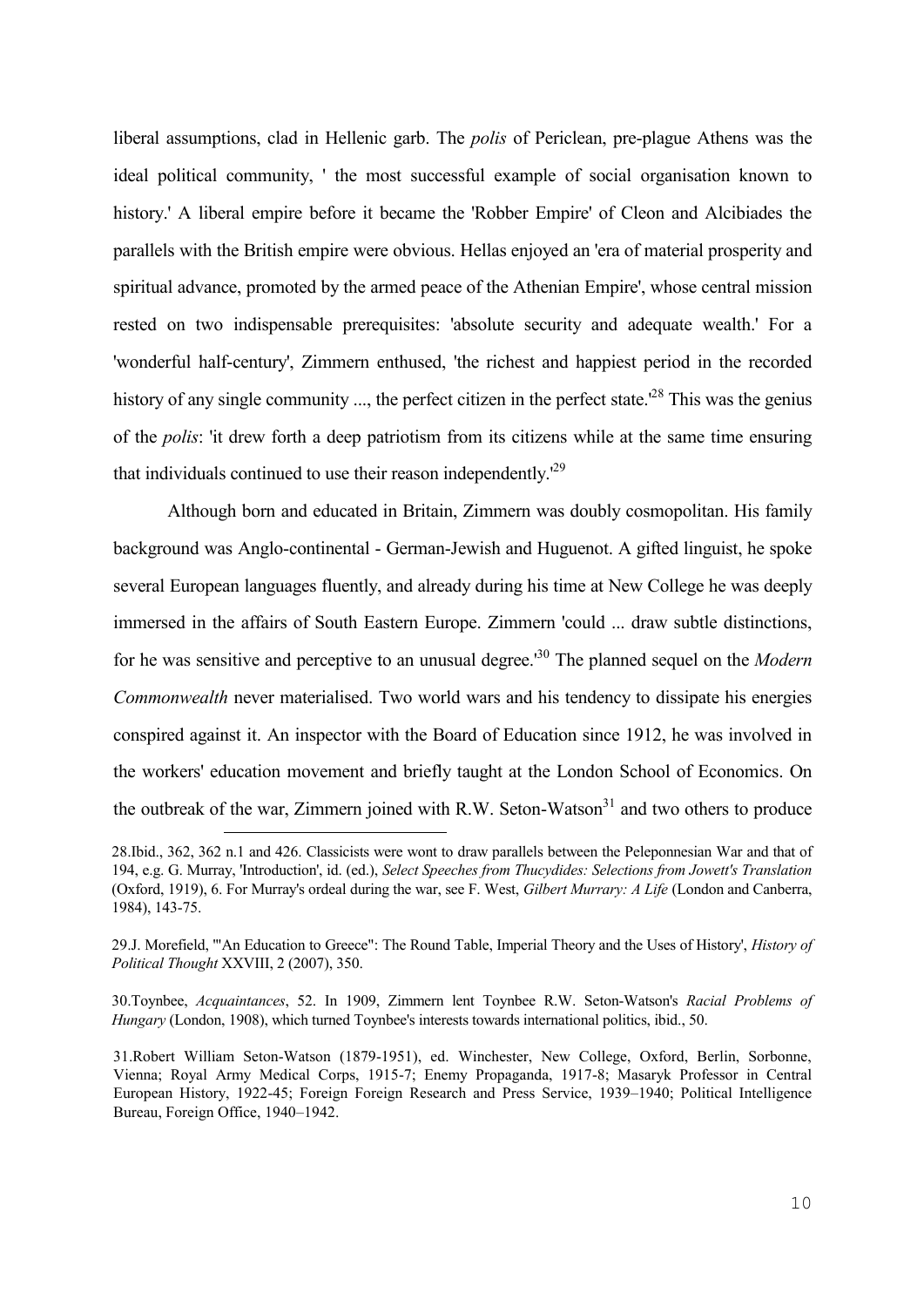'a guide to the study of the underlying causes and issues of the war.' The present was 'a testing time for Democracy', and the task before Europe was a double one - the practical one of restoring peace, and the intellectual one of creating 'true internationalism'.<sup>32</sup> Zimmern, too, drew a sharp distinction between Prussia and 'real Germany', which was an 'integral part of the civilisation of Western Europe' and whose people were 'very similar to their neighbours of kindred stock'. But they had 'been indoctrinated and Prussianised not only into acquiescence, but into sympathy with the policy of its rulers.' The outlook of Prussia's ruling caste was alien to 'Western habits of thought', but its 'domineering spirit' now shaped German foreign policy.<sup>33</sup> The war was thus 'a war of ideas.' Germany had to be defeated, but Zimmern was wary of the nationality principle. Establishing a 'civil society' was more important than creating nation states, which always bore within them the seeds of oppression of minorities. This was Britain's historic task, for she was 'at once the freest, the largest, and the most vigorous' of the powers. There had never been 'a political organism like the British Empire. [...] Great Britain has thrown a girdle of law around the globe'; and the challenge now was 'to extend the sphere of Law.' Yet here, too, Zimmern was cautious. One road to a stable post-war order was the 'revival, on a firmer and broader foundation, of the Concert of Europe conceived by the Congress of Vienna'. But this did not necessarily mean an international organisation with executive authority. Advocates of such schemes presupposed 'a world map definitely settled on lines satisfactory to the national aspirations of the peoples.' A parallel route of advance was through international education to foster amongst the nations now at war 'a sense of common duty and a common life.' This was 'the old slow high road of civilisation, not the short cut across the field.'<sup>34</sup>

<sup>32.</sup>R.W. Seton-Watson, J.D. Wilson, A.E. Zimmern and A. Greenwood, *The War and Democracy* (London, repr. 1916 [1st Dec. 1914]), viii, 13-14. The book was dedicated to the Workers Education Association; for Zimmern's work for the WEA, see L. Goldmann, *Dons and Workers: Oxford and Adult Education since 1850* (Oxford, 1995), 142-5.

<sup>33.</sup>*War and Democracy*, 90-1, 94-5, 99 and 102. Intriguingly, Zimmern cited the German classicist Ulrich von Wilamowitz-Moellendorff in evidence. In 1912, Wilamowitz the leading light in Hellenic studies, had praised Zimmern's *Greek Commonwealth* W.M. Calder III, 'Ulrich von Wilamowitz-Moellendorff to Sir Alfred Zimmern on the Reality of Classical Athens', *Philologus* CXXXIII, 1-2 (1989), 303-9.

<sup>34.</sup>*War and Democracy*, 348, 350-1, 370-1, 374 and 379. Before the war Zimmern had a more positive attitude to Nietzsche, choosing one of his fellow-Hellenist's epigrams to open the first section of the Athenian study, id., *Greek*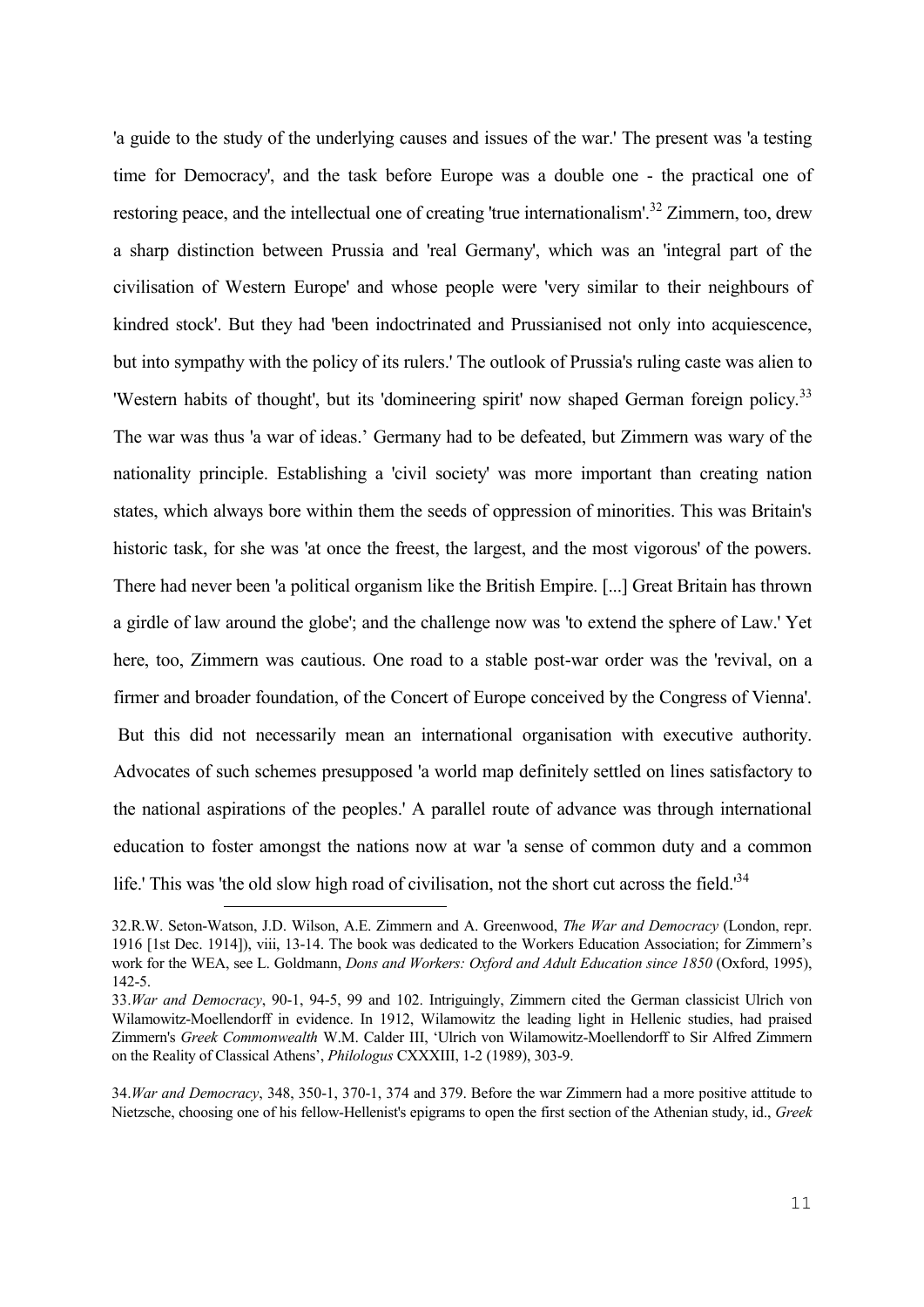Zimmern was much in demand as a public speaker as well as a frequent contributor to periodicals, such as Seton-Watson's *The New Europe*, or *The Round Table*, the empire-themed journal edited by Philip Kerr and Lionel Curtis.<sup>35</sup> He was a public intellectual, part of an emerging 'Labour intelligentsia<sup>36</sup>, and he became a civil servant, spending part of the war in the Ministry of Reconstruction and then, in 1918-19, in the Foreign Office's Political Intelligence Department (PID). His *quondam* tutee Toynbee had likewise found his way into temporary officialdom, initially in the 'Mendacity Bureau', the government's propaganda department.<sup>37</sup>

Already in early 1915, one of the Oxford Six, H.W.C. Davis, had joined the War Trade Intelligence Department (WTID). The organisation had gone through various iterations before emerging as the WTID by the summer of 1915, with its headquarters at Broadway House, Tothill Street, and superintended by T.H. (later Sir Henry) Penson and with Davis as its vicechairman. After the war Davis wrote an unofficial history of the department which, as part of the Ministry of Blockade, was linked to the Foreign Office. Its purpose was to sift trade-related reports with which Whitehall was inundated from all directions, gauge their value, collate and then disseminate the information thus gleaned. At the outbreak of war, it had been difficult 'to find any group of investigators with the leisure and the necessary qualifications for winnowing the mountains of chaff mixed with grain which passed under the name of trade intelligence.' <u>—</u>

36.M. Cowling, *The Impact of Labour, 1920-1924* (Cambridge, 1971), 27.

37. McNeill, *Toynbee*, 71.

*Commonwealth*, 11. For Zimmern's scepticism about the nationality idea see also his lectures 'Nationality and Government', 'True and False Nationalism' and 'The Passing of Nationality', in id., *Nationality and Government: With Other War-Time Essays* (London, new ed. 1919), 32-60, 61-86, and 87-101.

<sup>35.</sup>Some of his *Round Table* contributions were reprinted in *Nationality and Government*. For the background see H. and C. Seton-Watson, *The Making of a New Europe: R.W. Seton-Watson and the Last Years of Austria-Hungary*  (London, 1981), 178-80; and D. Lavin, 'History, Morals, and the Politics of Empire: Lionel Curtis and the Round Table', J. Bossy and P. Jupp (eds.), *Essays Presented to Michael Roberts* (Belfast, 1986), 117-32; and G. Studdert-Kennedy, 'Christianity, Statecraft and Chatham House: Lionel Curtis and World Order', *Diplomacy & Statecraft* VI, 2 (1995), 470-89.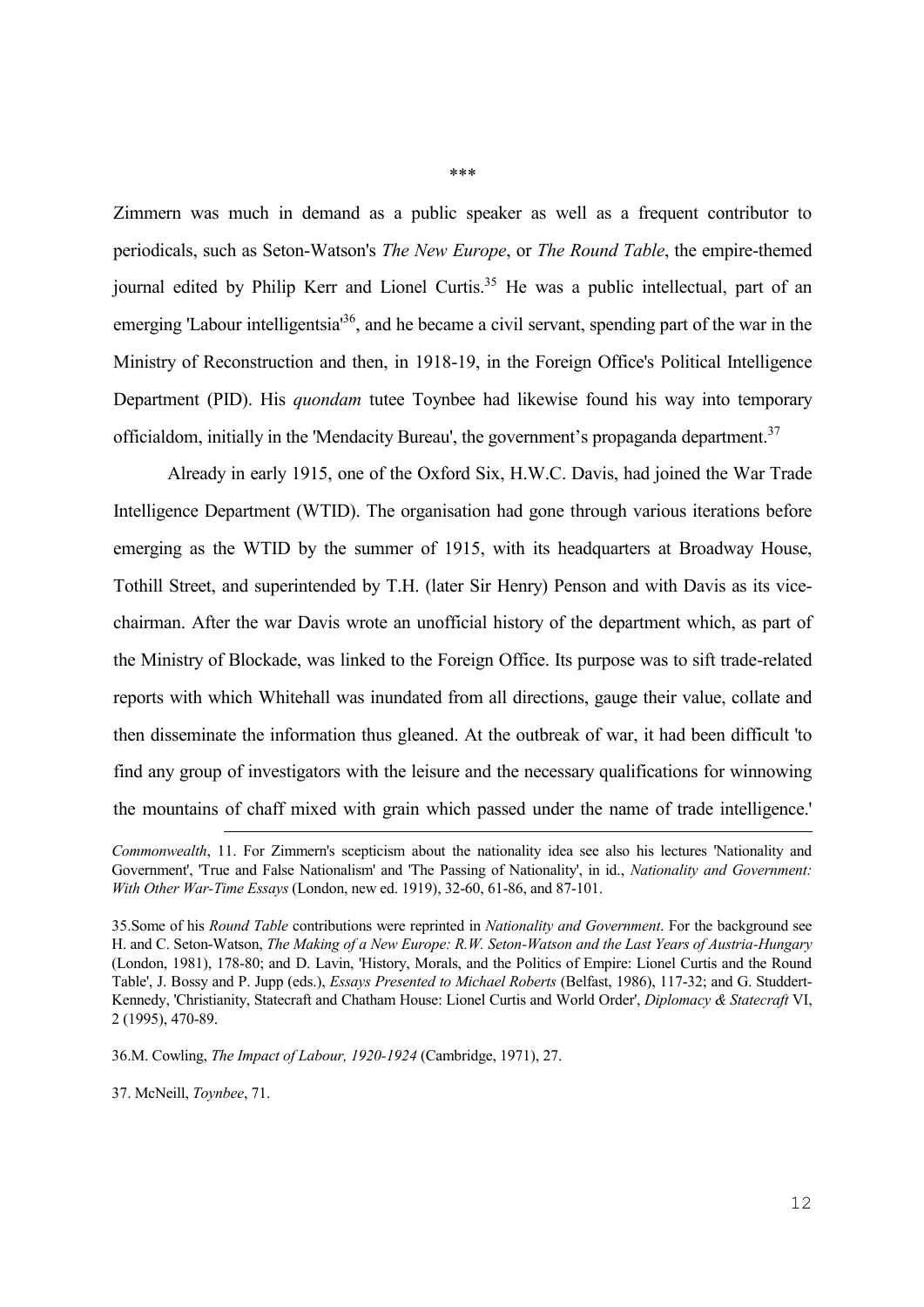This group formed 'a curious and interesting community', made up mostly of Oxford dons, barristers, stockbrokers and London literary types.<sup>38</sup>

The large number of intelligence officials with a historical education is striking but not surprising. For one thing, 'Greats' and the Modern History course still dominated the scene at Oxford, and at Cambridge the Historical Tripos was not far behind in influence, even its prestige did not match that of the Natural Sciences there. Graduates with some background in history were thus more common than pearls in oysters. For another, it was still generally accepted that a historical education equipped future civil servants and political leaders with the habits of mind necessary for dealing with the problems of imperial administration and strategic policy-making.<sup>39</sup> That professional historians were drafted into war-time intelligence agencies was only to be expected then. Given their shared educational backgrounds, many of them were known, either by reputation or in person, to Whitehall mandarins. Trained, moreover, to contextualise and scrutinise documents, used to dealing with the often doubtful and fragmentary nature of extant evidence, and often possessing extensive linguistic skills and knowledge of foreign countries, they had the necessary attributes for intelligence work and policy advice. Since German was still the *lingua franca* of academia in the long nineteenth century, most of them spoke and read the language fluently; and not a few had spent some time studying at German universities. This applied, incidentally, more especially to Graecists, Latinists and papyrologists, many of whom found a niche in code-breaking, most notably Frank Adcock, F.M. Cornford and Dillwyn Knox.<sup>40</sup> They came to Whitehall by different routes. Some, like Davis, Toynbee and Zimmern, volunteered for posts in government, once it became clear that

<sup>38.</sup>J.R.H. Weaver and A. Lane Poole, *Henry William Carless Davis, 1874-1928: A Memoir and a Selection of His Historical Papers* (London, 1933), 37; for his official history see H.W.C. Davis, 'History of the Blockade: Emergency Departments', n.d. [1920], MUN 5/113/600/25.

<sup>39.</sup>As expressed most notably, of course, by J.R. Seeley, id., 'The Teaching of Politics: An Inaugural Lecture Delivered at Cambridge [1869]', id., *Lectures and Essays* (London, 1895), 325.

<sup>40.</sup>For an entertaining sketch of their exploits see F. Birch, D. Knox and G.P. Mackeson, *Alice in ID 25: A Codebreaking Parody of Alice in Wonderland* (Stroud, 2015). The original was written in December 1918; for further discussion R. Richmond, 'Classics and Intelligence I', *Classics Ireland* viii, 1 (2001), 85-101.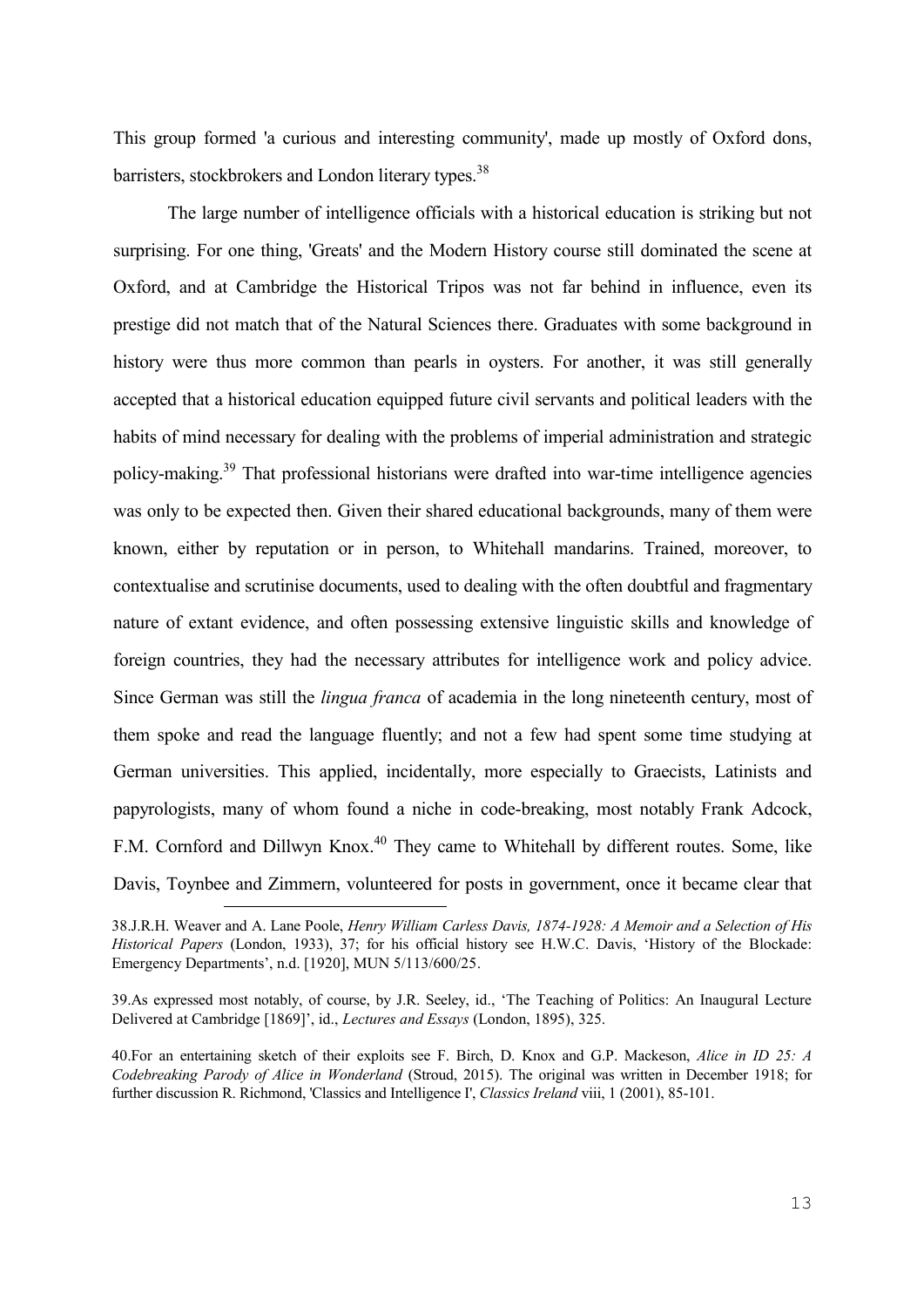the belligerents had settled down to a war of attrition. Others had enlisted early in the war, to be redeployed in intelligence roles later, often on being deemed unfit for active service.

As the war ground on, these scholars-turned-civil servants proved their worth in cryptanalysis, trade intelligence and propaganda. But it also became clear that their expertise and skills could be used more effectively still. At some point the war was going to end; and, though no-one could yet know when and how it would be terminated, Britain had to be prepared for that eventuality. With this in mind Toynbee and Zimmern suggested, in January 1917, a scheme for a new intelligence section. Its specific remit was to 'to collect, organise, and present all the relevant facts' in a systematic manner, so as to create a sound basis of economic, ethnographic and political information regarding the territories likely to be affected by one or both groups of belligerents. It was an exercise in evidence-based decision-making: 'Whichever party is in possession of the most detailed knowledge regarding economic and political facts, the plans of the enemy, and the bearing of these facts upon their own, will have a formidable advantage over its opponents in making peace.<sup> $41$ </sup> At the same time, a historian in military intelligence, H.W.V. Temperley<sup>42</sup>, pushed a similar scheme on a sympathetic Leo Amery, then a parliamentary private secretary in the Lloyd George coalition: 'Temperley came in with a suggestion that we should have a small historical staff to look into the past history of some of the debatable questions, more particularly the Balkans and Poland, which will come up at the Peace Conference.<sup>43</sup> There is no evidence that the three historians had coordinated their moves. Temperley had, at any rate, come to the view that a more strategic approach to war-time foreign

<sup>41.</sup>Memo. Toynbee and Zimmern, 'Peace-Terms Intelligence: Suggestions for a Peace Terms Intelligence Section to be added to the Existing Intelligence and Propaganda Departments', n.d. [late Jan. 1917], CAB 21/62/f15/E1; for the internal debates essential is E. Goldstein, *Winning the Peace: British Diplomatic Strategy, Peace Planning, and the Paris Peace Conference, 1916-1920* (Oxford, 1991), 18-26.

<sup>42.</sup>Harold William Vazeille Temperley (1879-1939), ed. Sherborne, King's College, Cambridge; lecturer, Leeds, 1903-5; Fellow, Peterhouse, 1905-39; active service, 1914-6; Intelligence Officer, General Staff, 1916-8; special mission to Balkans, 1918-9; attended Paris Peace Conference, 1919; Professor of Modern History, 1931-9; Master, Peterhouse, 1938-9.

<sup>43.</sup>Amery diary, 3 Feb. 1917, J. Barnes and D. Nicholson (eds.), *The Leo Amery Diaries, 1896-1929* (London, 1980), 141.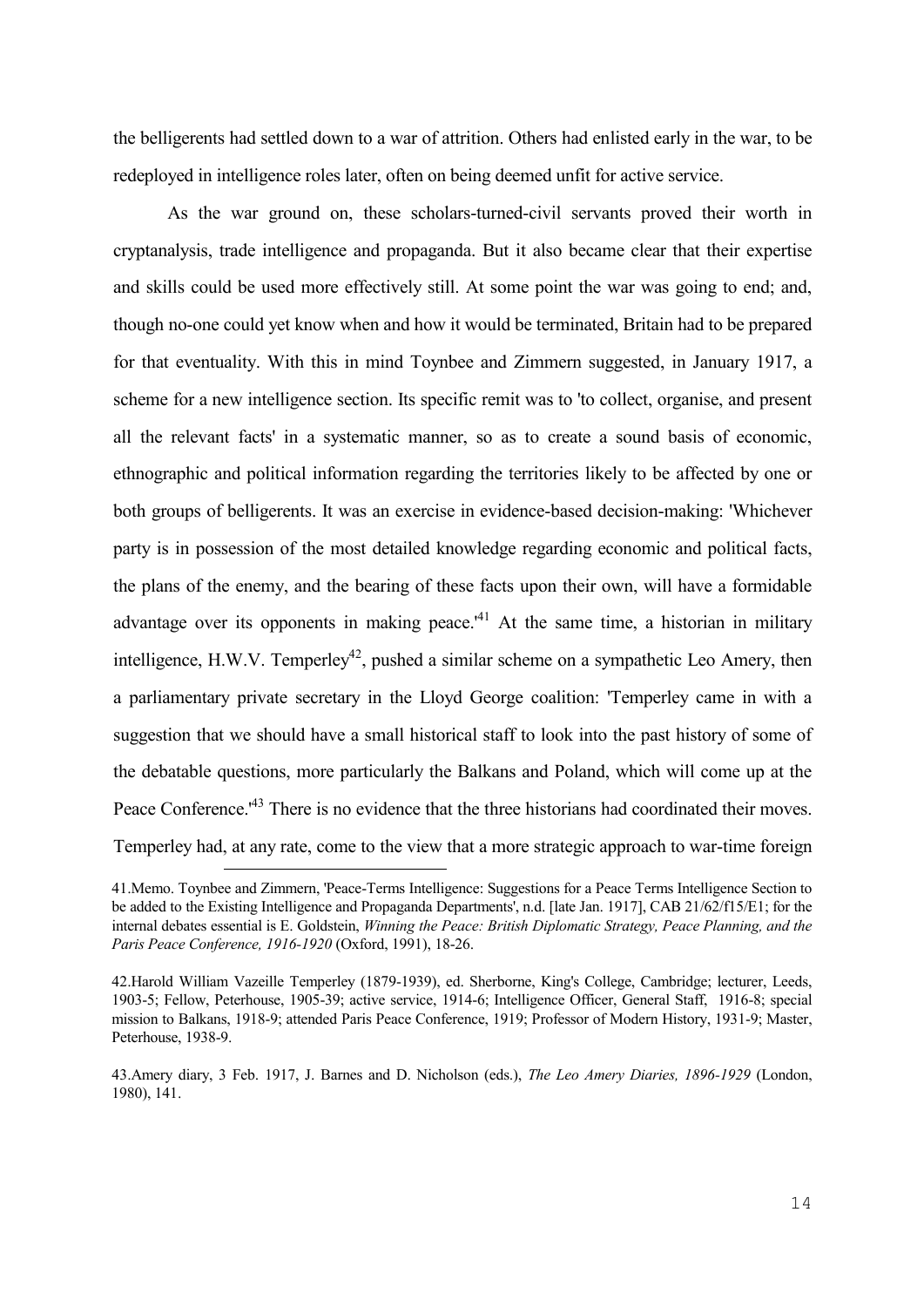policy was needed: 'The political side of strategy requires a knowledge which cannot be improvised and is based on the study of history and a considerable acquaintance with contemporary politics, economics, and diplomacy.'<sup>44</sup>

In the course of 1917, separate developments converged to make the establishment of a political intelligence section possible. One was the incontrovertible need for more systemic evidence gathering and analysis. In Whitehall this might not have counted for much, had it not been for the fact that the Permanent Under-secretary of the Foreign Office, Lord Hardinge of Penshurst, fastened on such proposals in an effort to reverse his department's declining influence under David Lloyd George's imperial premiership. To restore the Foreign Office's prewar predominance over the policy-making process once hostilities had ended, Hardinge initiated a series of internal reforms. A consummate Whitehall warrior, he 'methodically acquired control of the planning machinery' that came into existence somewhat haphazardly in early 1917.<sup>45</sup> Thus, the WTID was placed under the blockade ministry, an off-shoot of the Foreign Office and staffed by it, and a number of personnel, including Toynbee and Zimmern, were seconded from the Cabinet Office to the Foreign Office.

A key element of Hardinge's campaign of bureaucratic empire-building was the transfer of the Historical Section to his department. The section, also known as ID 27, was the brainchild of Admiral Reginald Hall, who had approached G.W. (later Sir George) Prothero<sup>46</sup> to supervise the new outfit and its 'production of some manuals relating to subjects that are likely to come before the Peace Congress'.<sup>47</sup> Prothero was an inspired choice. A former Cambridge <u>—</u>

<sup>44</sup> Temperley, 'War Notes: Montenegro – Strategy', n.d. [1915-6], Temperley MSS, private.

<sup>45.</sup>Goldstein, *Winning the Peace*, 26 and 27-30, on which the following is based; for the decline of the Foreign Office, see R.M. Warman, 'The Erosion of Foreign Office Influence in the Making of Foreign Policy, 1916-1918', *Historical Journal* XV, 1 (1972), 133-99; and Z.S. Steiner and M.L. Dockrill, 'The Foreign Office Reforms, 1919- 21', ibid. XVII, 1 (1974), 131-56.

<sup>46.</sup>George William Prothero (1848-1922), ed. Eton, King's College Cambridge, Bonn; fellow, King's College, 1876-94; Professor of Modern History, Edinburgh, 1894-9; editor, *Quarterly Review*, 1899-1922; Historical Adviser to the Foreign Office, 1918-20.

<sup>47.</sup>The approach was made indirectly through the Hon. Algernon (Gascoyne-)Cecil, one of the Hatfield crowd, who was employed in the Historical Section, see id. to Prothero (private and confidential), 20 May 1917, Prothero MSS,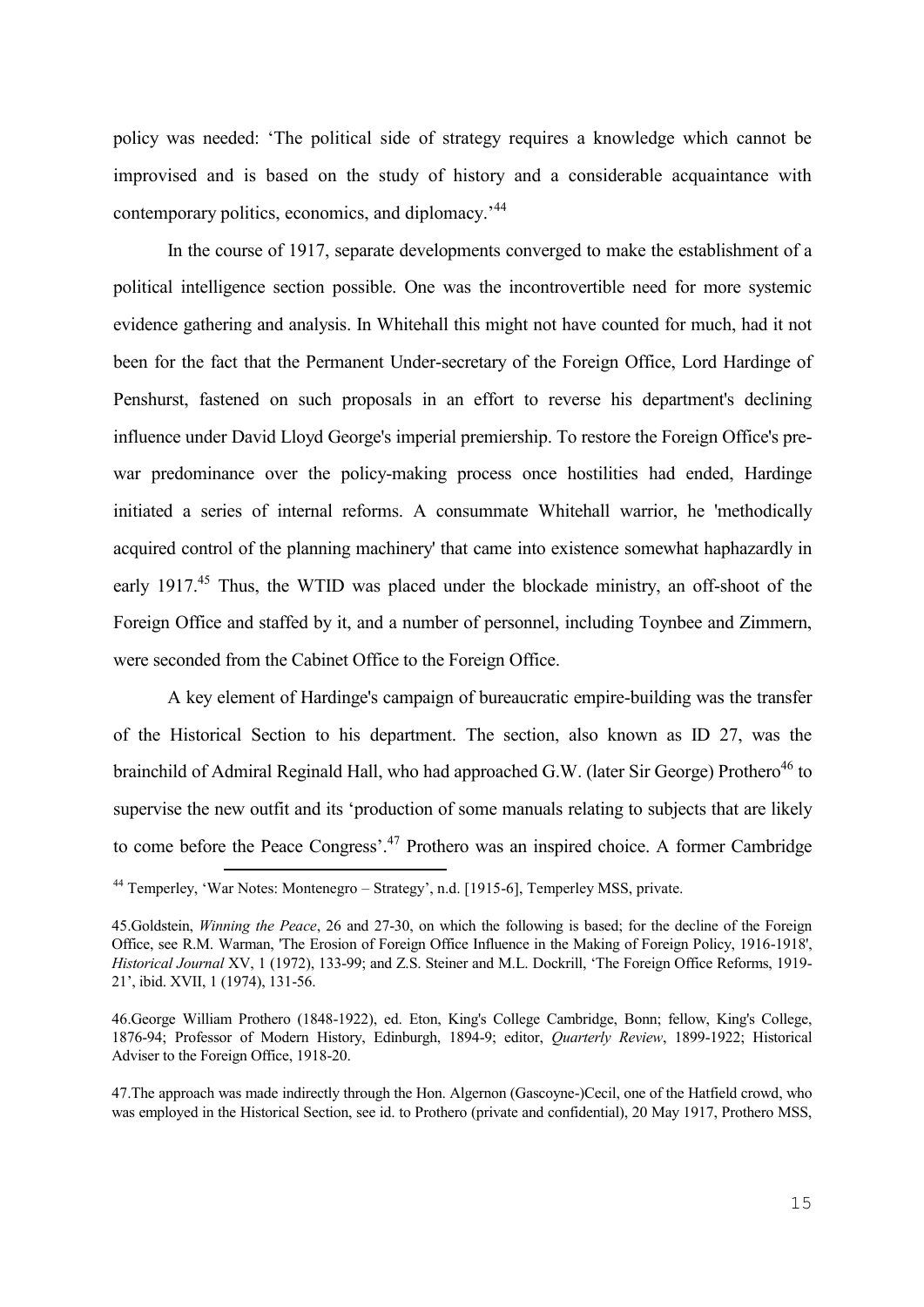fellow, who had taken a hand in reforming the historical tripos in the 1880s, he had occupied a chair at Edinburgh before succeeding his brother as editor of the *Quarterly Review*, that organ of the mildly conservative, educated classes of late-Victorian and Edwardian Britain, 'its principles ... [being] roughly those of Church and State'.<sup>48</sup> Prothero was thus well connected in political and opinion-forming circles. He was an historians' historian whose earlier work reflected the growing professionalisation and specialisation of British historiography in this period. His first opus, a somewhat youthful a study of Simon de Montfort, was rooted in the Stubbsian tradition. Indeed, he followed in the bishop's footsteps with a collection of Elizabethan and Jacobean statutes, originally conceived as an aid for his Cambridge special subject and typical of the Victorians' commitment to the systematic gathering and categorising of knowledge.<sup>49</sup> The outbreak of the war turned Prothero's career in a new direction. He became involved in propaganda activities, coordinating the literary efforts of the Central Committee of National Patriotic Organisations with the aim was of rebutting the intellectual merits of the German case: 'German apologists often maintain that that they are politically as free as we any people on earth, and that we are in no way superior to them in that respect. On the other hand it has been said ... by Englishmen, when asked to join the army, that they would be no worse off under the Kaiser than under King George.<sup>50</sup> The war also brought him belated public <u>—</u> Royal Historical Society, bundle I/9.

48.Murray to Prothero (private), 8 Nov. 1898, ibid., bundle I/14. For Prothero as an historian see the two contrasting pieces by C.W. Crawley, 'Sir George Prothero and His Circle: The Prothero Lecture', *Transactions of the Royal Historical Society*, 5th ser. XX (1970), 101-27; and M. Bentley, 'The Age of Prothero: British Historiography in the Long *Fin de Siècle*, 1870-1920', ibid., 6th ser. XX (2010), 171-93.

49. Stubbs had commented on Prothero's draft manuscript of his first book, to Prothero, 21 Mar. [1876], Prothero MSS, bundle I/3. G.W. Prothero, *Simon de Montfort, Earl of Leicester* (2 vols., London, 1877); id. (ed.), *Select Statutes and Other Constitutional Documents Illustrative of the Reigns of Elizabeth and James I* (Oxford, 1894). The focus of his writings remained on constitutional matters, see id., 'The Constitutional Struggle in England (1625- 40), 'The First Two Years of the Long Parliament (1640-2), 'The First Civil War (1652-7)', and 'Presbyterians and Independents', A.W. Ward, G.W. Prothero and S. Leathes (eds.), *The Cambridge Modern History*, IV, *The Thirty Years' War* (Cambridge, 1907), 256-85, 298-301, 302-36 and 336-55. For further thoughts on contemporary concerns about knowledge and its dissemination see M. Bentley, 'The Evolution and Dissemination of Historical Knowledge', M. Daunton (ed.), *The Organisation of Knowledge in Victorian Britain* (Oxford, 2005), 173-97. 50.Prothero to Dawson, 15 Mar. 1915, Dawson MSS, Cadbury Research Library, University of Birmingham, WHD 268. William Harbutt Dawson (1860-1948), ed. Skipton, Berlin; journalist and writer; educational and social reformer.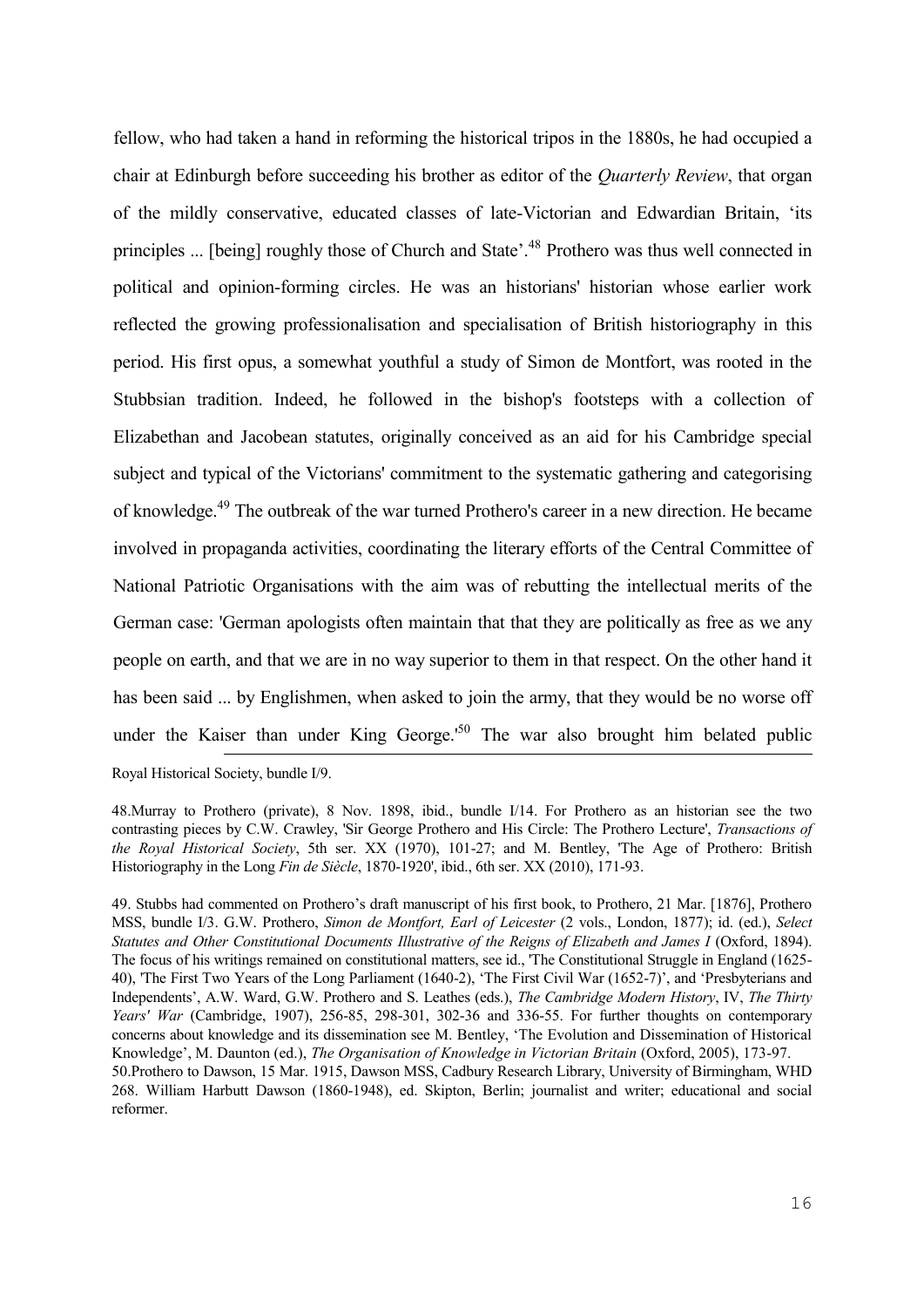recognition. He, too, cast off a number of war histories, the most significant of which was a study of pre-war German policy, an expanded lecture given to the Royal Historical Society in January 1915. In it he took the reader across now familiar terrain via the unholy trinity to a detailed consideration of Germany's precarious position in the centre of the continent. It was Germany's *Drang nach Osten* with the aim of '[t]he consequest of the Orient' that 'supplie[d] the master key to German foreign policy.' Domination of the Near East was, however, only one ambition. Once Germany had defeated France and Russia and established her mastery in Europe and the Near East, 'the final challenge might safely be issued to Great Britain for the empire of the world.'<sup>51</sup> Prothero's writings were a typical case of scholarship in the service of propaganda. Indeed, using his many familial and professional connections he also advised on British press campaigns in the United States.<sup>52</sup>

As a Whitehall operator Prothero lacked the necessary guile and cunning to defend his own corner. There was continuous friction with his immediate superior, and there were run-ins with the India Office over demarcation disputes between its peace preparations and those undertaken by the Historical Section. Ultimately, Prothero's innate stubbornness and Hardinge's support helped him prevail. In early 1918, the transfer of his section to the Foreign Office as part of its Library establishment was complete, and the section's head was now free to concentrate on the production of his 'manuals'.<sup>53</sup>

Prothero acted as a kind of literary impresario, a role for which his nearly two decades at the helm of the *Quarterly* had predestined him. He drafted in a wide range of talent and experts,

<sup>51.</sup>G.W. Prothero, *German Policy before the War* (London, 1916), 37 and 110-1. Prothero's other war-time writings included *Our Duty and Our Interest in the War* (London, 1914) and *A Lasting Peace* (London, 1917).

<sup>52.</sup>Thomas Spring Rice to Prothero, 30 Mar. 1916, Prothero MSS, PP IV/1. Spring Rice's mother was the sister of Prothero's wife; they were the daughters of Samuel Butcher, Bishop of Meath.

<sup>53.</sup>Parker to Hardinge, 14 Feb. 1918, FO 370/84/30550. For the strained relations with Cozens-Hardy, see Algernon Cecil to Prothero, 3 Sept. 1917, Prothero MSS, PP 3/V/2; see also E. Goldstein, 'Historians Outside the Academy: G.W. Prothero and the Experience of the Foreign Office Historical Section, 1917-20', *Bulletin of the Institute of Historical Research* LXII, 151 (1990), esp. 196-201.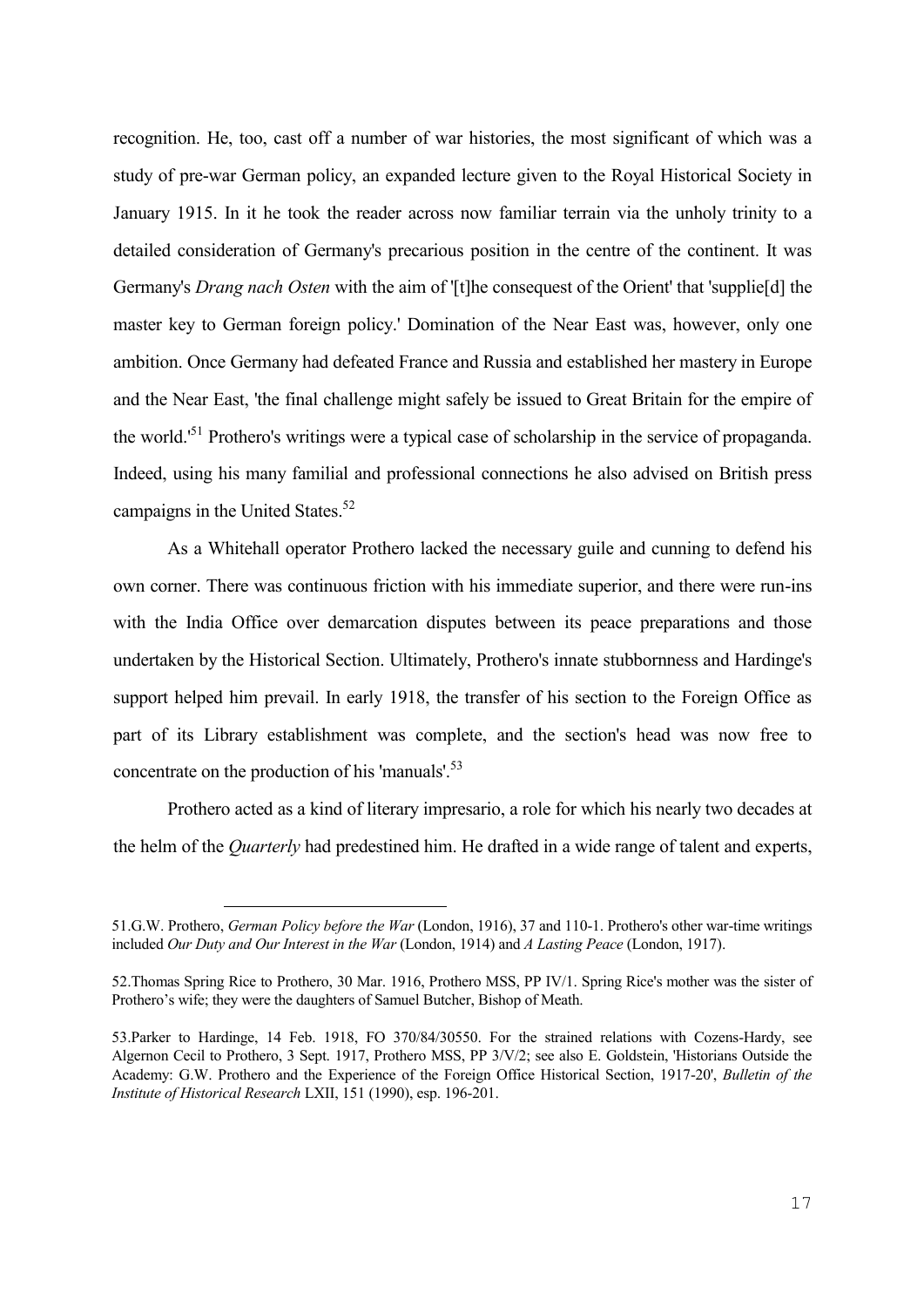drawing on his network of academic and other contacts.<sup>54</sup> There was a genial, common room atmosphere in the offices in 3 Great College Street and later in the army hut in the middle of the now drained lake in St. James's Park, though at least one of Prothero's authors had to remind his fellow-toilers 'that they were not composing scholarly monographs at their leisure, but were compiling handbooks against time and for an *ad hoc* purpose.<sup>55</sup> They had, in fact, been instructed to aim for '[c]ompression and clearness ...; and the books must be severly practical.' Prothero encouraged his authors to 'draw such conclusions regarding the past as may seem ... fairly deducible from the facts referred to ..., and to make suggestions or recommendations concerning the future.<sup>56</sup> Between them, some eighty experts wrote 174 handbooks, generally known as peace books, or 'P. books', in the period between late 1917 and early 1919. All of them followed the same standard lay-out: geography, economy, 'political history and present conditions'.<sup>57</sup>

The historians employed on the 'P. books', who are of particular interest for the purposes of this article, were recruited from two Whitehall sources, the newly created PID and MI2(e), the Historical Section of the Directorate of Military Intelligence. Both, in fact, were headed by historians, the former by J.W. Headlam (since 1918 Headlam-Morley)<sup>58</sup> and the latter by Temperley. Toynbee's apt comment about the PID as a sort of 'Ministry of All the Talents' applied equally to MI2(e). Both organisations were youthful, assertive and, most of all,

<sup>54.</sup>See his request for a paper on Heligoland, Prothero to Dawson, 30 Aug. 1918, Dawson MSS, WHD 287.

<sup>55.</sup>Woodward, *Short Journey*, 101; for an impression of Prothero as head of the Historical Section see A. Cecil, 'Sir George Prothero, KBE, LittD', *Quarterly Review* CCXXXVIII, 2-3 (1922), 215-6.

<sup>56.</sup>Memo. Prothero, 'Instructions for Historical Writers', n.d., FO 370/84/f305050/50425; for details see Goldstein, *Winning the Peace*, 41-2.

<sup>57.</sup>Memo., 'General Plan' (confidential), n.d., Webster MSS, LSE Archives, 3/9/57.

<sup>58.</sup>James Wycliffe Headlam-Morley (né Headlam) (1863-1929), ed. Eton, King's College, Cambridge; fellow, King's College, 1890-4; Professor of Greek and Ancient History, Queen's College, London, 1894-1900; schools inspector, Board of Education, 1902-15; attached to Department of Information (Wellington House), 1915-7; assistant director, Department of Information Intelligence Bureau, 1917-8; assistant director, PID, 1918-20; Historical Adviser, Foreign Office, 1920-8.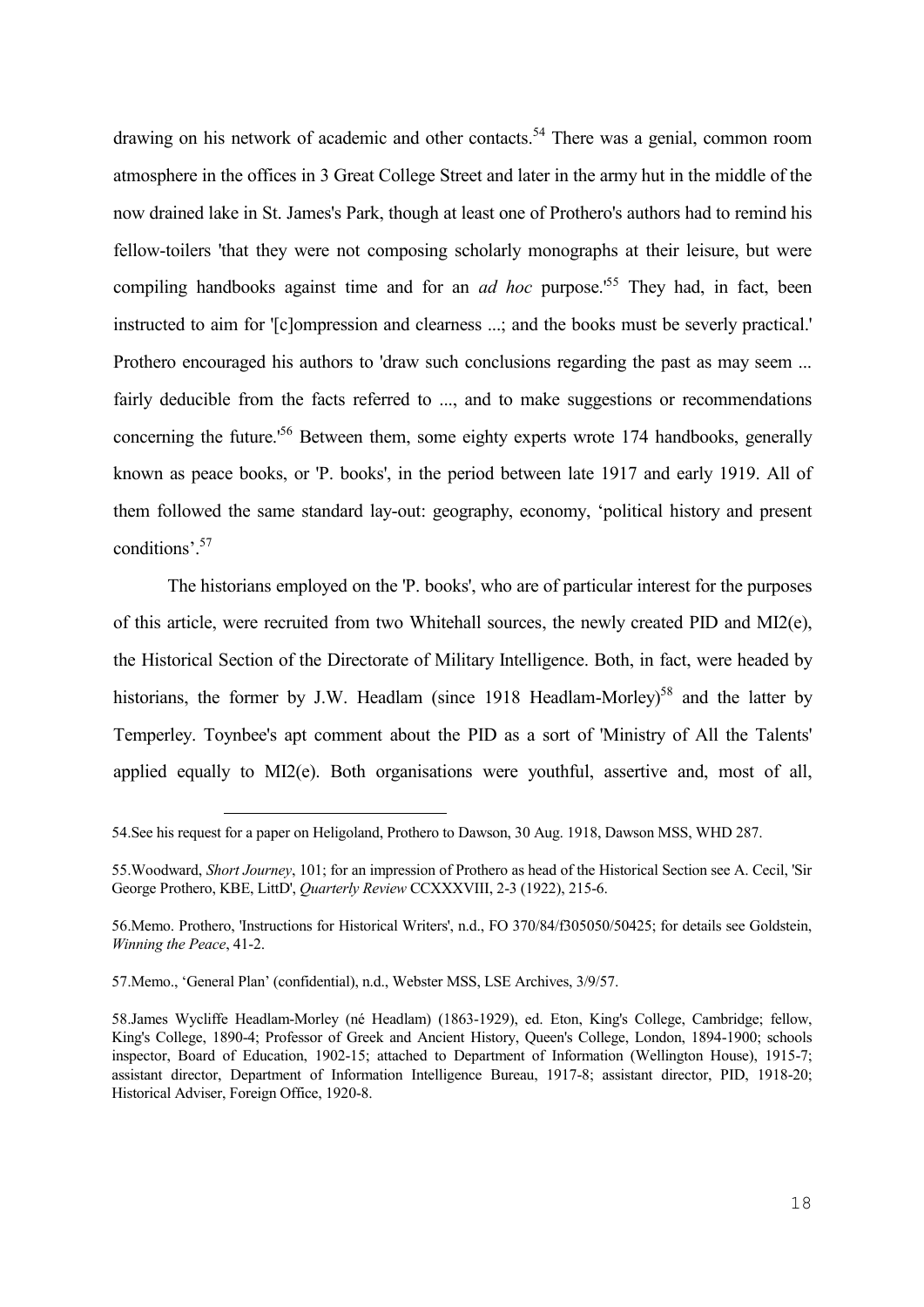exceedingly well informed about far-away countries of which, as a rule, their political masters knew little.<sup>59</sup> Among the writers obtained from Temperley's section were C.K. (later Sir Charles) Webster<sup>60</sup> and E.L. (later Sir Llewellyn) Woodward.<sup>61</sup> Webster had been a protégé of Temperley's at Cambridge, and both were close friends. They had begun to carve out a niche for themselves as specialists in diplomatic history in the last few years before 1914, Webster more especially as the leading expert on Castlereagh's foreign policy. A clutch of learned papers on it earned him a chair at Liverpool at the ridiculously young age of twenty-eight.<sup>62</sup> In June 1915 he was gazetted as a 2<sup>nd</sup> Lieutenant, but his poor eyesight kept him confined to the Army Service Corps before being transferred to the War Office intelligence department in August 1917 by a 'feat of wizardry ... performed by his friend and former teacher Harold Temperley.'<sup>63</sup> Given his research specialism he was the natural choice as author of a manual on the Congress of Vienna. In its outline, it differed from the usual 'P. books', though its main emphasis was always on practicalities. Webster laid particular stress on the international circumstances during the two

59.Toynbee, *Acquaintances*, 161.

-

<sup>60.</sup>Charles Kingsley Webster (1886-1961), ed. Merchant Taylor's, King's College Cambridge; Fellow King's College Cambridge, 1910-4; Professor of History at Liverpool, 1914-22; commissioned into Army Service Corps, 1915-7; in General Staff intelligence section, 1917-9; seconded to Foreign Office, 1918; Woodrow Wilson Professor of International Relations at Aberystwyth, 1922-32; Stevenson Professor of International History at London School of Economics, 1932-53; head of American section, Foreign Office Research Department, 1942-45; attended inaugural meeting of the United Nations and final session of League of Nations, 1946.

<sup>61.</sup>Ernest Llewellyn Woodward (1890-1971), ed. Merchant Taylors' School, Corpus Christi College, Oxford; served with Royal Artillery, 1914-18; Foreign Office, PID, 1918-19; fellow, All Souls, 1919-44; lecturer in Modern History, New College, 1922-39; Foreign Office Research Department, 1939-44; Montagu Burton Professor of International Relations and fellow, Balliol College, 1944-47; professor of modern history and fellow, Worcester College, 1947-51; research professor, Princeton Institute of Advanced Study, 1951-61.

<sup>62.</sup>Ward to Webster, 3 June 1915, Webster MSS, 1/2/105; C.K. Webster, 'Some Aspects of Castlereagh's Foreign Policy', *Transactions of the Royal Historical Society*, 2nd ser. VI (1912), 65-88; 'England and the Polish-Saxon Problem at the Congress of Vienna', ibid. VII (1913), 49-101; 'Castlereagh and the Spanish Colonies I: 1815-1818', *English Historical Review* XXVII, 105 (1912), 78-95; and 'Castlereagh and the Spanish Colonies II: 1818-1822', ibid., XXX, 120 (1915), 631-45.

<sup>63.</sup>S.T. Bindoff, 'Charles Kingsley Webster', *Proceedings of the British Academy* XLVIII (1961), 427-47; see also Anon., 'Who's Who, Military Section', n.d. [c. 2 Jan. 1919], Webster MSS, 3/9/81.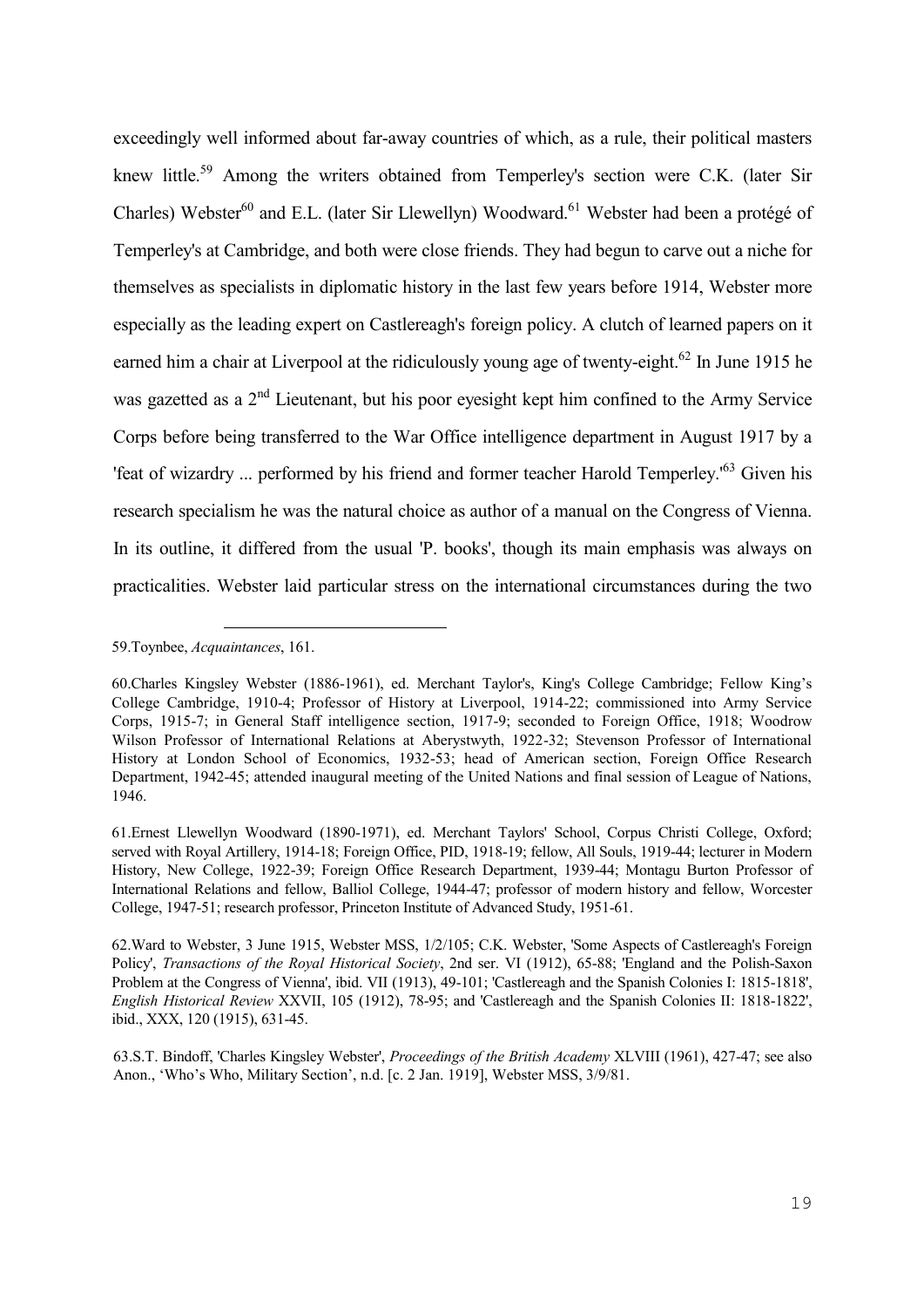years prior to the congress, before discussing in considerable detail the organisation of the congress and its proceedings. Although the 1815 settlement had shortcomings, its architects were focused on the 'possibilities of safeguarding the new Europe from aggression.' Crucially, in 'inventing the "Concert" they undoubtedly contributed in a very mark degree to the security of Europe.' It was a *sotto voce* demand for a new form of concert.<sup>64</sup>

Woodward's account of the 1878 Berlin Congress was a compendium of sorts to Webster's handbook, but his choice as author was more unusual. Four years Webster's junior, he had obtained a senior scholarship at St. John's College, Oxford, in 1913, though he had serious doubts about a career as a don. A student of the classics - he also had attended Zimmern's lectures in 1908-9 - he abandoned classical antiquity for more modern topics, and at the outbreak of the war he had begun a planned four-year project on the rise of Christianity in the later Roman Empire. He was something of a Francophile, who viewed German scholarship with distaste because of 'the political bias that has distorted nearly every word written by Germans about the first six centuries of the Christian era.<sup>65</sup> Having enlisted at the beginning of the war, he commanded an artillery battery at Loos, and was then employed in a minor intelligence role at Salonika before being invalided home in the summer of 1918. Thereafter he spent four months in Prothero's Historical Section. For his account of the Berlin Congress he was given access to the Foreign Office archives, but found that material insufficient, all the key papers having been squirrelled away by Disraeli and Lord Salisbury. His effort was nevertheless given 'a good mark' by the Foreign Secretary, a pleasing acknowledgment 'since Balfour had attended the Congress as Salisbury's secretary.'<sup>66</sup> <u>—</u>

66.Woodward, *Short Journey*, 101. Woodward's judgment on the congress was balanced. The gathering 'was the alternative to a war in which at least three Great Powers would have been involved'. Although a success for Austria-Hungary in 1878, in the longer term 'it [is] difficult to see anything but ultimate disaster in these Austro-Hungarian victories', id., *The Congress of Berlin 1878* (London, 2<sup>nd</sup> repr. 1920), 37 and 41.

<sup>64.</sup>C.K. Webster, *The Congress of Vienna, 1814-1815* (London, 3rd repr. 1920) (= *Peace Handbook* No. 153), 147-8.

<sup>65.</sup>E.L. Woodward, *Christianity and Nationalism in the Late Roman Empire* (London, 1916), v. Following his 1913-14 Parisian sojourn, Woodward had meant to spend the second year of his fellowship in Germany and the following year in Russia, id., *Short Journey*, 55 and 73.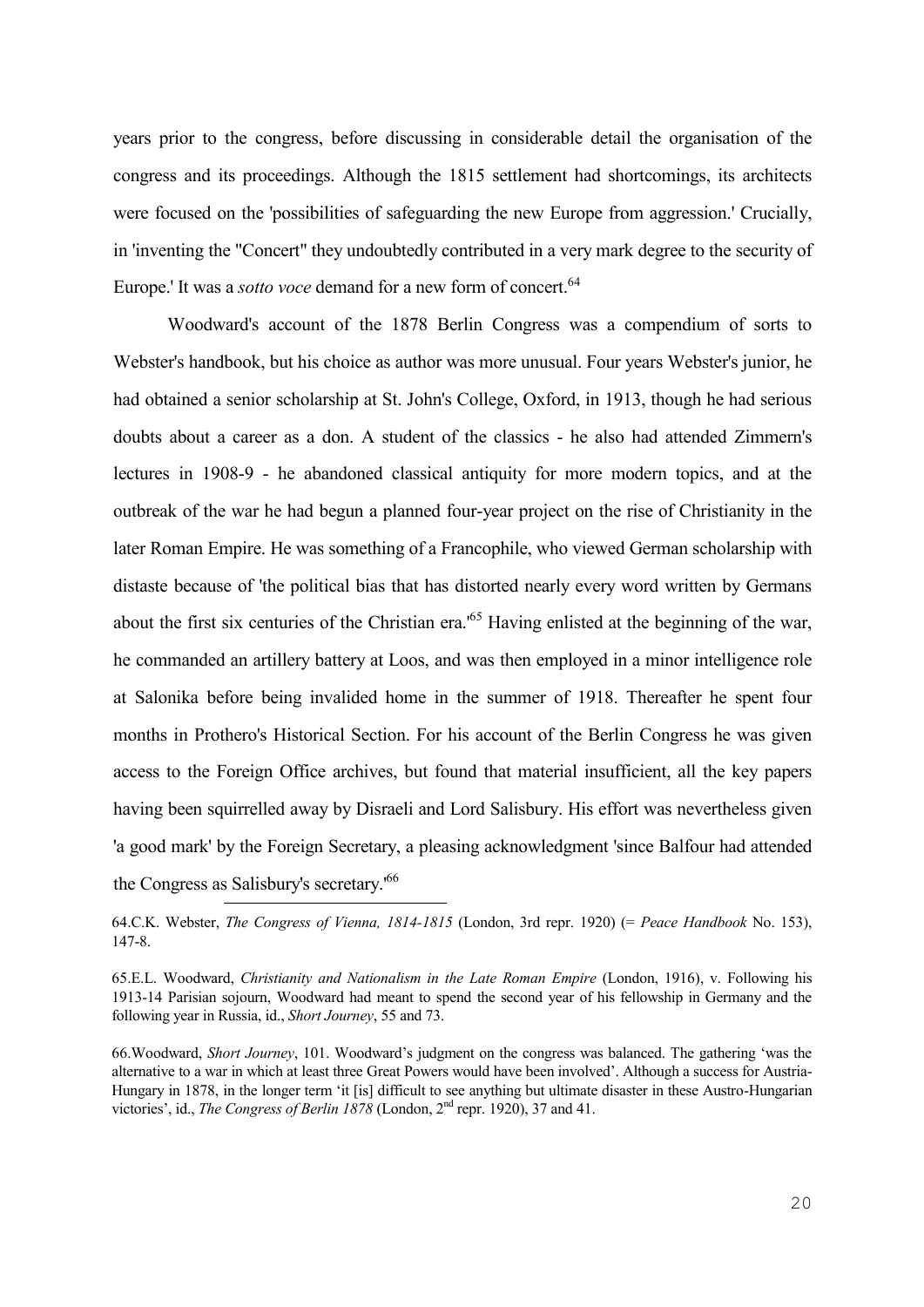The impact of the 'P. books' on decision-making is difficult to gauge. Hardinge complimented Prothero on the handbooks, which had 'proved extremely valuable' and were 'a glowing testimony' to the work of the Historical Section.<sup>67</sup> But their real value lay in establishing the nature of the problems likely to be settled at the peace conference rather than in producing blue prints for their solution. Indubitably, at Paris, they were used mostly by junior diplomats. Yet as one of them noted 'no more authoritative, comprehensive or lucid basis of information could possibly have been compiled.<sup>68</sup> The influence of Prothero's 'manuals', then, was more subtle and is to be found in the details of the 1919 peace settlements than in their grand design. Somewhat naively, Prothero himself had entertained hopes in that direction. A few days before the armistice, Balfour had invited him to attend the peace conference as Historical Adviser on account of his 'admirable work' so far.<sup>69</sup> Yet he soon found that he had been 'left out of all the Committees on which I might have served'; and on complaining of this, he found himself at the receiving end of a magisterial rebuke by Hardinge, who left him in no doubt that 'there never was any intention that you should serve on any of the Commissions of the Conference. The designation of Historical Adviser in no way implies such duties.<sup>70</sup> Even if it had been, the 'Spanish influenza' left the septuagenarian Prothero *hors de combat*, and his spat with Hardinge was symptomatic of the decline of the Historical Section.<sup>71</sup> Its work, as Prothero noted, was 'really done alr[ead]y, w[ith] v[er]y few except[ion]s, in the P. books.' During his brief sojourn at Paris, he himself had 'felt merely a fifth wheel to the coach', and the whole

69.Hardinge to Prothero, 8 Nov. 1918, Prothero MSS, bundle VI/5.

<u>—</u>

70.Prothero to Hardinge, 16 Mar. and reply, 17 Mar. 1919, ibid. Hardinge had asked him to return to London, Prothero diary, 16 Mar. 1919, Prothero MSS (2), King's College Cambridge, PP/GWP/1/13.

<sup>67.</sup>Hardinge to Prothero, 14 and 22 Mar. 1919, Prothero MSS, bundle IV/5. Hardinge later wrote to all contributors to the 'P. books' to thank them for their efforts, see Hardinge to authors, 6 June 1919, ibid.

<sup>68.</sup>H. Nicolson, *Peacemaking 1919* (London, 1933), 27; for the likely readership of the handbooks, see Goldstein, *Winning the Peace*, 47.

<sup>71.</sup>Prothero to Hardinge, 17 Mar. 1919, Prothero MSS, bundle VI/5; E. Goldstein, '"A Prominent Place Would Have To Be Taken by History": The Origins of a Foreign Office Historical Section', T.G. Otte (ed.), *Diplomacy and Power: Studies in Diplomatic Practice. Essays in Honour of Keith Hamilton* (Leiden, 2012), esp. 89-102.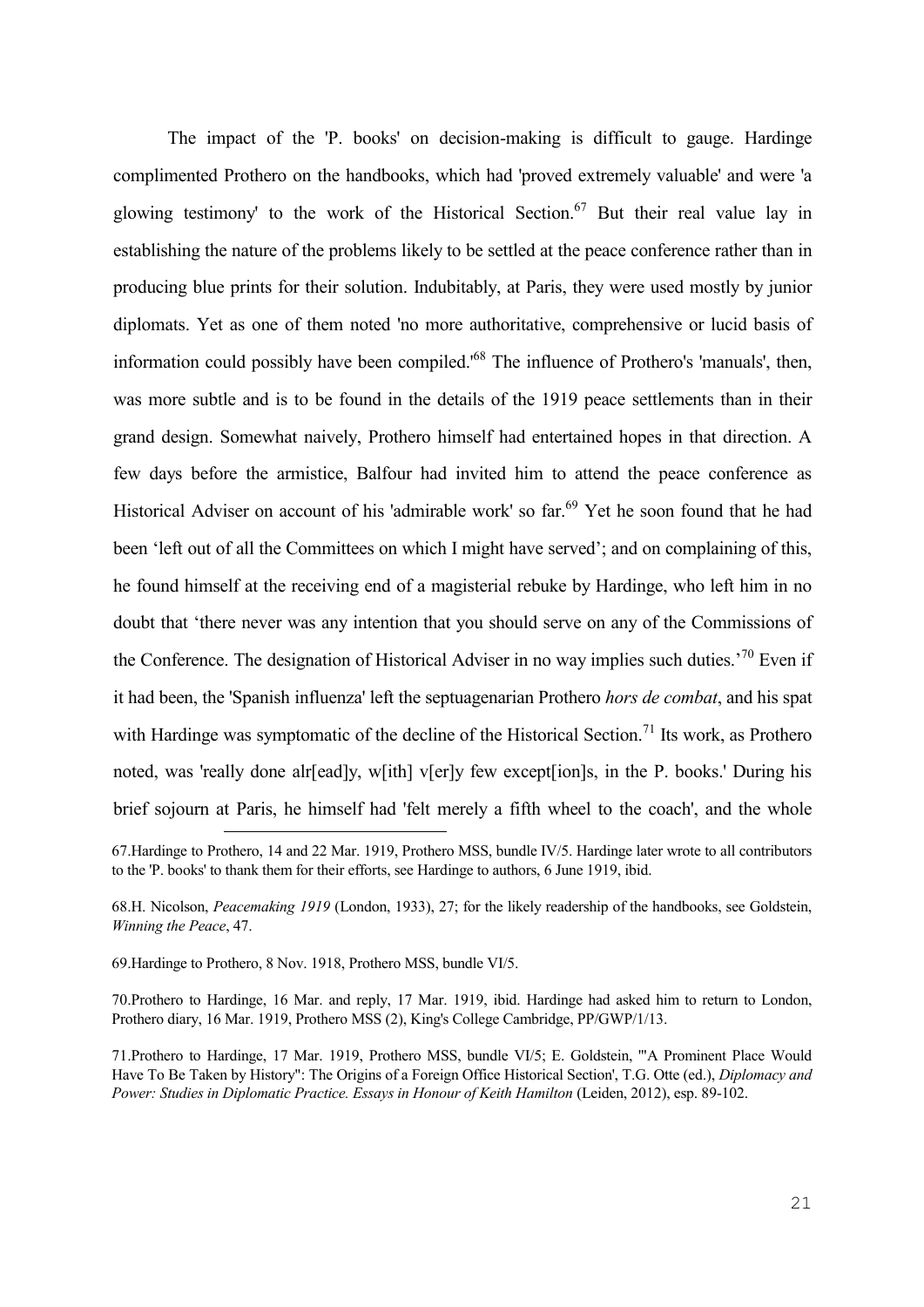experience had 'b[ee]n v[er]y inter[estin]g in var[iou]s ways, but on the whole a waste of time, & a disappointm[en]t, giv[in]g one a sub-sense of failure.<sup>'72</sup>

Less prominent but no less significant than Prothero's series were the 'Peace Papers' produced by  $MI2(e)^{73}$ ; and here, too, historians played a prominent role. If Woodward was a late-comer to military intelligence, his route there was typical - active service followed by reassignment on being invalided. Temperley, a fellow at Peterhouse since 1905, enlisted in September 1914 and, having escaped the maws of the Dardanelles, was redeployed in military intelligence when the War Office eventually realised his expertise - historical, geographical and linguistic - in matters Balkan. Indeed, he found time to write a history of Serbia during this time, a remarkably sympathetic account of the country and its people.<sup>74</sup> Between October 1918 and February 1919 he was on a mission to Serbia and the Southern Slav territories of the now imploded Habsburg Empire to assess conditions on the ground. He briefly joined the British delegation at Paris in April 1919 to assist in settling the protracted Italo-Serbian dispute over Fiume. Later still, he played an important part in establishing Albania's frontiers. Given his knowledge of South Eastern Europe, Temperley wrote several of the MI2(e) 'Peace Papers' on Albania, Czechoslovakia and Yugoslavia.<sup>75</sup>

Temperley was a Serbophile, and so was another historian in MI2(e), the Rev. 'Robin' Laffan.<sup>76</sup> A Balliol-man with a first-class degree in modern history, he had served as an army <u>—</u>

72.Prothero diary, 3 Apr. 1919, Prothero MSS (2), PP/GWP/1/13.

73.Anon., 'Peace Papers. List', n.d., Webster MSS, 3/7, with authors' names added in Webster's hand.

74. H.W.V. Temperley, *History of Serbia* (London, 1917). His study of the Bavarian war, 'an illustration of Eighteenth century diplomacy & diplomats' Temperley to Webster, 1 Apr. 1915, Webster MSS, Webster 1/2/113, appeared in the same year, *Frederic the Great and Kaiser Joseph: An Episode of War and Diplomacy in the Eighteenth Century* (London, 1915).

75.Mema. (all secret and confidential) Temperley, 'Proposed Settlement of Albania' (D. 7), 17 Sept. 1918, 'The Czecho-Slovak Problem – Political' (I. 2a), Apr. 1918, 'The Jugo-Slav Problem – Political' (L. 6), Dec. 1918, Webster MSS,  $3/7/3$ ,  $/15$  and  $/21$ ; for Temperley's Balkan missions see 75. J.D. Fair, 'The Peacemaking Exploits of Harold Temperley in the Balkans, 1918-1921', *Slavonic and East European Review* lxvii, 1 (1989), 68-93.

76.Rev. Robert George Dalrymple Laffan (1887-1972), ed. Eton and Balliol; ordained, 1911; curate St Olave's, York, 1911-12; fellow and chaplain, Queen's College, Cambridge, 1912-33 (conversion to Catholicism); chaplain to the Forces, 4<sup>th</sup> class, 1914-18; attached to Serbian Army, 1916-18; MI2(e), 1918-9; legation chaplain, Belgrade,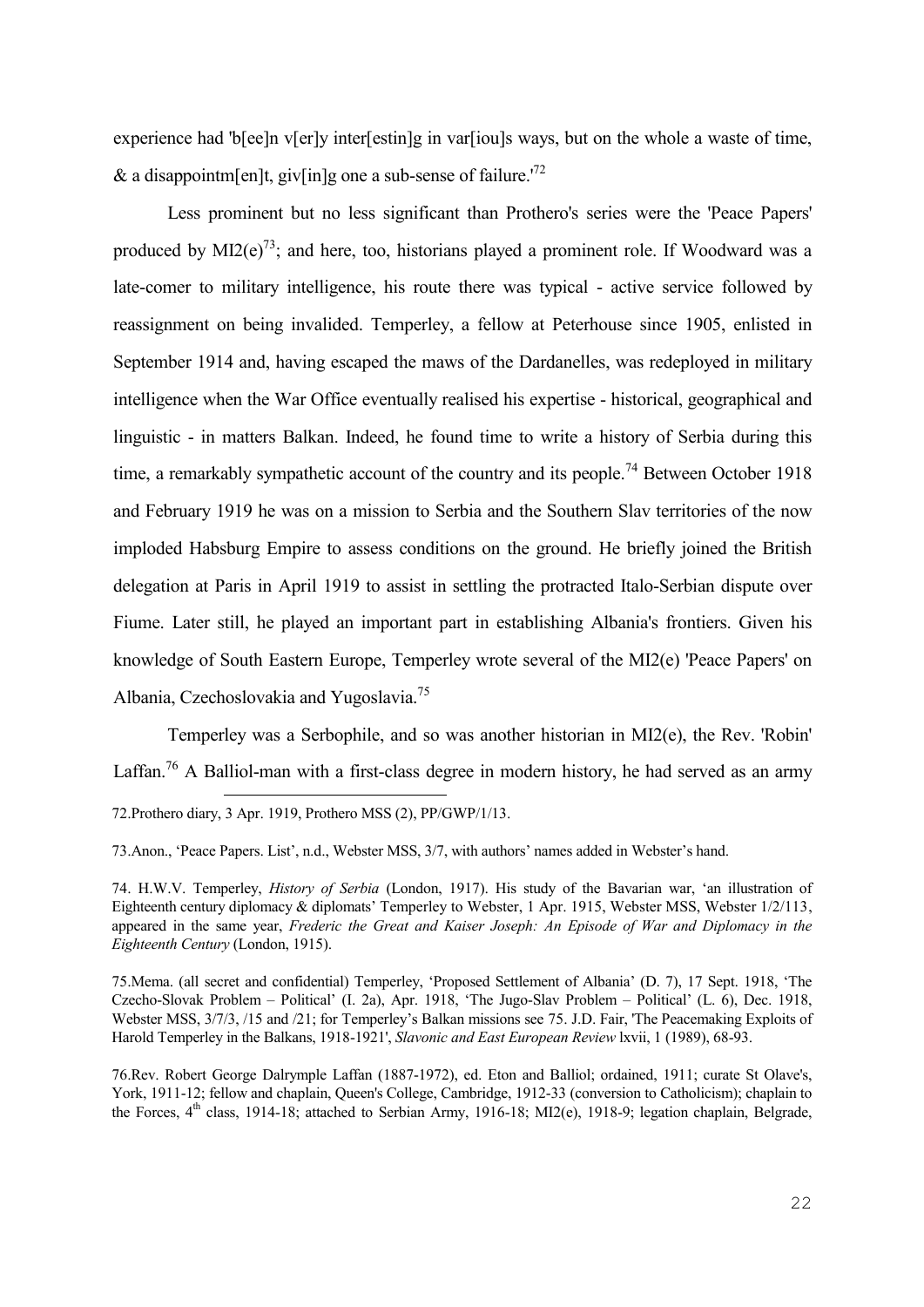chaplain from the beginning of the war and between 1916 and 1918 had been with the British Salonika Force attached to the Serbian army. During the early months of 1917, he delivered a series of lectures on Serbian history, presumably for the edification of Tommy Atkins during a lull in the fighting. It was a wide-ranging, but essentially modern, post-1878 history of Serbia, a country he called 'one of the gateways of civilized Europe' that had never 'ceased to struggle against the barbarisms of Turkestan and Berlin.' The war had been brought about by 'the gamblers of the Central Empires'. Laffan was sympathetic to Serbia's 'Yugoslav' aspirations: 'The mere restoration of Serbia at the close of the war ... would constitute a failure on the part of the Allies.' Since the war had been thrust upon them, their object had to be to redraw the map of the region 'to remove from Europe that most prolific source of trouble, divided nationalities.<sup>'77</sup> Such views inspired Laffan's intelligence memoranda on the frontiers of a future Yugoslav state.<sup>78</sup>

The section's Russian and Baltic specialist was Humphrey Sumner.<sup>79</sup> His family background was a curious mixture of Barchester and Bloomsbury. Already at school he had learnt Russian, but war had interrupted his undergraduate studies and he spent three years in the King's Royal Rifle Corps, before being transferred to the military intelligence directorate at the War Office. He was the most prolific writer in MI2(e) with nearly half of the 'Peace Papers' to his name, invariably on subjects related to Russia and the peripheral parts of the Russian Empire that were now breaking away, areas such as Armenia, Finland and the Ukraine but also

<u>—</u>

77.R.G.D. Laffan, *Guardians of the Gate: Historical Lectures on the Serbs* (Oxford, 1918), 3, 167, 172, and 268. The title of the book was inspired by a phrase in a speech by Lloyd George at the Savoy Hotel on 8 Aug. 1917, 'The Freeing of Serbia', *The Times*, 9 Aug. 1917.

78.Mema. (all secret and confidential) Laffan, 'Notes on a Suggested Frontier of Jugo-Slavia' (L. 7), 10 Dec. 1918, 'The Unification of the Jugo-Slavs', 10 Dec. 1918, 'The Relations of the Jugo-Slavs with the Entente', 18 Dec. 1918, Webster MSS, 3/7/22, /23 and /24.

79.Benedict Humphrey Sumner (1893-1951), ed. Winchester, Balliol; active service, 1914-17; MI2(e), 1917-9; International Labour Office, 1920-2; Fellow, All Souls, 1919; Fellow and Tutor, Balliol, 1922-44; Professor of History, Edinburgh, 1944-5; Warden of All Souls, 1945-51.

<sup>1919;</sup> university lecturer, Cambridge, 1927-53; Foreign Research and Press Service, 1939-43; Foreign Office Research Department, 1943-6; member of Italo-Yugoslav boundary commission, 1946.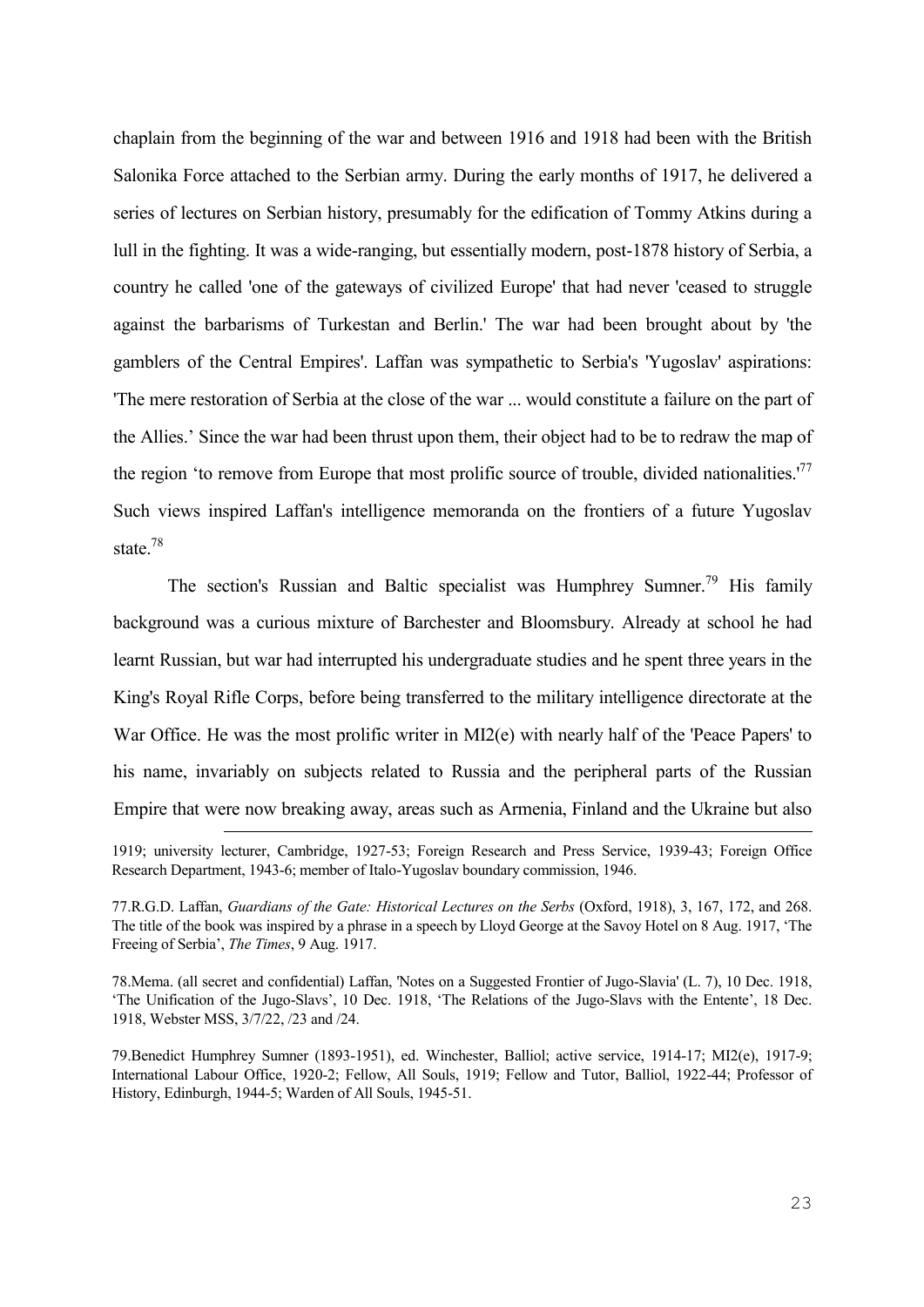on the Trentino and that curious relic of the Crimean war, the demilitarised status of the Åland Islands. As for the largest of the breakaway territories, he was certain 'that eventually some form of tie with Great Russia will be recreated. The sooner this takes place the better, since the Great Russians will inevitably be impelled ... southwards to the Black Sea.<sup>80</sup> The focus of the reports by C.R. Cruttwell<sup>81</sup>, by contrast, was on Western Europe. A tutor at Hertford College, Oxford, with a background in the classics and modern history, he had enlisted in August 1914. Gazetted as - at the age of twenty seven - rather elderly 2nd Lieutenant in a Territorial Force battalion,  $1/4$  Berkshire Regiment, he been sent to Flanders and France.<sup>82</sup> By 1916 declared unfit for general service and intermittently deployed as an instructor, he was eventually assigned to assist Temperley at the War Office in April 1918. In that role he produced reports on Alsace-Lorraine and Belgium.<sup>83</sup>

Charles Webster had been in the intelligence directorate since 1917, and eventually became Temperley's right-hand man. His earlier intelligence studies focused on Germany and Central Europe, including a neo-Bismarckian critique of some of the *Mitteleuropa* ideas then current in Germany.<sup>84</sup> When at the turn of 1917/18 various peace-feelers suggested a possible end to the war, Webster examined the possibility of an armistice, and also produced a detailed examination of the peace treaties of Brest-Litovsk and Bucharest.<sup>85</sup> His contribution to the <u>—</u>

82.After the war he produced a battalion history, originally published in 1920 in the *Berkshire Chronicle* and then as C.R.M.F. Cruttwell, *The War Service of the 1/4 Berkshire Regiment, 1914-18* (Oxford, 1922).

83.Mema. Cruttwell (all confidential and secret), 'Notes on the Question of Alsace-Lorraine' (A. 2), 10 May 1918, 'Notes on the Defensive Frontier of Alsace-Lorraine' (A. 7), 8 Oct. 1918, 'The Flemish Movement in Belgium' (F. 1), 26 July 1918, 'The Grand Duchy of Luxemburg' (F. 2), 31 July 1918, 'The Present Position of Activism in Belgium' (F. 3), 1 Oct.1918, 'Belgian War Aims' (F. 5), 15 Nov. 1918, Webster MSS 3/7/1, /2, /7, /8, /9 and /10.

84.Memo. Webster, 'Bismarck and the Mitteleuropa Policy', 13 Sept. 1917, ibid., 3/5/1.

85. Mema. Webster, 'Possibilities of an Armistice, 21 Jan. 1918, and 'Some Notes on German Eastern Treaties', 15

<sup>80.</sup>Memo. Sumner, 'Russia and the Ukraine' (secret and confidential, R. 2), 29 Oct. 1918, Webster MSS, 3/7/30. Copies of his other memoranda are to be found in that same file.

<sup>81.</sup>Charles Robert Mowbray Fraser Cruttwell (1887-1941), ed. Rugby, Queen's College, Oxford; fellow, All Souls, 1911-12; tutor, Hertford College, Oxford, 1912-14; served on Western front, 1915-16; instructor Oxford Officer Cadet Corps, 1916-7; MI2(e), 1918-9; fellow, Hertford College, 1919-30; principal, Hertford College, 1930-9; contested (Cons.), Oxford University, 1935 general election.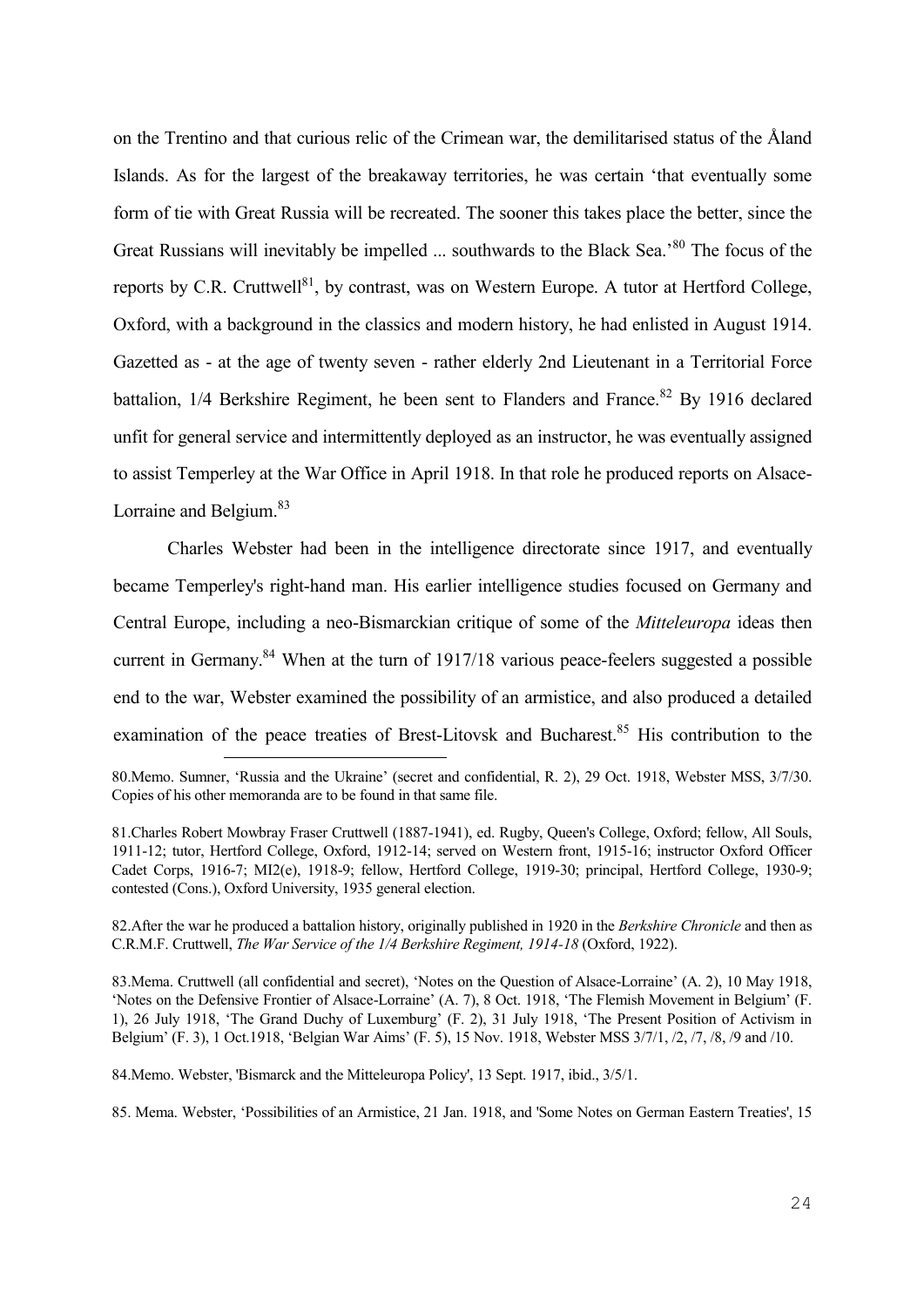'Peace Papers' was more limited. In fact, he produced only one such paper, on Zionism, in which he stressed 'the connection of this ideal with the general aims of the Entente.'<sup>86</sup> His pro-Zionist sympathies, indeed, involved Webster in a row with the Foreign Office over its 'P. book' on the subject, which he condemned for its hostile bias and its many factual inaccuracies. $87$ Webster was MI2(e)'s liaison officer with the PID. That he took up the matter testified as much to the strength of his sympathies for the cause of a Jewish state as to the strength of his relations with the Foreign Office.

In an interesting parallel with Prothero's Historical Section, MI2(e), now renamed MI6(b) began to decline once its 'Peace Papers' had been completed in early 1919. Webster, whose account of the Vienna Congress appeared in January 1919, was determined to leave the War Office once the peace conference had concluded its business.<sup>88</sup> Sumner and Laffan wished to return to civilian life even sooner, and so did Cruttwell who had been offered a fellowship at his old college. Both of them, indeed, left in the second half of March 1919, with only a Captain Kennedy left as a 'general hack ... though he should not be consulted on any political questions'.<sup>89</sup> Under the circumstances 'the unit cannot continue its duties as heretofore', Webster concluded, and recommended that it be wound down.<sup>90</sup> He himself remained, serving as Assistant Secretary of the Military Section of the British delegation at the Paris conference, before requesting demobilisation on 14 July.<sup>91</sup>

Mar. 1918, ibid., 3/5/11 and /78.

<u>—</u>

87.Wester to Algernon Cecil, 29 Jan. 1919, ibid., 3/9/171.

88.Webster to Cruttwell, 11 Jan. 1919, ibid., 3/9/141.

89.Sumner to Webster, 13 Jan. 1919, Cruttwell to Webster, 25 Jan. and 24 Mar. 1919, ibid., 3/9/149 and /189 (quote from latter).

90.Min. Webster, 27 Feb. 1919, ibid., 3/9/184.

91.Webster to Thwaites, 14 July 1919, ibid., 3/9/238; see also 'Names of Officers of Military Section, British Delegation at the Peace Conference', n.d. [c. Mar. 1919], ibid. /23.

<sup>86.</sup>Memo. Webster, 'Notes on Zionism' (secret and confidential, S. 1), 1 Feb. 1918, ibid. 3/7/32. Webster remained sympathetic to the cause of a Jewish state.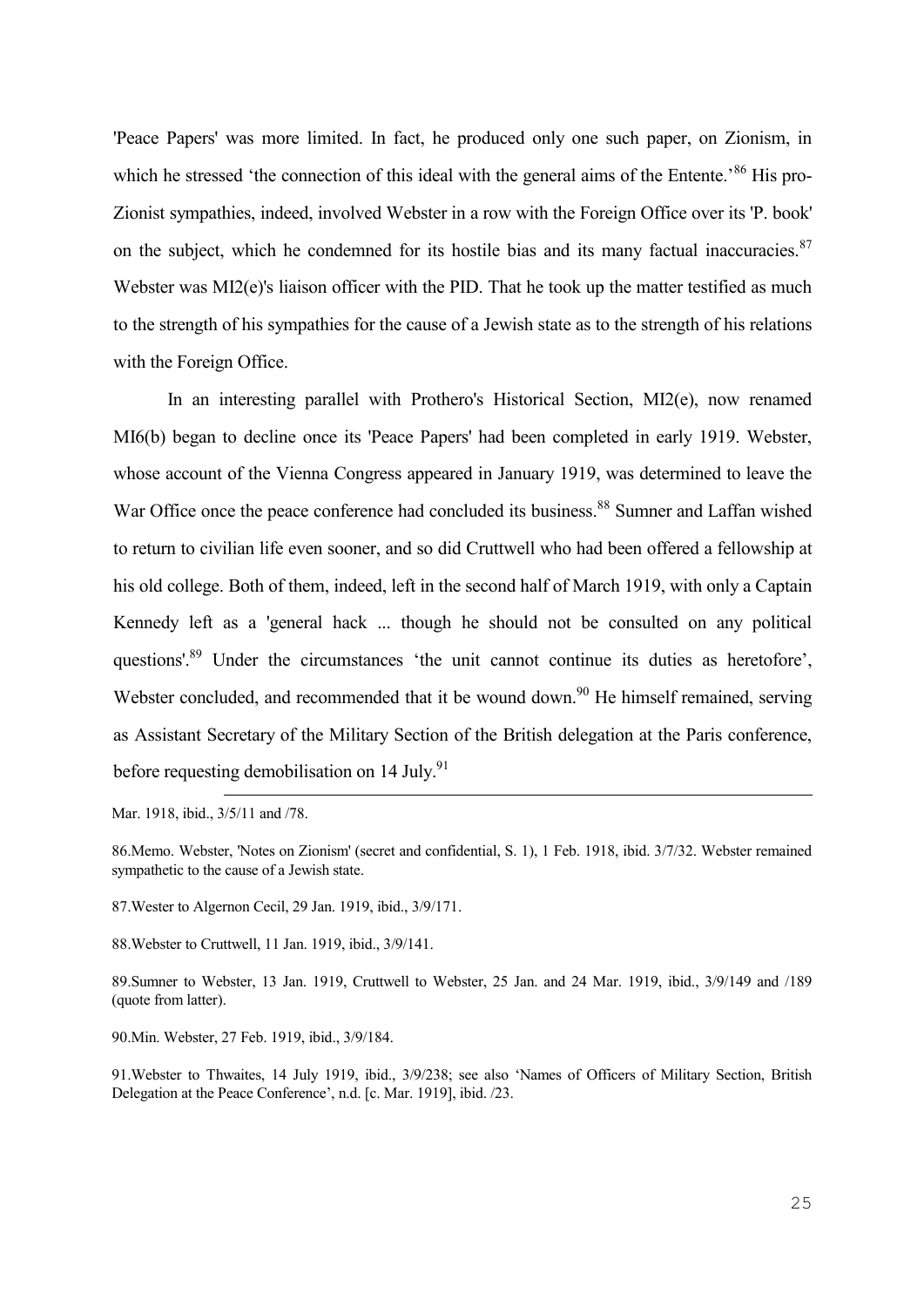At the peace conference, as Webster later reflected, historians were 'as thick as bees'.<sup>92</sup> But he and Temperley apart, they were mostly from the PID. Its creation was an early exercise in the central coordination of political intelligence in Whitehall but, just as importantly, it was an essential part of Hardinge's bureaucratic power-grab, though its precise status and, more especially, the question of its permanency, remained unresolved at the moment of creation.<sup>93</sup> With one exception, the historians in it were Oxford-men, invariably from Balliol or New College, and usually with a strong background in the classics or mediaeval history. The exception was Headlam-Morley, the PID's assistant director and its '*doyen*'.<sup>94</sup> A Cambridge classicist - his first book, on Athenian politics, had won the Prince Consort Prize in  $1890^{95}$  - he eventually turned his attention to more contemporary themes with a biography of Bismarck. A fluent German-speaker - and with a German wife to boot - he also penned some twenty one articles on German and Austro-Hungarian topics for the tenth and eleventh editions of the *Encyclopaedia Britannica*. <sup>96</sup> Following the outbreak of the war, he was attached to the propaganda department in Wellington House, during which time he produced an account of Europe's final crisis. Although reliant on official documents and eschewing any overt anti-German bias, Headlam's account was all the more effective for its restrained tone.<sup>97</sup> Articles in

92.C.K. Webster, *The Study of International Politics: An Inaugural Lecture, delivered before the University of Wales, Aberystwyth, on Friday, 23 February 1923* (Cardiff and London, 1923), 11.

93.Memo. 'Establishment of the Political Intelligence Department in the Foreign Office', 23 May 1918, FO 366/787/91600; see also A. Sharp, 'Some Relevant Historians: The Political Intelligence Department of the Foreign Office, 1918-1920', *Australian Journal of History and Politics* XXXIV, 3 (1988), 359-68.

94.Toynbee, *Acquaintances*, 161.

<u>—</u>

95.J.W. Headlam, *Election by Lot at Athens* (Cambridge, 1891). The dissertation, which won the Prince Consort Prize in 1890, stood in the tradition of constitutional history and Hellenism. Headlam suggested that modern states ought to emulate the Athenian habit of allowing citizens 'to devote a portion of their ample leisure ... to the discussion of politics ... [and] the management of public business', ibid. 181.

96.Id., *Bismarck and the Foundation of the German Empire* (London, 1899), remained the standard Englishlanguage biography of the German chancellor until C. Grant Robertson's work in 1918. Some of the *EB* entries appeared separately as *A Short History of Germany and Her Colonies* (London, 1914).

<sup>97</sup> Id., *The History of the Twelve days, July 24th to August 4th, 1914: Being an Account of the Negotiations Preceding the Outbreak of War Based on the Official Publications* (London, 1915).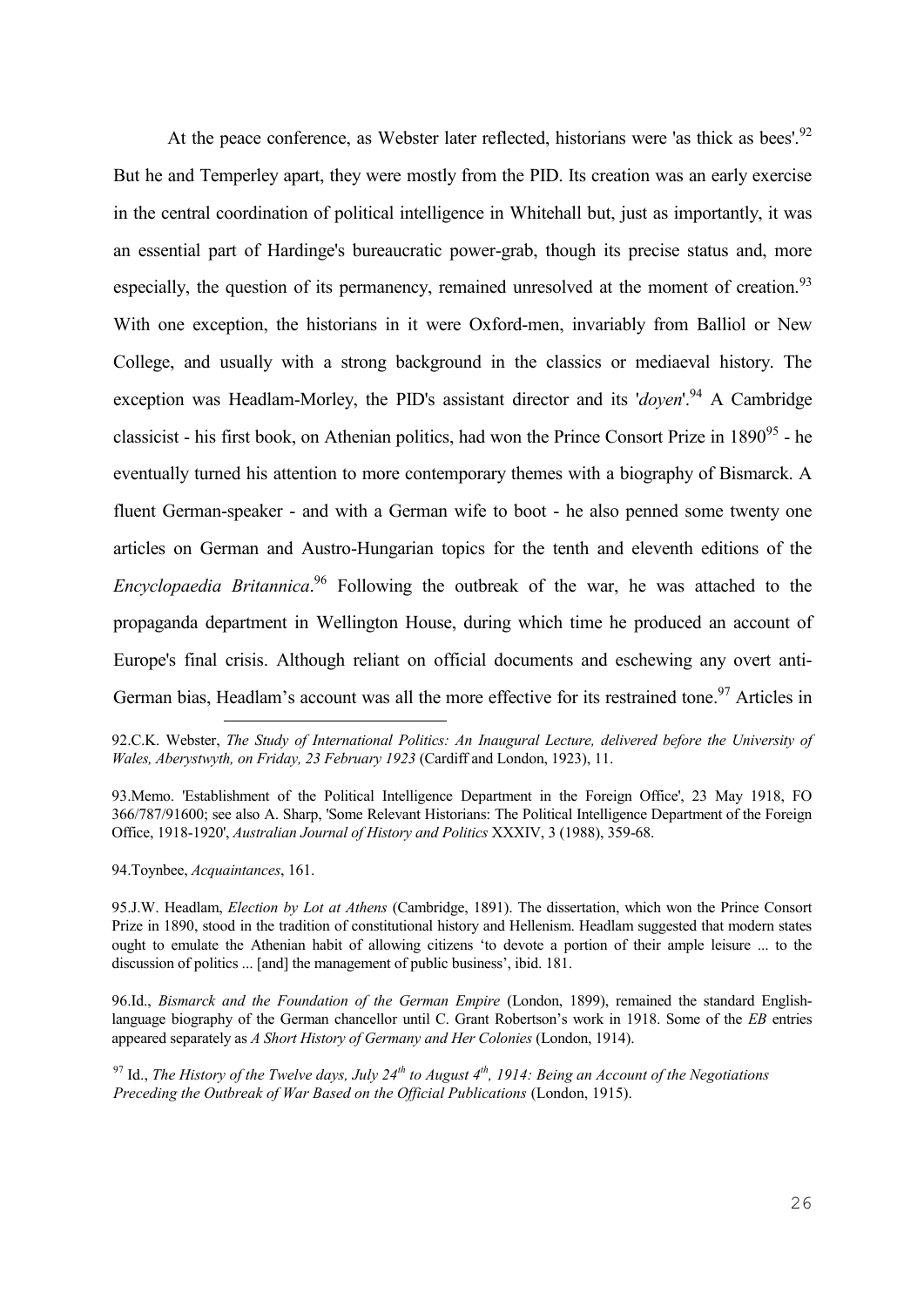the *Westminster Gazette* and then, in 1917, a study of Germany policy on the eve of war followed, in effect a supplement to his earlier book, in which he sought to demonstrate that 'those who defeated the efforts in favour of peace that ... [the German chancellor] began at the eleventh hour' were to be found 'in Berlin'.<sup>98</sup> Headlam-Morley's writings were strongly marked by his classical education and his pre-war civil service experience: 'He was considerate, enlightened, rational and commonsensical, averse from every extreme, from every fanaticism, from any emotional indulgence. Everything he wrote has the same high-minded and rather aloof quality.'<sup>99</sup>

Under Headlam-Morley's enlightened leadership, Toynbee and Zimmern found their niche in war-time intelligence. Amongst the other historians were Edwyn Bevan<sup>100</sup> and Lewis Namier<sup>101</sup>. Bevan, a New College classicist, hailed from a banking family and had spent the years before 1914 pursuing his scholarly interests in Hellenism and, more especially, the intermingling of Greek ideas and ancient Judaism.<sup>102</sup> An exact and meticulous scholar, rooted in firm Christian beliefs, he subscribed to the notion that the modern spirit of the Western world was 'really Hellenism reincarnate.'<sup>103</sup> After a short time with the Artists' Rifles in 1914-15, he

<u>—</u>

100.Edwyn Robert Bevan (1870-1943), ed. Monkton Combe and New College, Oxford; private scholar; served in Artists' Rifles, 1914-5; attached to Department of Information, 1915-8; PID, 1918-20; lecturer in Hellenistic history and literature, King's College, London, 1922-33.

101.Lewis Bernstein Namier (né Ludwik Bernsztajn vel Niemirowski) (1888-1960), ed. Lemberg, Lausanne, London School of Economics, Balliol College, Oxford; served with Royal Fusiliers (Public Schools Battalion), 1914-5; attached to Department of Information, 1915-8; PID, 1918-20; tutor, Balliol, 1920-1; Political Secretary, Jewish Agency, 1929-31; Professor of History, Manchester, 1931-53.

102.The failure of his investments in 1921, an 'unforeseen predicament', forced him to seek salaried employment, Bevan to Prothero, 19 Feb. 1922, Prothero MSS, bundle 14/1.

103.E.R. Bevan, *The House of Seleucus* (2 vols., London, 1902) I, 5. Other works during this time included, 'The Deification of Kings in the Greek Cities', *English Historical Review* XVI, 64 (1901), 625-39, *Jerusalem under the High Priests: Five Lectures on the Period between Nehemiah and the New Testament* (London, 1912), and *Stoics* 

<sup>&</sup>lt;sup>98</sup> Id., *The German Chancellor and the Outbreak of War* (London, 1917), 122. Copies of his articles in the *Westminster Gazette* can be found in Headlam-Morley MSS, Churchill College Archive Centre, Cambridge, HDLM Acc. 727/3.

<sup>99.</sup>E.H. Carr, 'James Headlam-Morley', id., *From Napoleon to Stalin and Other Essays* (London, 1980), 166. His other wartime publications included *England, Germany and Europe* (London, 1914), *The Issue* (London, 1917) and *The Peace Terms of the Allies* (London, 1917).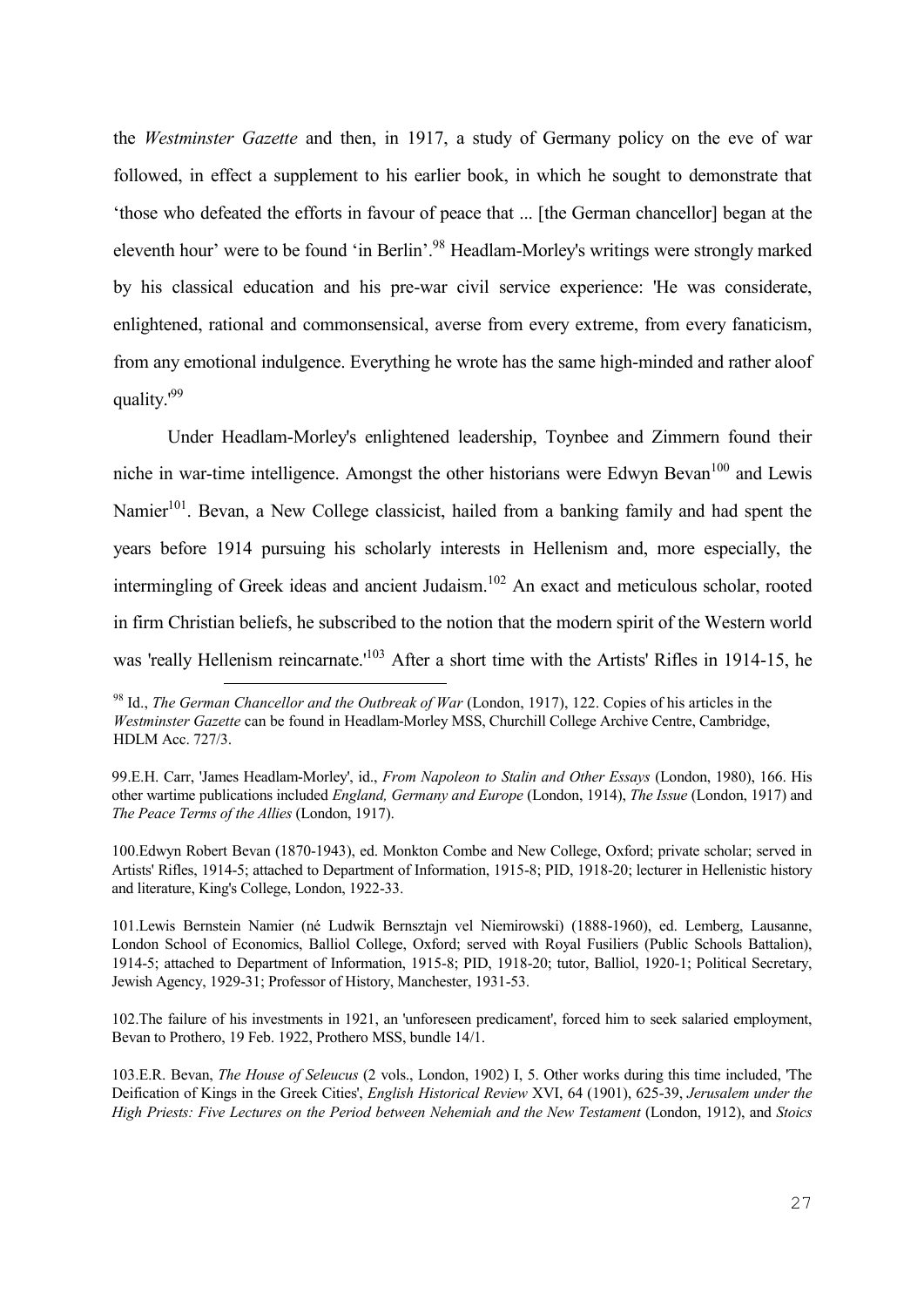joined Wellington House before being drafted into the PID. Amongst his war-time publications was a sketch of early civilisation in Mespotamia. Inspired by the 1916 military campaign there, its purpose was nevertheless historical, to show '[w]hat ... has Mesopotamia stood for in the past.'<sup>104</sup>

His other two books fell into the category of 'war histories'. The first of them was a study of German policy, provocatively called *The Madness in the Method*. It opened with an incisive examination of the German 'mind' before the war and then offered an account of the war aims discussion in Germany on the basis of newspapers and other publications. The origin of the war, Bevan concluded, was 'the temper of the German people in AD 1914 - the craving for vague splendid things, the unquestioning credulity with which they were ready to follow their rulers into a prodigious adventure.' On Germany's eventual defeat, there had to be a 'reasonable settlement' that would rest on the principle of '*justice* and *security*'. The nationality principle, however, could not be 'applied rigidly' - Bevan was agnostic about an independent Czechoslovakia - but it 'could be applied *to a much larger extent* in the new settlement ... than ... in the past.' Bevan supported the retrocession of Alsace-Lorraine to France and of Germany losing her colonial possessions. But he warned that in seeking to annihilate German power, 'we may inflict upon Germany real injustice, and thus perpetuate Germany's evil will at an intensity which would constitute a permanent danger to us.' This was more especially a question of economics.<sup>105</sup> Bevan followed this book up, in mid-1918, with a careful and diligent study of the German Social Democratic Party during the war, from its initial support for the imperial government in August 1914 to the growing rift within the movement and its eventual split into

*and Sceptics: Four Lectures delivered in Oxford during Hilary Term 1913 for the Common University Fund* (Oxford, 1913).

<sup>104.</sup>E. Bevan, *The Land of the Two Rivers* (London, 1917), v. The book is a sketch of Near Eastern history, broadly defined in cultural terms, from c. 1000 BC to the time of the Arab conquest.

<sup>105.</sup>E. Bevan, *The Madness in the Method: A Fresh Consideration of the Case between Germany and Ourselves* (London, 1917), 57, 287, 289 and 292. Parts of the book had appeared in *The Times Literary Supplement*, 4 Nov. 1915, and in two articles in *The Nineteenth Century* in Sept. and Dec. 1916.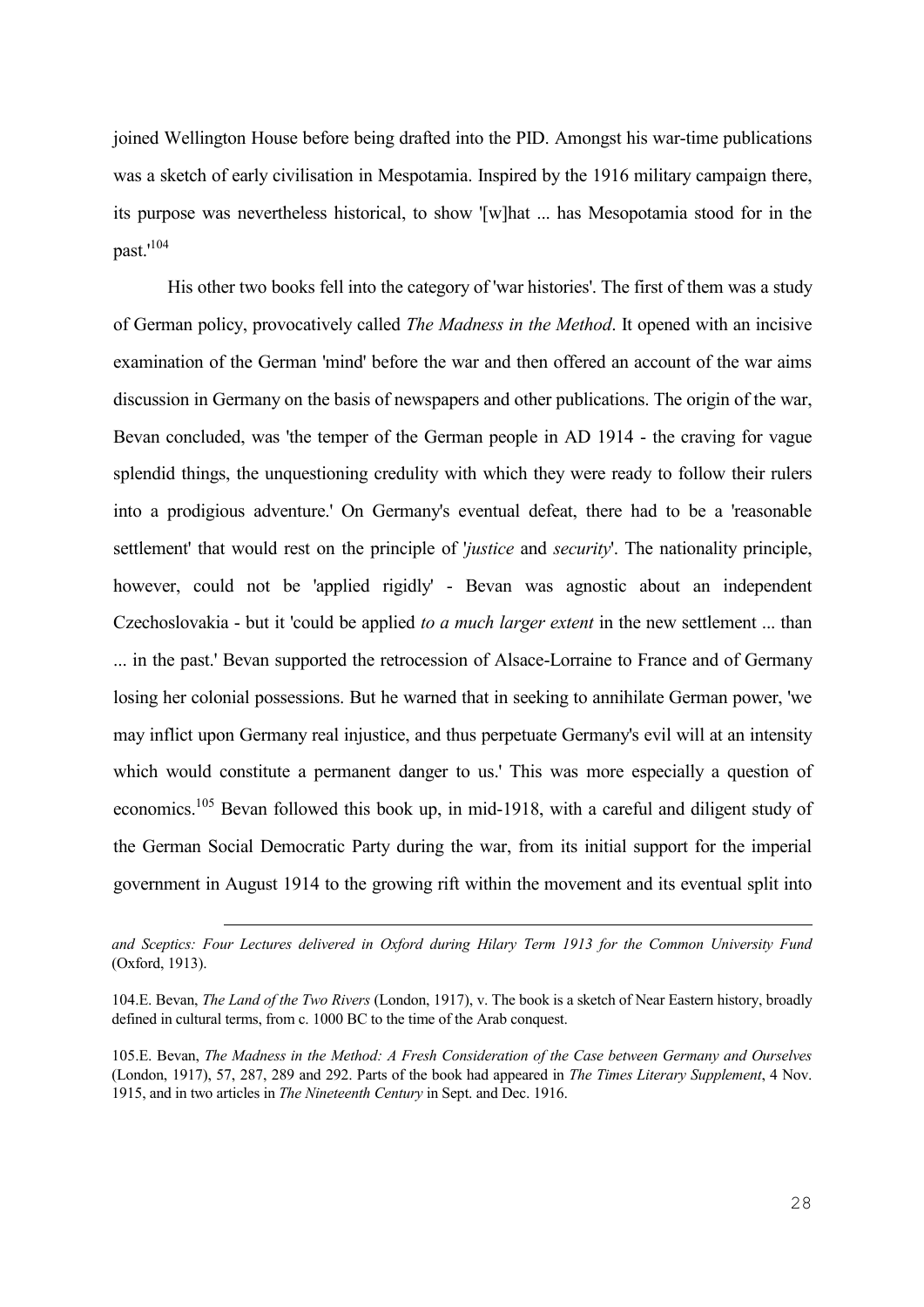two rival parties. Based on whatever materials could be procured from Germany, he sought to demonstrate that the chasm between the two was fundamental and ideological at the leadership level, and that it was difficult to see how unity could be restored. He also warned that the breakaway faction grew 'not because the German masses cared for "self-determination of nationalities" or "no annexations" ..., but because bereavements and material discomforts of the war made them want peace above everything else.' The same masses had acquiesced in Germany's control of the East after Brest-Litovsk and they would do so again, '[i]f the German military machine were to secure a similar peace on [sic] the West.<sup>106</sup>

Bevan's *Madness in the Method* owed a good deal to his friend Namier, the most unusual member of the PID and, perhaps, also the most complex personality. A Jew and not a Jew, a Pole and yet often virulently Polonophobe, the son of a Galician landowner who craved the security of landed wealth and yet was powerfully attracted to socialism and sympathetic to the Ruthenian peasantry, Namier was a square peg in too many holes. The LSE had given him a taste for social problems, Balliol had turned his mind towards history. He was naturalised a British subject in 1913, and on the outbreak of war he enlisted, somewhat quixotically, in the Public Schools battalion, but was discharged owing to his poor eyesight in 1915, to be rescued by an Oxford contemporary, Lord Eustace Percy, and despatched to Wellington House where he was employed to compile précis of the Austrian press.<sup>107</sup> In the same year he also published *Germany and Eastern Europe*, in which he argued that the root cause of the war was the struggle between Germany and Russia for domination of Eastern Europe. Germany's leaders had 'inherited [Bismarck's] brutality without any of his shrewdness', and so embarked on a preventive war before Russia '[i]n five years' time, if ... left to complete her armaments ... [became] superior to the joint forces of Germany and Austria-Hungary.' The Habsburg lands

<sup>106.</sup>Id., *German Social Democracy during the War* (London, 1918), v and 273 (quote from the former).

<sup>107.</sup>For this see J. Namier, *Lewis Namier: A Biography* (London, 1971) 120-52; N. Rose, *Lewis Namier and Zionism* (Oxford, 1980), 12-25; A. Ng, 'A Portrait of Sir Lewis Namier as a Young Socialist', *Journal of Contemporary History* XL, 4 (2005), 621-36.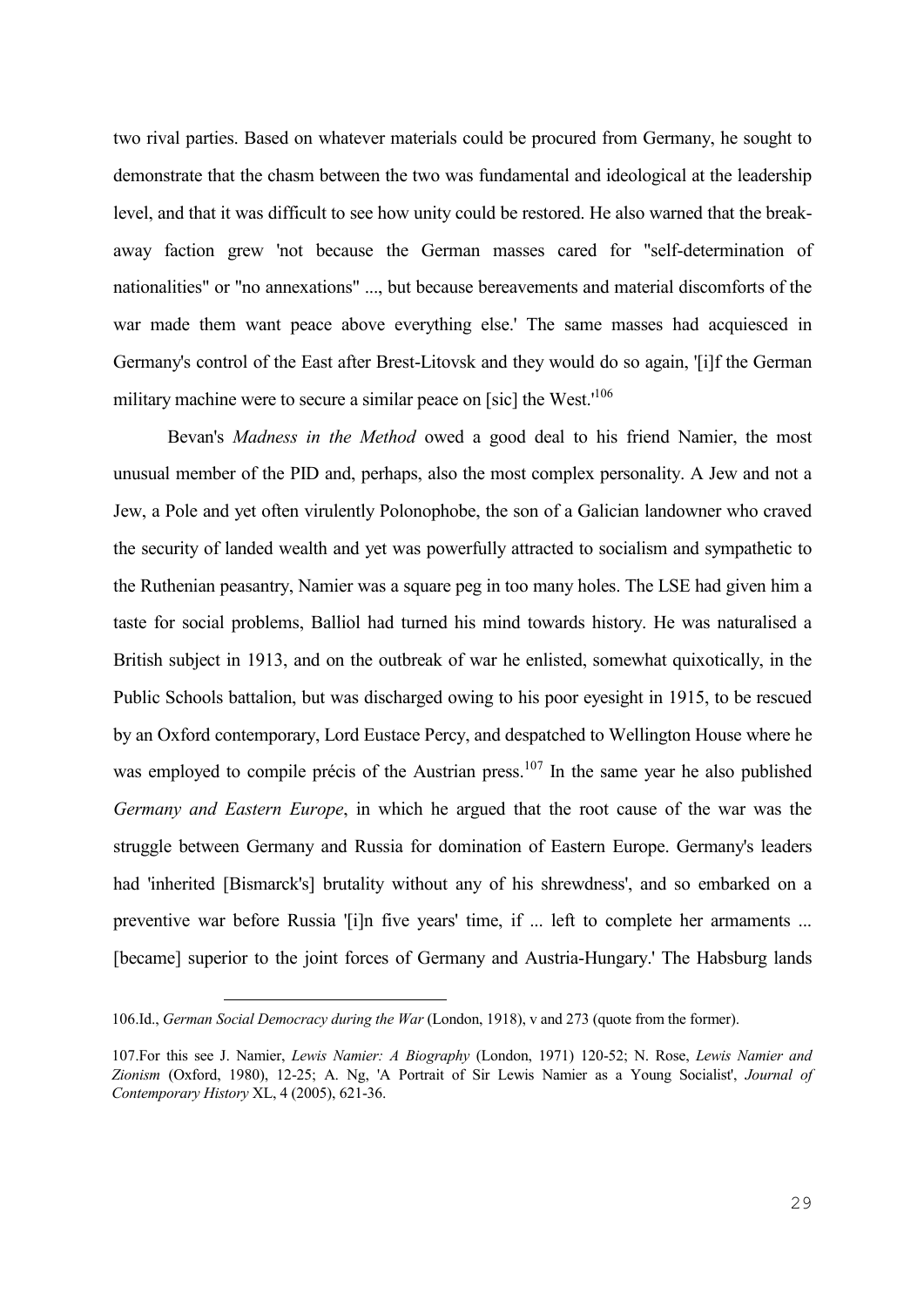were a forward base for Germany to facilitate her expansion into the Balkans and Turkey, and this made a clash with Russia inevitable. Britain had entered the war 'over West-European questions and we want to see them settled in a ... just and reasonable [way].' But the true origins of the conflict lay in the suppression of nationalities and imperial rivalries in the East. Austria-Hungary was a failed state, Namier averred. The Dual Monarchy's very existence whetted German imperialist designs. It was 'a channel for German influence and a support of German dominion in Eastern Europe' and it 'must therefore cease to exist.' Europe had to be reordered 'in accordance with nationality', which left open to possibility of some form of Austro-German *Anschluss*: 'But German influence has to be limited to German land.' However, unless Austria-Hungary was 'dismembered "root and branch" many wars will still have to be fought before we arrive at a stable settlement in that part of the world.<sup>108</sup>

An historian, whose services could not be procured for the PID was Seton-Watson, even though many of its members had connections to his journal. He remained on the fringes of official policy, but was to prove useful during the hiatus between the collapse of the central powers and the peace conference.<sup>109</sup> PID activities during 1918 consisted chiefly in collating and analysing political intelligence and drawing up background memoranda to assist in the preparations for an eventual peace conference. The analytical depth and qualitative breadth of the material produced by PID swiftly won it the plaudits of senior diplomats: 'It was not long before their influence permeated to the executive departments on the floors below.'<sup>110</sup> That influence, however, was by no means all-pervasive. Given their support for the idea of a Europe reordered along national lines, most PID members took a relaxed view of a union between the German-Austrian Republic and Germany: 'We cannot exterminate the Austrian Germans; we cannot make them cease to feel German. They are bound to be somewhere. ... [E]nforced <u>—</u>

<sup>108.</sup>L.B. Namier, *Germany and Eastern Europe* (London, 1915), 4-5, 55, 77, 124, 125-6, and 127.

<sup>109.</sup>For Seton-Watson's role in the Enemy Propaganda Department see Seton-Watson, *New Europe*, 276-87; for a survey of the remaining PID personnel see Goldstein, *Winning the Peace*, 65-79.

<sup>110.</sup>H. Nicolson, 'Allen Leeper', *The Nineteenth Century and After* CXVIII (Oct. 1935), 478.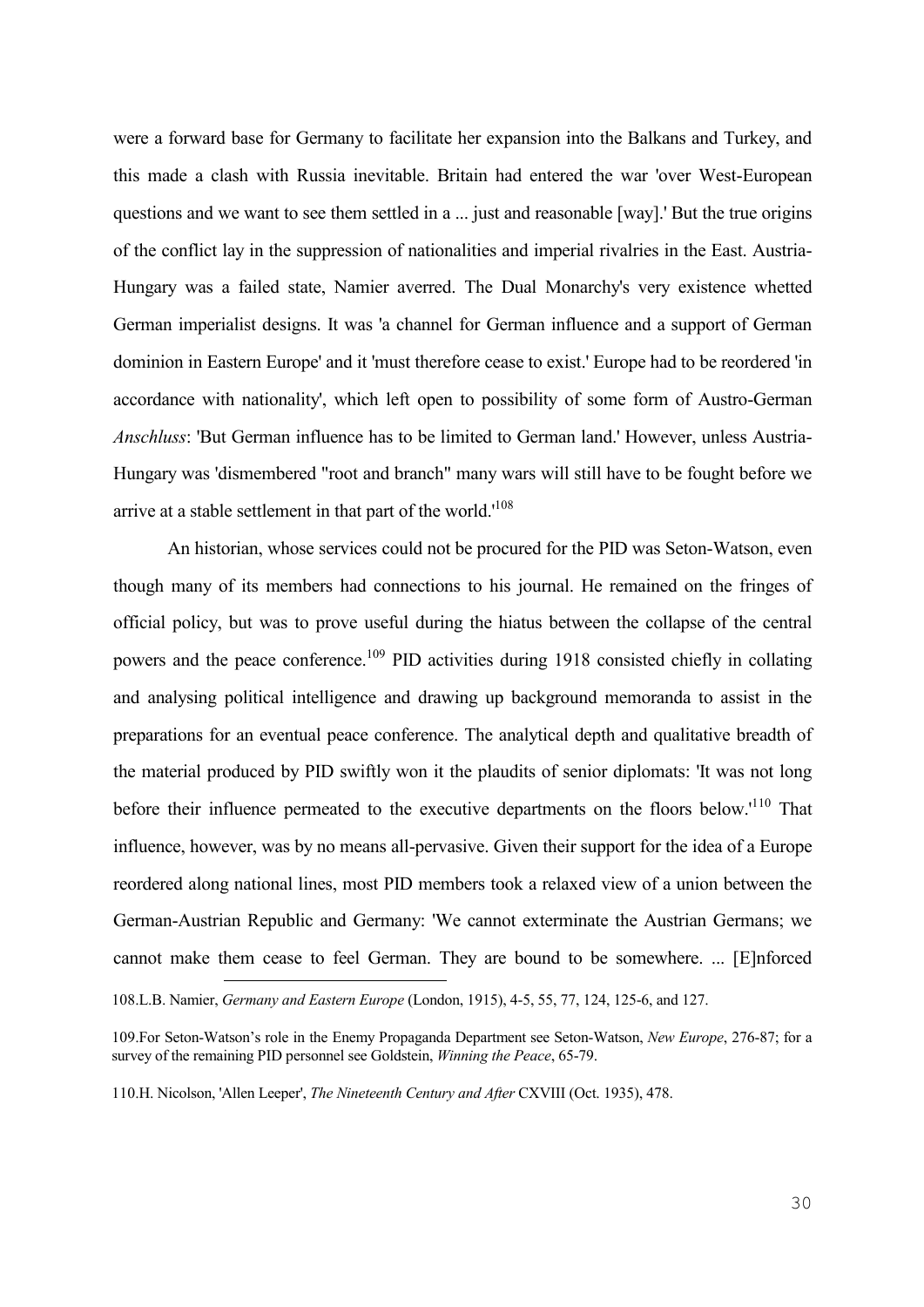separation would merely stimulate German nationalism, but would not prevent cooperation between the two branches nor their final reunion.<sup>'111</sup> Bevan, too, urged to recognise 'that the people now dominant in the country [Germany] have quite different ideals of political life and international action from those of the old régime. ... [I]f we fail to realize this ... we shall miss the opportunities of the hour.<sup> $112$ </sup> At the Paris conference such pragmatism failed to overcome French recalcitrance and American lack of interest.

That same mixture of principle and pragmatism characterised the recommendations of the PID elsewhere in Eastern and Central Europe. Given the strong links with T.G. Masaryk and other Czech leaders, support for a Czechoslovak aspirations was well nigh universal. Seton-Watson stated an obvious truth when he noted that 'Austria-Hungary has ceased to exist'. The corollary to this, the 'only logical principle' on which the Allies could now deal 'with the former Dual Monarchy', was the formal recognition of the now emerging successor states.<sup>113</sup> Strategic considerations dictated that support for the nationality principle be tempered in the case of the German-Bohemian majority in the Czech lands. Several PID members emphasised the geopolitical significance of the Bohemian basin, though Namier acknowledged that 'the inclusion of a large German minority in districts contiguous on German territory is extremely inconvenient, if not downright dangerous, to the Czechs.<sup>'114</sup> Whether or not minority rights were laid down 'on broad & general lines', the position of ethnic Germans and Magyars in the new state was likely to be a source of postwar instability.<sup>115</sup> No-one harboured any doubts about the tensions inherent in the Central European settlement which imposed ethnically defined

<sup>111.</sup>Memo., 'South-Eastern Europe and the Balkans', 13 Dec. 1918, FO 371/4355/f23/PC68. The section on Austria was written by Namier.

<sup>&</sup>lt;sup>112</sup> Bevan to Headlam-Morley, 5 Feb. 1919, Headlam-Morley MSS, HDLM Acc. 688/2.

<sup>113.</sup>Memo. Seton-Watson, 'Austria-Hungary: The Legal Factors Replacing the Dual Monarchy', Nov. 1918, FO 371/4354/f52/PC52.

<sup>114.</sup>Memo., 'South-Eastern Europe and the Balkans', 13 Dec. 1918, FO 371/4355/f23/PC68. The Czech section was written by Namier.

<sup>&</sup>lt;sup>115</sup> Seton-Watson to Headlam-Morley (confidential), 11 May 1919, FO 608/7/10628.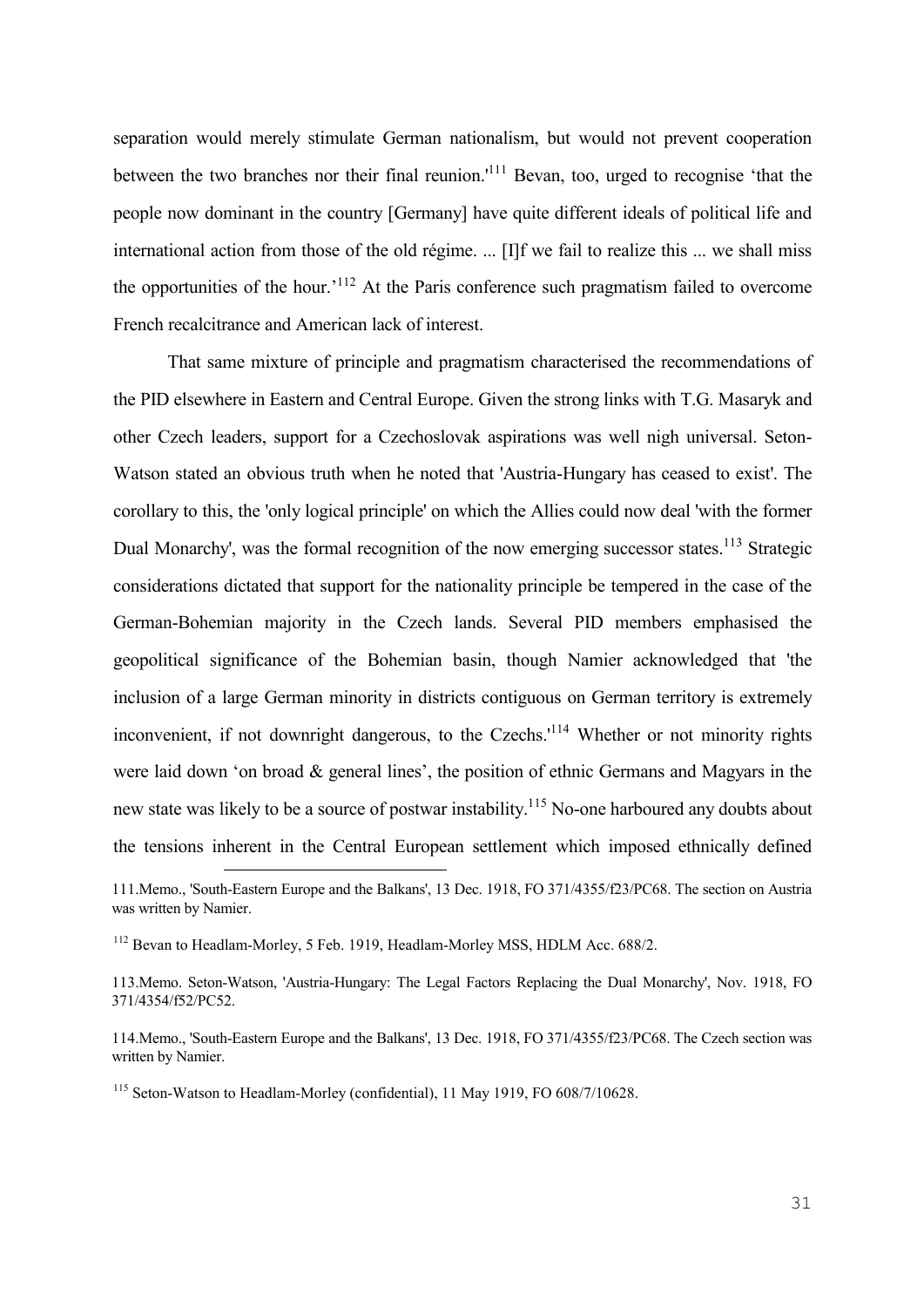borders on the vanquished Habsburg successor states but conferred strategic frontiers on those who who wound up on the side of the *Entente*. '[T]here is really no defence possible' of the Bohemian borders, Headlam-Morley reflected afterwards.<sup>116</sup> Nevertheless, in geopolitical terms, as Zimmern stressed, 'Czecho-Slovakia is the natural pivot'.<sup>117</sup>

The post-Napoleonic period remained a frequent point of reference in PID thinking. On reviewing the internal situation in Russia, for instance, Headlam-Morley warned of the 'very serious danger that at any rate in appearance a permanent union of civilised states might appear to become a Holy Alliance against Socialism.' However 'perverted' Bolshevism might be, it was rooted in Marxist ideas; and '[h]owever pernicious the doctrines of Marxism may be, it is a disastrous thing to have an international alliance against an idea.<sup> $118$ </sup> The warning went unheeded, though it was acute. Headlam-Morley was more successful in brokering a compromise over Danzig. It was a matter 'not ... merely of German sentiment but of principle' that that port city not be handed 'to an alien Power'. Instead he suggested the creation of a 'semi-independent city-state', which proved the decisive break-through in the search for a settlement of the Polish question.<sup>119</sup> Although the PID and its experts had demonstrated their worth, the department did not survive the peace conference for long. With its status left open in 1918, it proved the exception to the otherwise sage French proverb about '*le provisoire qui dure*'. Most of its members drifted back into civilian life soon after the proceedings at Paris were wound down. Postwar fiscal retrenchment, moreover, left it exposed to the 'Geddes Axe'. It had, perhaps, never been 'wholeheartedly accepted' by the rest of the Foreign Office. It housed, as E.H. Carr, then a career diplomat briefly affiliated with the PID, reflected later, 'too

<sup>116</sup> Headlam-Morley to Forbes-Adams, 6 Apr. 1920, Headlam-Morley MSS, Acc. 727/37.

<sup>&</sup>lt;sup>117</sup> Zimmern to Headlam-Morley, 23 Apr. 1921, ibid.

<sup>118.</sup>Min. Headlam-Morley, 16 Jan. 1919, on General Staff memo., 'Appreciation of the Internal Situation in Russia', 12 Jan. 1919, FO 608/196.

<sup>119.</sup>Min. Headlam-Morley, 3 Mar. 1919, A. Headlam-Morley, R. Brant and A. Cienciala (eds.), *Sir James Headlam-Morley: A Memoir of the Paris Peace Conference 1919* (London, 1972), 40.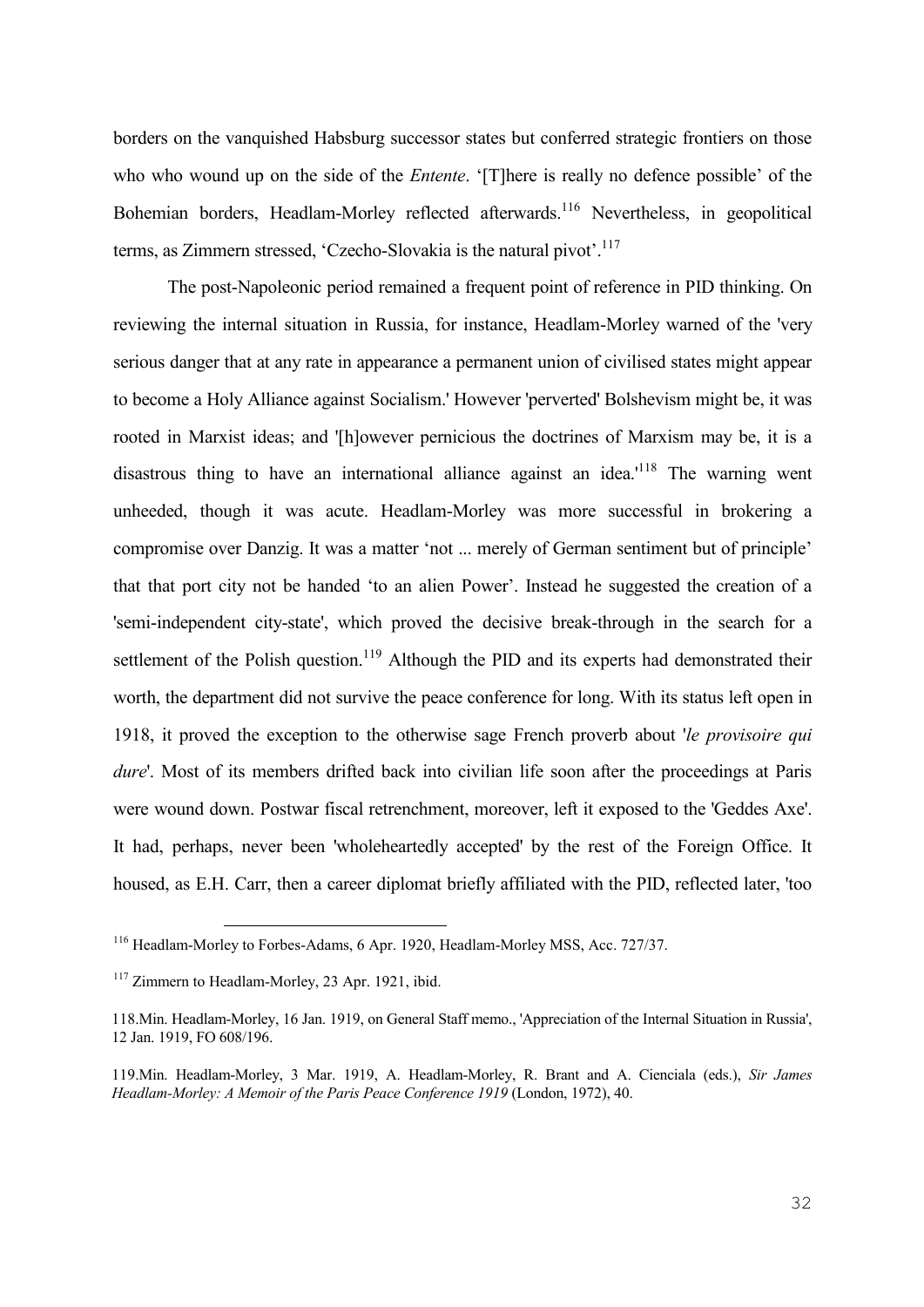many eccentrics'.<sup>120</sup> And with Hardinge relinquishing Whitehall for the Paris embassy their fate was sealed.

\*\*\*

The PID and MI2(e) nevertheless left an imprint both on Whitehall and on the historical profession. In 1923 Webster noted that during the war 'the Historian was associated increasingly with the practical conduct of affairs, as the area of conflict broadened, and the men of action were confronted with new and startling emergencies.<sup>'121</sup> The war emergency had forced the British government to compensate for its lack of analytical power by recruiting scholars into the war machinery. In that sense, the various intelligence outfits, staffed by historians, were a first attempt at a more holistic approach to policy-making that drew on, and sought to integrate, a wider range of sources of information. Headlam-Morley's services were retained. He succeeded Prothero as Historical Adviser to the Foreign Office. In that role he continued to write background memoranda from an historical perspective. Dispassionate and first-rate, they were, in essence, departmental minutes rather than works of history.<sup>122</sup> Headlam-Morley's role is, perhaps, best understood as that of a 'knowledge manager', whose wide network of academic and official contacts placed him at the heart of various scholarly and public policy projects in the 1920s, not least that of publishing the British documents on the origins of the war.<sup>123</sup>

Although the wartime intelligence departments were dismantled, the experiment was deemed to have made a significant contribution to the war effort so that it was revived on the

<sup>120.</sup>Carr, 'Headlam-Morley', 166.

<sup>121.</sup>Webster, *Study of International Politics*, 14.

<sup>122.</sup>J. Headlam-Morley, *Studies in Diplomatic History*, ed. K. and A. Headlam-Morley (London, 1930). He was also involved in a public dispute with the German historian Hans Delbrück about the origins of the war; the exchanges can be followed in Headlam-Morley MSS, HDLM Acc. 727/3.

<sup>123.</sup>K.A. Hamilton, 'The Pursuit of "Enlightened Patriotism": The British Foreign Office and Historical Researchers during the Great War and Its Aftermath', *Bulletin of the Institute of Historical Research* LXI, 146 (1988), 316-43; also A. Sharp, 'James Headlam-Morley: Creating International History', *Diplomacy & Statecraft* IX, 3 (1998), 266- 83.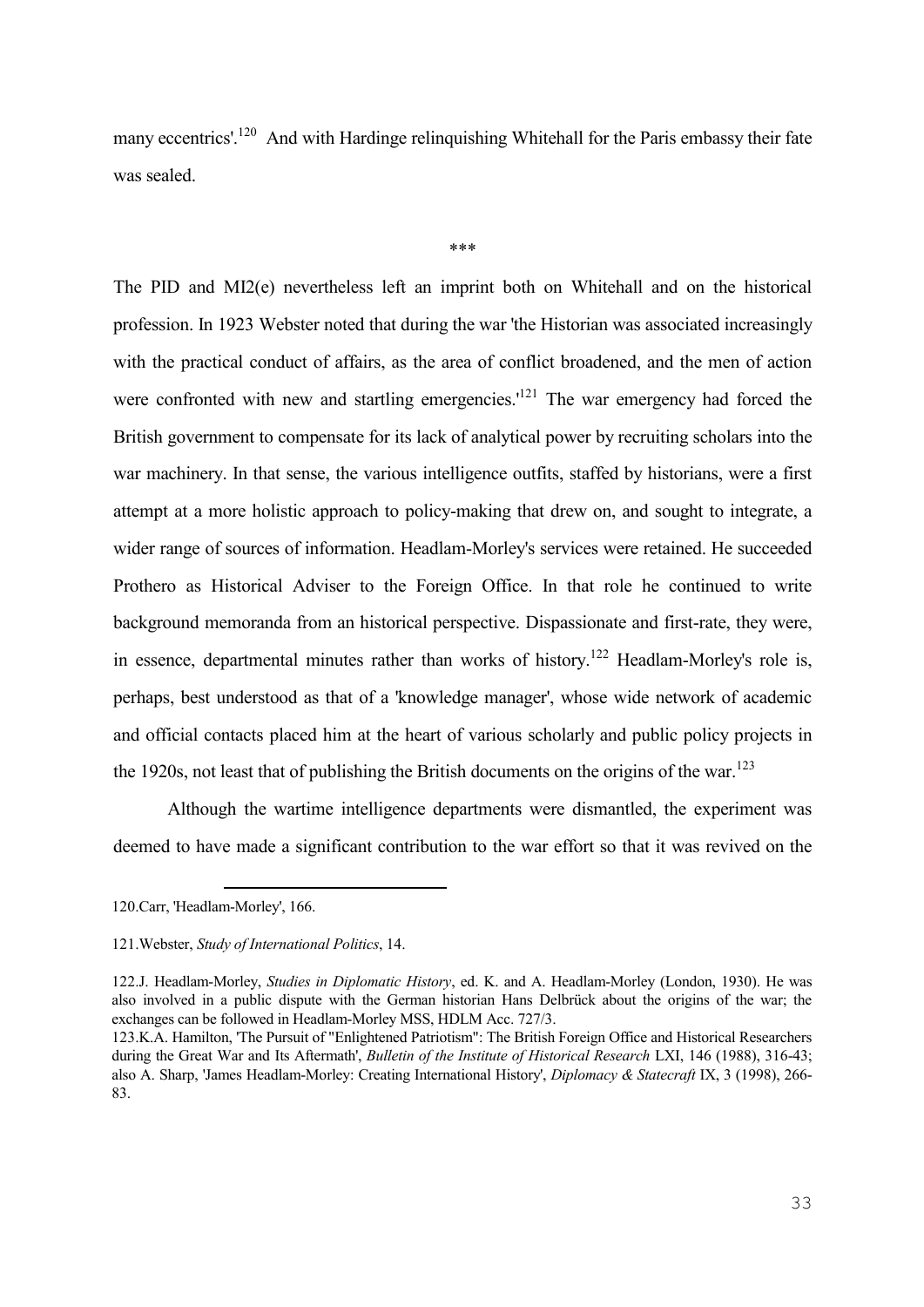outbreak of the next world war, albeit within certain confines, as Woodward noted wistfully:

It is a queer thing that, in the last war when we were young, we saw the ablest and best of our contemporaries killed as junior officers when they should have been singled out for high military responsibilities, and, in this war, when we have behind us years of experience, and of the exercise of judgment and authority, we cannot get into the key positions controlling policy and executive action within the sphere of our special competence.<sup>124</sup>

Perhaps, like Prothero in 1919, Woodward had succumbed to the delusions of grandeur. Even so, the experience of war-time governmental employment clearly sharpened historians' sense of the realities of international politics and it affected the manner in which they studied and wrote about the past. Both these developments were visible in the creation, on the fringes of the peace conference in May 1919, of the British (later Royal) Institute of International Affairs. From the beginning it was intended to devote some of its resources to promoting the study of contemporary history with a policy-related purpose. At that inaugural meeting it was also decided to produce a multi-volume compendium on the peace conference, the editorship of which was entrusted to Temperley, who had earned his first editorial spurs as A.W. Ward's *amanuensis* on the *Cambridge Modern History*. <sup>125</sup> It was a pioneering project, for no comparable work on a contemporary subject had ever been undertaken before. It was instructive also in another respect. For in inventing contemporary history, it merely poured the old Whig wine into new skins, painted in League colours. Temperley left the contributors in no doubt that

<sup>124.</sup>Woodward to Webster, 8 Aug. 1942, Webster MSS 1/23/1; for Webster's later role see also P.A. Reynolds and E.J. Hughes (eds.), *The Historian as Diplomat: Charles Kingsley Webster and the United Nations, 1939-1946* (London, 1976).

<sup>125.</sup>'Report of the Provisional Committee appointed to prepare a Constitution, and select the original members of the British Branch of the Institute of International Affairs', n.d. [1919], Headlam-Morley MSS, HDLM/Acc. 727/43; Temperley to Webster, 24 Sept. 1919, Webster MSS, Webster 1/3/49; for further thoughts on the early years of Chatham House see R. Morgan, '"To Advance the Sciences of International Politics ...": Chatham House's Early Research', *International Affairs* LV, 2 (1979), 240-51; J. Cotton, 'On the Chatham House Project: Interwar Actors, Networks, Knowledge', *International Politics* LV, 6 (2018), 820-35.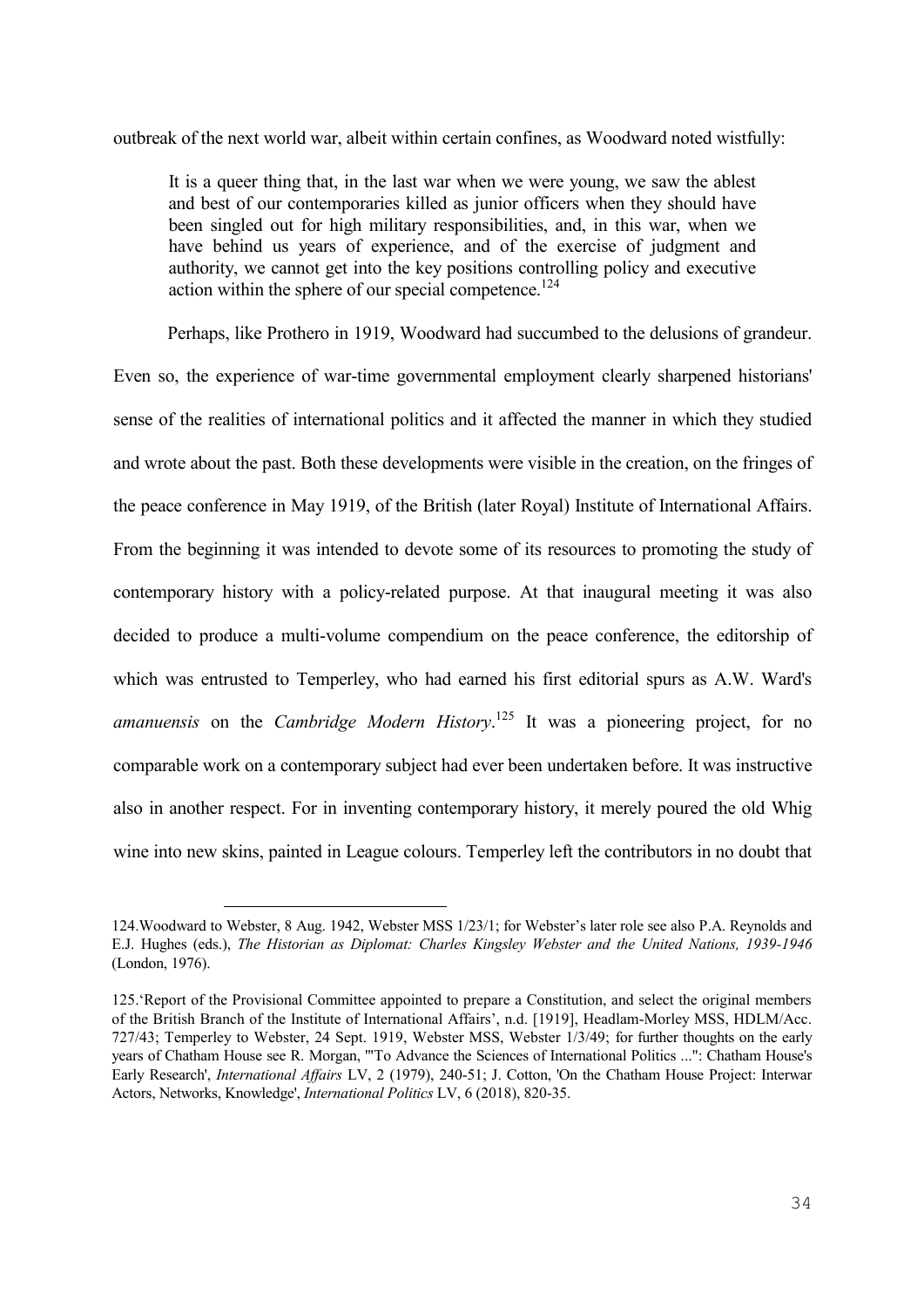the time for Actonian neutrality had passed: 'Such impartiality, if possible in the past, is impossible in the present. But contributors should aim at the international point of view and regard the Conference not from Washington or London but from Geneva - where for the first time in world history a permanent world organization will be established.<sup>126</sup> This was the old Whig history of the ever more perfect unfolding of the British constitution transposed into the international sphere. 1919 and the League carried on the work of the Congress of Vienna. Webster certainly thought so: '[T]he experience of 1815-22 demonstrates clearly ... that an association which depends merely on personal connections of one or two men is doomed from the outset. The inevitable reaction against their personalities would be in itself sufficient to destroy any chances of success. And now it is possible to go further.'<sup>127</sup> Temperley struck the same chord. The old 'balance of power' politics had played out. The 'weak point of the idea' was always its *ad hoc* nature: 'Each power is the judge in its own cause, and no one knows how & when it will decide. Hence no concerted plan.' The League was the logical answer to this, '[f]or the League implies definite texts - limitation of armaments, territorial guarantees, prohibition of war.' Temperley was by no means blind to the failings of the post-war settlement, but remained convinced that the League provided the only viable international mechanism: 'One thing is certain, … there is no remedy for the ills of the world if the League does not succeed.' In that event, 'war will come again  $\&$  a more terrible  $\&$  devastating war than we can imagine. It can only be averted by a res[olu]te resort to the ways of peace, and for that the only

<sup>126.</sup>Memo. Temperley, 'Instructions to Contributors', n.d. [1919], Temperley MSS (also Webster MSS, 1/3/30). When the work appeared Temperley struck a rather different tone: 'The editorial aim has been to present a history ... which should be as moderate, detached, and impartial as possible. [...] a history at once independent and objective', id., 'Editorial Preface', id. (ed.), *A History of the Peace Conference at Paris* (6 vols., London, 1920-3) I, xi-xii. H.W.C. Davis criticised Temperley 'very lenient' editing, to Headlam-Morley, 11 Jan. 1921, Headlam-Morley MSS, HDLM Acc. 727/37.

<sup>127.</sup>Webster to Robert Cecil, n.d. [c. Aug. 1921], Webster MSS, 1/5/18.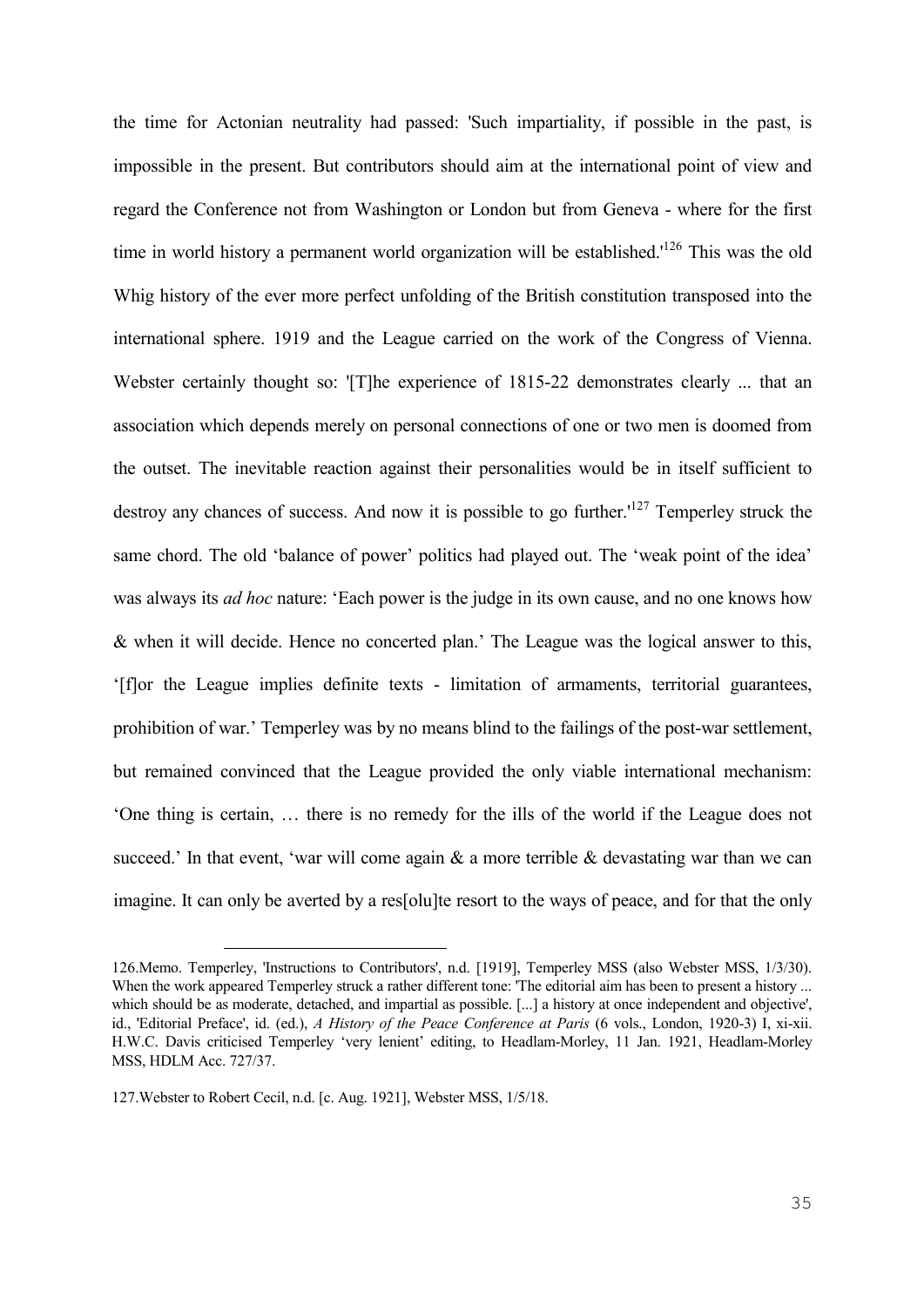instrument is the League.'<sup>128</sup>

<u>—</u>

For many of the 1919 generation Paris confirmed their conversion to the creed of Geneva. Temperley and Webster, the latter very active in the League of Nations Union during the 1920s and 1930s, were only two of them.<sup>129</sup> Zimmern turned from ancient history to the nascent discipline of international relations as the inaugural Woodrow Wilson professor at Aberystwyth before taking the Montague Burton chair at Oxford. 'International Organisation' was one of the great forces borne out of war, he expounded, and it was 'a material force' that derived its motive power 'from conditions in the external world.'<sup>130</sup> Invariably, the spirit of Geneva weakened as the 1930s hove into view, and Zimmern's idealism was tempered now with weariness: 'Our choice is between attempting to civilize the barbarian [economic forces and nationalism] and abandoning our city: between internationalism or monasticism: between an effort at Hellenization ... or acquiescence in catastrophe and a return to the Dark Ages.<sup> $131$ </sup> Still committed to the ideals of collective security, he thought that the Manchurian crisis had left the League 'revealed as a free masonry of the Great Powers'.<sup>132</sup> His wartime work had also

<sup>&</sup>lt;sup>128</sup> H.W.V. Temperley, 'Peace Conference Lecture', MS notes, Temperley MSS, part II, fos. 14-15 and 91; for further thoughts on interwar internationalism, see M. Mazower, *No Haunted Palace: The End of Empire and the Origins of the United Nations* (Princeton, NJ, 2009).

<sup>129.</sup> H.W.V. Temperley, *The Second Year of the League: A Study of the Second Assembly of the League of Nations*  (London, 1922); C.K. Webster and S. Herbert, *The League of Nations in Theory and Practice* (London, 1933).

<sup>130.</sup>A.E. Zimmern, 'The International Settlement and Small Nationalities', *The Welsh Outlook* VI, 7 (1919), 172 and 173. He later changed his outlook considerably, see id., 'The Decline of International Standards', *International Affairs* XVII, 1 (1938), 3-31, and *Spriritual Values and World Affairs* (Oxford, 1939); also J. Morefield, *Covenants without Swords: Idealist Liberalism and the Spirit of Empire* (Princeton, NJ, 2005), 55-95.

<sup>131.</sup>A. Zimmern, *The Study of International Relations: An Inuagural Lecture, Delivered before the University of Oxford on 20 February 1931* (Oxford, 1931), 19; for discussions of Zimmern's views see P. Rich, 'Alfred Zimmern's Cautious Idealism: The League of Nations, International Education, and the Commonwealth', D. Long and P. Wilson (eds.), *Thinkers of the Twenty Years' Crisis: Interwar Idealism Reassessed* (Oxford, 1995), 79-99, and id., 'Reinventing Peace: David Davies, Alfred Zimmern and Liberal Internationalism in Interwar Britain', *International Relations* XVI, 1 (2002), 117-33.

<sup>132.</sup>Zimmern to Duggan, 16 Feb. 1932, Zimmern MSS, Bod., MS Zimmern 27.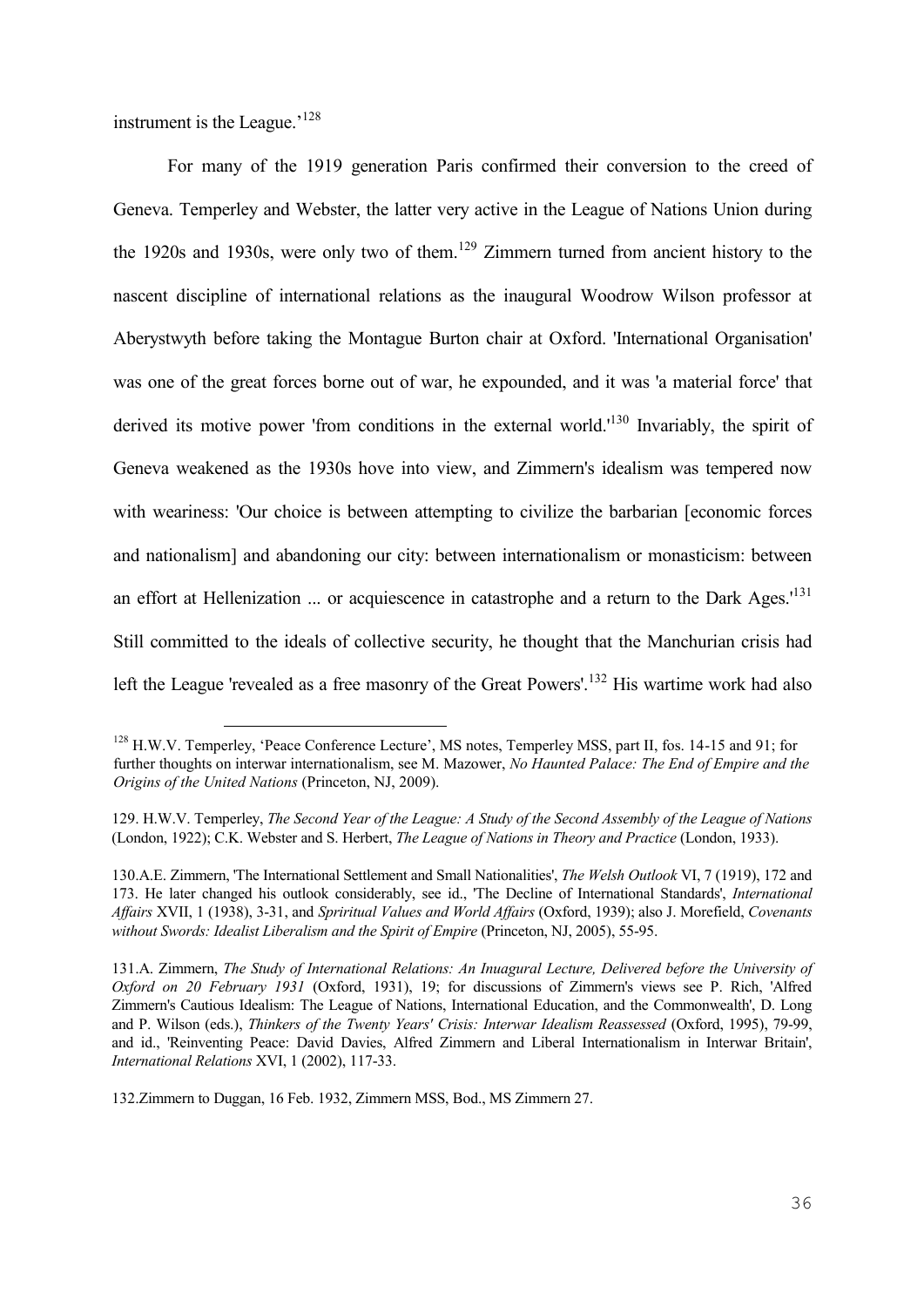sharpened Zimmern's appreciation of the public responsibility of experts, though he remained true to his Hellenist roots in conceiving of the expert as a quasi-Platonic philosopher *consigliere* to the new kings of democracy.<sup>133</sup> Such ideas were at the root of his pioneering initiatives in the field of international education and intellectual cooperation, which contributed to the creation of UNESCO, whose first director Zimmern became in 1946.<sup>134</sup>

Toynbee's intellectual development, after a brief and unhappy interlude as the first Koraes professor at King's College London, went in a similar direction. As research director at Chatham House, a position to which Headlam-Morley had helped when he sought escape from feuding Greeks in London, he fostered the study of contemporary affairs with his *Annual Surveys*; and here his wartime experience alerted him to the pitfalls of the enterprise: 'To give people the benefit of any doubt is particularly advisable for historian when the history with which he is dealing is very recent, because the nature of his evidence makes it impossible for conclusions to be more than tentative.<sup>135</sup> In later years, he dismissed his wartime writings as 'juvenalia'; and yet in *Nationality and the War* there are buried the seeds of some of his later arguments about the cyclical rise and fall of cultures in his monumental *Study of History*: 'Change is a harmonisation of two rhythms - Growth and Decay'.<sup>136</sup>

As for those who returned from Whitehall and Paris to history proper, it has sometimes

<sup>133.</sup>A. Zimmern, 'Democracy and the Expert', *Political Quarterly* I, 1 (1930), 7-25.

<sup>134.</sup>Zimmern to Headlam-Morley (confidential), 22 June 1928, Headlam-Morley MSS, HDLM Acc. 727/41; see J. and R. Toye, 'One World, Two Cultures?: Afred Zimmern, Julian Huxley and the Ideological Origins of UNESCO', *History* XCV, 319 (2010), 308-31.

<sup>135.</sup>A. Toynbee, 'The Writing of Contempiorary History for Chatham House', *International Affairs* XXIX, 2 (1953), 137.

<sup>136.</sup>Toynbee, *Nationality*, 491. For his self-criticism, see McNeill, *Toynbee*, 71; and for his role at Chatham House, ibid., 121-48.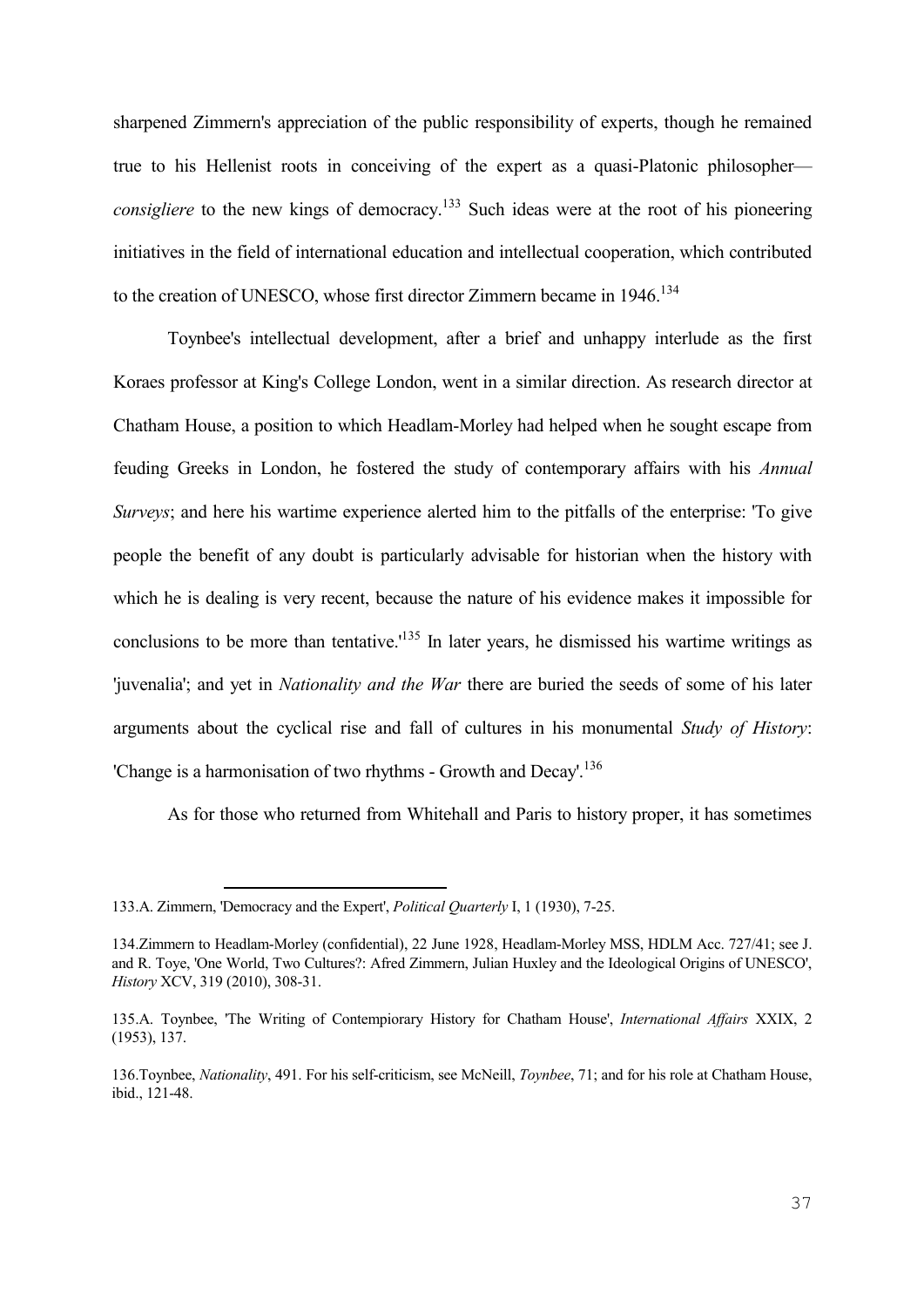been suggested that the war created diplomatic history.<sup>137</sup> Such blanket judgment requires some refinement and qualification. Temperley and Webster had embarked upon research in diplomatic history before 1914, and indeed had developed ambitious plans for a multi-volume study of British foreign policy.<sup>138</sup> After 1919 Temperley and Webster returned to the fields they had left five years earlier, but they did not simply continue ploughing the furrows they had left in 1914. War had impressed upon them the importance of decision-making processes as well as external forces, especially also now geography. In his inaugural lecture, Temperley suggested that 'by limiting aims, by increasing objectivity, and by abandoning vain speculation' historians could advance knowledge and understanding of the past.<sup>139</sup> This was a kind of 'technical history', later half-praised and half-derided by his pupil Herbert Butterfield, that favoured specialisation and the detailed study of diplomatic documents. Temperley's study of Canning's foreign policy, a far cry from his youthful earlier monograph, was testament to this new approach. It also testified to the formative experience of war: 'Practical experience of war and diplomacy during the years 1914-21 has taught much that no historian could acquire by mere diligence. ... [I]ncreased knowledge of the practice of diplomacy makes one recognise the great difficulties which always beset the practical man, and the much greater difficulties which always beset the historian who has to pass judgment upon him.'<sup>140</sup> Webster, who produced two major tomes on Castlereagh in the decade after the war as well as several important papers on

<sup>137.</sup> R.J. Evans, *Cosmopolitan Islanders: British Historians and the European Continent* (Cambridge, 2009), 111, here with specific reference to Temperley.

<sup>138.</sup>Temperley to Webster, 28 Feb., 6 Mar. and 5 May 1912, Webster MSS, 1/2/20, /25 and /39.

<sup>139.</sup>H.W.V. Temperley, *Research and Modern History: Inaugural Lecture delivered at Cambridge, November 19th, 1930* (London, 1931), 18.

<sup>140.</sup>H.W.V. Temperley, *The Foreign Policy of Canning, 1822-1827: England, the Neo-Holy Alliance, and the New World* (London, 1925), ix. His earlier work was a kind of homage of Canning and Gladstone, id. *George Canning* (London, 1905), 238-9.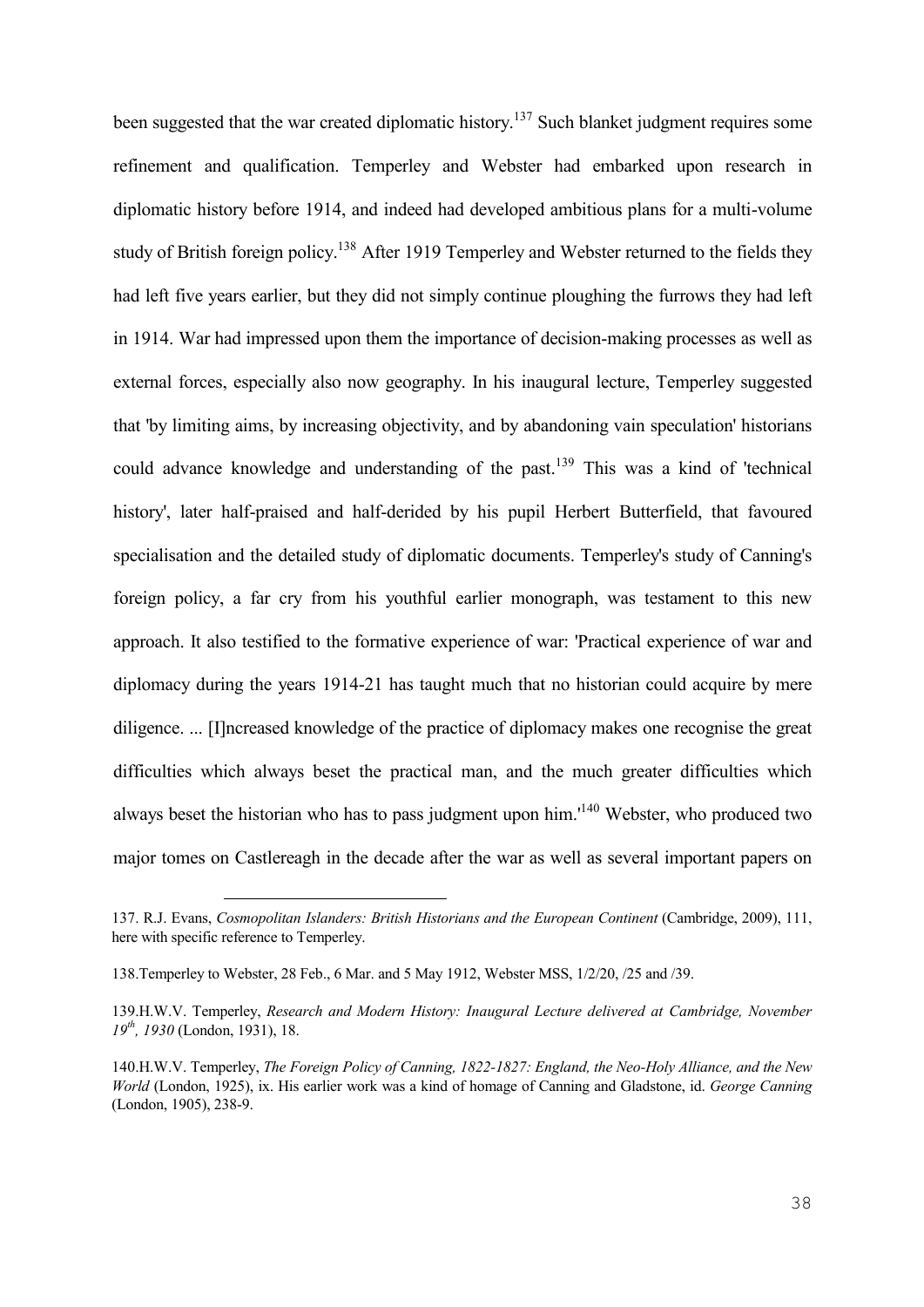nineteenth-century diplomacy, followed similar precepts. 'The Foreign Office papers are one whole'; and the study of British foreign policy required immersion in a wide range of country files and personal papers. This was a matter of technique. Equally important was an appreciation of the wider systemic context of international politics. In sharp contrast to his two papers on Castlereagh before 1914, which focused entirely on the deeds of the man, the first 120 pages of Webster's monograph were devoted to the domestic context and institutional apparatus within which his subject operated, followed by a detailed sketch of international setting.<sup>141</sup>

Seton-Watson, who became the inaugural T.G. Masaryk chair at the newly created School of Slavonic and East European Studies, remained involved in the affairs of Eastern Central and South East European affairs. But he also turned his attention to nineteenth-century diplomatic history, for which he utilised the Imperial Russian embassy archives, held in London until their return to the Soviet authorities in 1925. His monograph on the 'Great Eastern Crisis' was a 'technical' history in the Temperley sense, but it was more than that. It contained an ideological core, presenting Disraeli as an exponent of that muddling and misguided 'old diplomacy' that ran aground in 1914 and Gladstone as a forerunner of Geneva-style internationalism.<sup>142</sup> Seton-Watson attempt at a survey of British policy towards the continent during the long nineteenth century was perhaps strong on analysis and ideological drive than

<sup>141.</sup>C.K. Webster, *The Foreign Policy of Castlereagh, 1815-1822: Britain and the European Alliance* (London, 1925), vii, 1-118; and id., 'The Pacification of Europe, 1813-1815', A.W. Ward and G.P. Gooch (eds.), *The Cambridge History of British Foreign Policy, 1783-1919* (3 vols., Cambridge, 1922-3) I, 392-521. His 1943 Raleigh lecture before the British Academy had a similar object in view, *Palmerston, Metternich and the European System, 1830-1841* (London, 1934).

<sup>142.</sup>R.W. Seton-Watson, *Disraeli, Gladstone and the Eastern Question: A Study in Diplomacy and Party Politics* (London, 1935). Seton-Watson published selections from the Russian archives in the *Slavonic Review* but drew on a mass of unpublished materials for this study; for a brief sketch of Seton-Watson's activities after 1919, see Seton-Watson and Seton-Watson, *Making of a New Europe*, 418-36.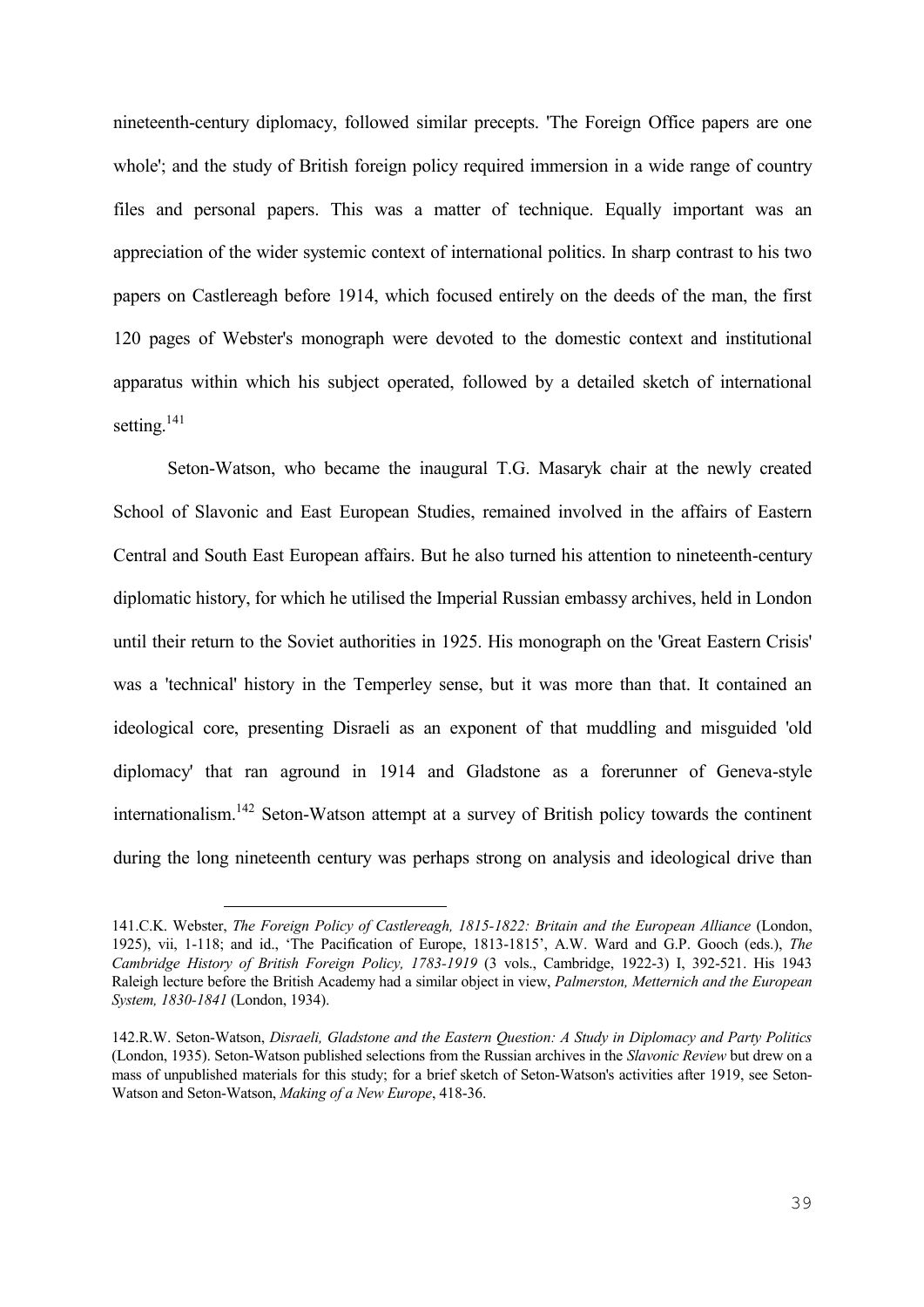technical competence, a defect he himself admitted. He accepted Britain's 'hybrid position', halfin and half-out of Europe, but swept aside as impractical the facile distinction between 'intervention' and 'non-intervention' that for so long bedevilled discussions of foreign policy. The interests of post-war Britain, he concluded, were 'more worldwide than ever before, and her need for peace is correspondingly greater.' The lesson of the past, then, was that Britain ought to be ready to collaborate with any country, 'but not at the expense of her own free institutions, and only on the basis of international peace and cooperation.<sup>143</sup> If this left the door open to 'appeasement', he took a forceful anti-Chamberlain position in two further books on current affairs.<sup>144</sup>

In the cases of some wartime intelligence officials, the war really did turn them into diplomatic historians. Davis, who returned to Oxford in 1919, abandoned the Middle Ages for the nineteenth century. With his 1926 Raleigh lecture before the British Academy he ventured into historiographical *terra incognita*, Anglo-Russian competition for control of Central Asia in the first half of the century.<sup>145</sup> Sumner, the most prolific of writers in MI2(e), proved to be a slow writer once ensconced again in the cloisters of academe. He contributed to Temperley's history of the peace conference and was closely involved with Chatham House, but it took him until 1937 before he published his first major work, a study of Russian policy in the Balkans in the 1870s. Based on a mass of mostly published sources in many languages, it was a masterly exercise in that kind of 'technical' history that Temperley had stipulated, mindful of external and internal contexts and of the constraints on decision-makers that arose out of the actions of

<sup>143.</sup>R.W. Seton-Watson, *Britain in Europe, 1789-1914: A Survey of Foreign Policy* (Cambridge, 1937), 646, 649, and 650.

<sup>144.</sup>Id., *Britain and the Dictators* (Cambridge, 1938) and *Munich and the Dictators* (London, 1939).

<sup>145.&#</sup>x27;The Great Game in Asia (1800-1844)', repr. in Weaver and Poole, *H.W.C. Davis*, 164-202.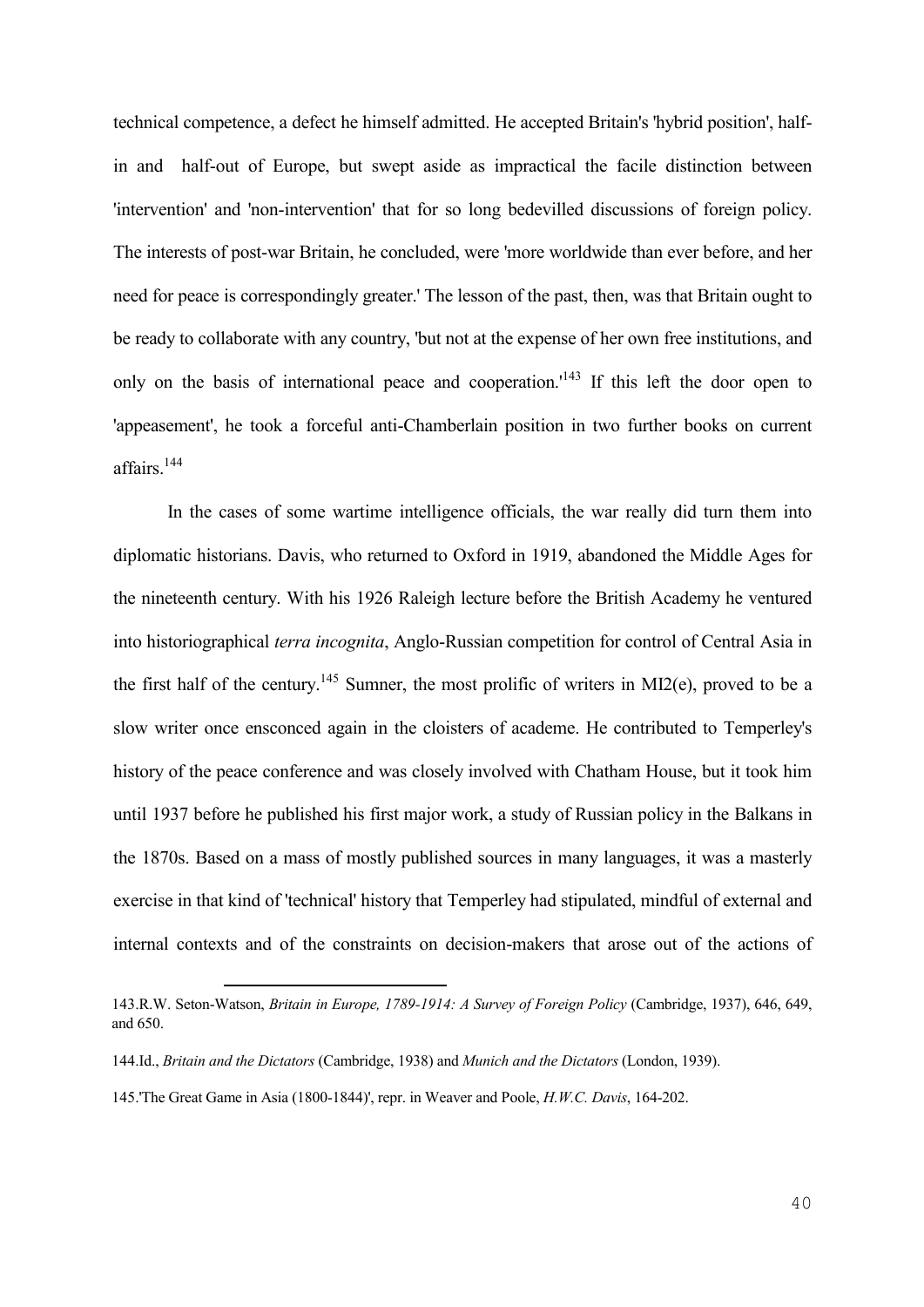others as much as out of geopolitical factors.<sup>146</sup> These were central to his survey of Russian history and his two slim studies of Peter the Great.<sup>147</sup> E.L. Woodward's turn towards international history was similarly slow, though he, too, was involved in Chatham House. His earlier interest in religious matter had not faded altogether, but it was the rise of Hitler's Germany that made him turn his attention to the pre-1914 Anglo-German naval race, the resulting monograph, 'no politician has ever read', he noted wryly in his memoirs.<sup>148</sup> It was a major *tour de force* of 'technical' history, meticulous and comprehensive, but largely confined to official sources. From 1944 onwards, Woodward was editor of the British diplomatic document series for the interwar years, and also wrote a five-volume history of British foreign policy during the Second World War. Originally written between 1942 and 1950 for official use only, it was a work of detail but without much hindsight.<sup>149</sup>

In his study of the First World War, Woodward praised C.R. Cruttwell's monograph on the subject as 'the most profound study of any war in modern times.'<sup>150</sup> Its author is now remembered mostly because of Evelyn Waugh's juvenile vendetta against him which may have contributed to his mental decline - and perhaps because of his uncanny resemblance to Oliver

<u>—</u>

150.E.L. Woodward, *Great Britain and the War of 1914-1918* (London, repr. 1972 (pb) [1<sup>st</sup> 1935]), xi.

<sup>146.</sup>B.H. Sumner, *Russia and the Balkans, 1870-1880* (Oxford, 1937), 1-34, deal with the internal situation in Russia, followed, 35-55, by a discussion of the situation in Central Asia; see also id., *Tsardom and Imperialism in the Far East and Middle East, 1880-1914* (London. 1940). His contribution to Temperley's volumes was 'The Bolshevik Attitude at Brest-Litovsk and Its Effects', Temperley (ed.), *Peace Conference* I, 221-35.

<sup>147.</sup>Id., *Survey of Russian History* (London, 1945), which opens with a kind of 'frontier' thesis of Russian history (9-56), *Peter the Great and the Ottoman Empire* (Oxford, 1949), and *Peter the Great and the Emergence of Russia* (London, 1950).

<sup>148.</sup>Woodword, *Short Journey*, 241; see id. *Great Britain and the Germany Navy* (London, 1935). His earlier book of quasi-religious musings *The Twelve-Winded Sky* (London, 1930) and his *Three Studies in European Conservatism* (London, 1929) reflected the religious interests of his early career.

<sup>149.</sup>Woodword dismissed the importance of 'after-knowledge', id., *British Foreign Policy during the Second World War* (5 vols., London, 1970-6) I, vi.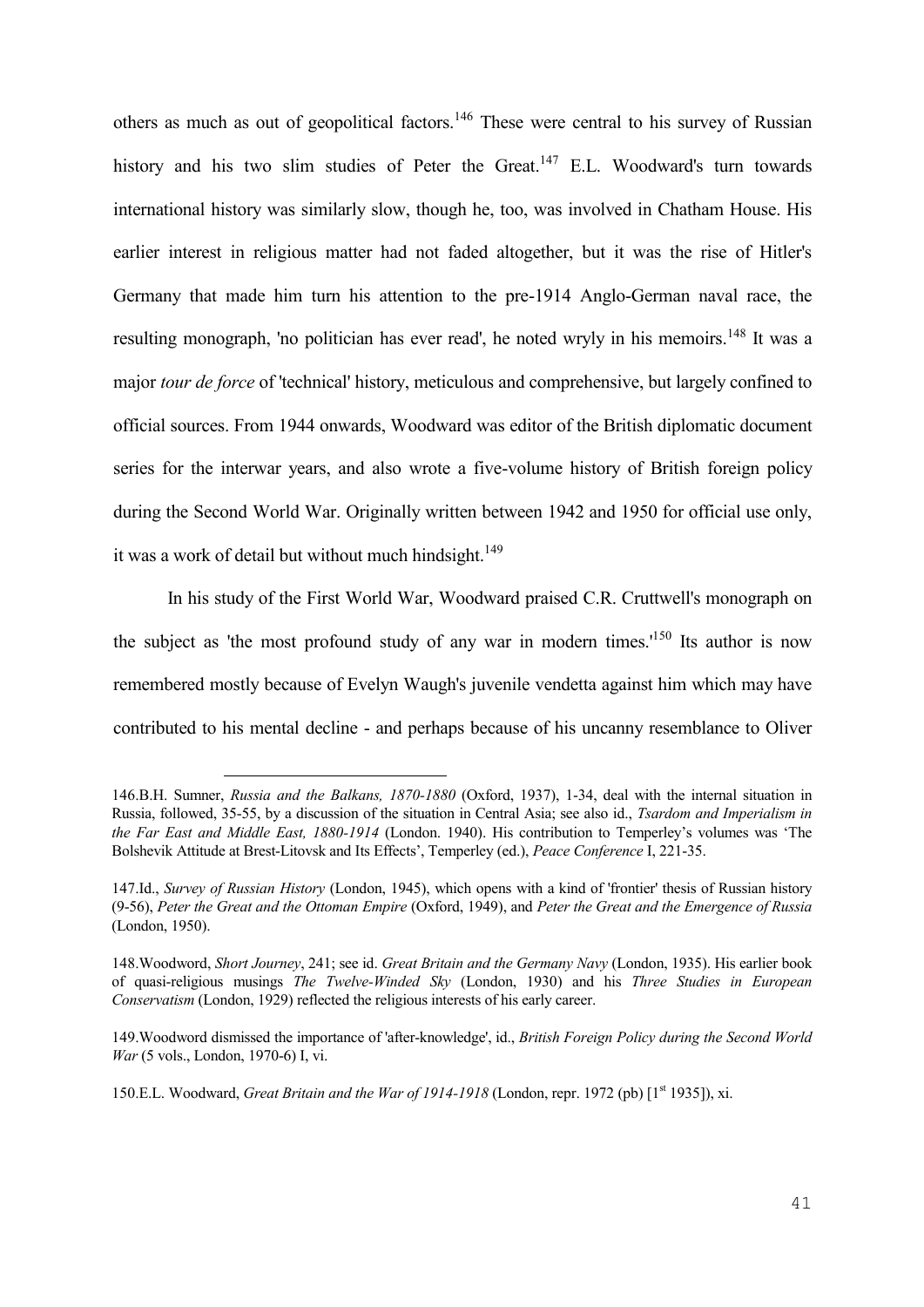Hardy. To some degree Cruttwell's study was of its time, monumental and painstaking, its vivid literary style often laced with sometimes crude national stereotypes. Yet it was also analytical in its attention to structural and procedural aspects of decision-making as well as calculations of grand strategy. Above all, it raised fundamental questions about the escalating nature of war: 'The events of 1914-1918 have proved that war between great states ... cannot now be regarded as "an instrument of policy". It becomes inevitably a struggle for existence.<sup>151</sup> Considerations of geographical factors and political relevance of the studying the past were central to Cruttwell's thinking. His last major work, initiated by Toynbee as literary director at Chatham House and published in 1937, indeed, was a study of the mechanisms of post-war international politics within the broader sweep of the rise of international organisation since the nineteenth century. As the sun was setting on the Geneva experiment, it was a late plea for the importance an organisation 'which contains the promise of being converted into an instrument of international conciliation and revision more permanent, more impartial, and more universal than the old Concert of Europe.<sup>152</sup>

The last of the historians examined here had no such illusions. Lewis Namier was a realist, and took a grim pleasure in his withering contempt for the League and even more so for Anglo-saxon delusions about it. Although he lent his name to a style of history that was detailed and static, he was - rather like Karl Marx - '*ne ... pas namieriste*'.<sup>153</sup> His tragedy - one of many -

<sup>151.</sup>C.R.M.F. Cruttwell, *A History of the Great War* (Oxford, 1934), 624. His Lees-Knowles lectures in 1936 offered a digest of its analysis, see id., *The Role of British Strategy in the Great War* (Cambridge, 1936); a useful assessement of Cruttwell's work is offered by P. Dutton, 'C.R.M.F. Cruttwell (1887-1941) - Oxford historian. Participant and chronicler of the Great War'[, http://ww1centenary.oucs.ox.ac.uk/?p=4042.](http://ww1centenary.oucs.ox.ac.uk/?p=4042)

<sup>152.</sup>C.R.M.F. Cruttwell, *A History of Peaceful Change in the Modern World* (London, 1937), 214; see also his earlier papers, 'A Plea for the Teaching of Historical Geography', *History* IX, 35 (1924), 213-7, and 'The Teaching of Political Science at the Public Schools and Universities', ibid. XIV, 54 (1929), 106-10.

<sup>153.</sup>I. Berlin, 'L.B. Namier', id., *Personal Impressions*, ed. H. Hardy (Oxford, 1982), 82. The literature on Namierism is vast, of course; for some useful reflections on his approach see Bentley, *Modernizing*, 144-69, and L.